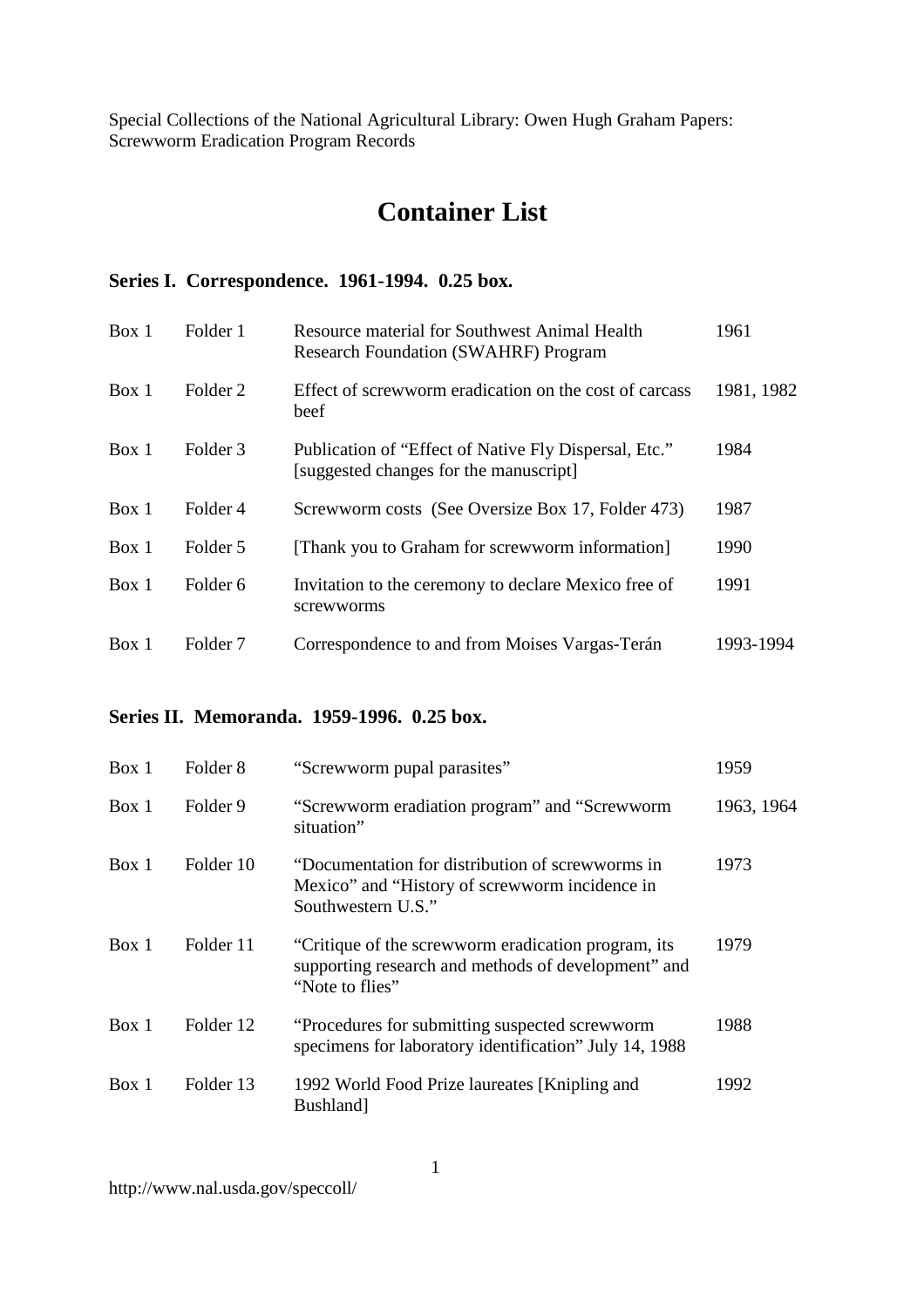| Box 1 | Folder 14 | Southwest Animal Health Research Foundation- | 1996 |
|-------|-----------|----------------------------------------------|------|
|       |           | screwworm update memoranda and screwworm     |      |
|       |           | reports, October 3-November 7, 1996          |      |

#### **Series III. Meeting Materials. 1969-1996. 0.25 box.**

#### **Subseries III.A. Agendas and Programs. 1976-1996.**

| Box 1 | Folder 15            | Agenda for the Joint Technical Conference<br>Screwworm Eradication Program meeting, June 30,<br>1976                                                                  | 1976 |
|-------|----------------------|-----------------------------------------------------------------------------------------------------------------------------------------------------------------------|------|
| Box 1 | Folder 16            | Agenda for the Joint Technical Conference<br>Screwworm Eradication Program meeting, May 11,<br>1977                                                                   | 1977 |
| Box 1 | Folder 17            | Program for the Forty-Second Annual Meeting, South<br>Carolina Entomological Society, Inc., Clemson, South<br>Carolina, November 12-13, 1996                          | 1996 |
|       |                      | Subseries III.B. Meeting Minutes. 1976-1977.                                                                                                                          |      |
| Box 1 | Folder 18            | Summary of Technical Conference Proceedings, June<br>30, 1976                                                                                                         | 1976 |
| Box 1 | Folder 19            | Summary of Technical Conference Proceedings, May<br>11, 1977                                                                                                          | 1977 |
|       |                      | Subseries III.C. Presentations. 1969-1986.                                                                                                                            |      |
| Box 1 | Folder <sub>20</sub> | Briscoe, Jr., Dolph: "Public and Private Cooperation in<br>Disease Eradication: A success story" (See Oversize<br>Box 17, Folder 474 and Oversize Box 18, Folder 484) | 1969 |
| Box 1 | Folder 21            | Fisher, O. H.: "Screwworm Research Laboratory<br>Designated as a Texas Historical Site" Kerrville,<br>Texas, October 20, 1972                                         | 1972 |
| Box 1 | Folder <sub>22</sub> | LaChance, Leo E.: "Status of the Sterile Insect Release<br>Method in the World"                                                                                       | 1973 |
| Box 1 | Folder <sub>23</sub> | <b>CONACYT: "Acta de Decisiones y Recomendaciones</b><br>de la Reunion de la Comision Mixta de Cooperacion                                                            | 1974 |

Cientifica y Tecnica entre Mexico y los Estados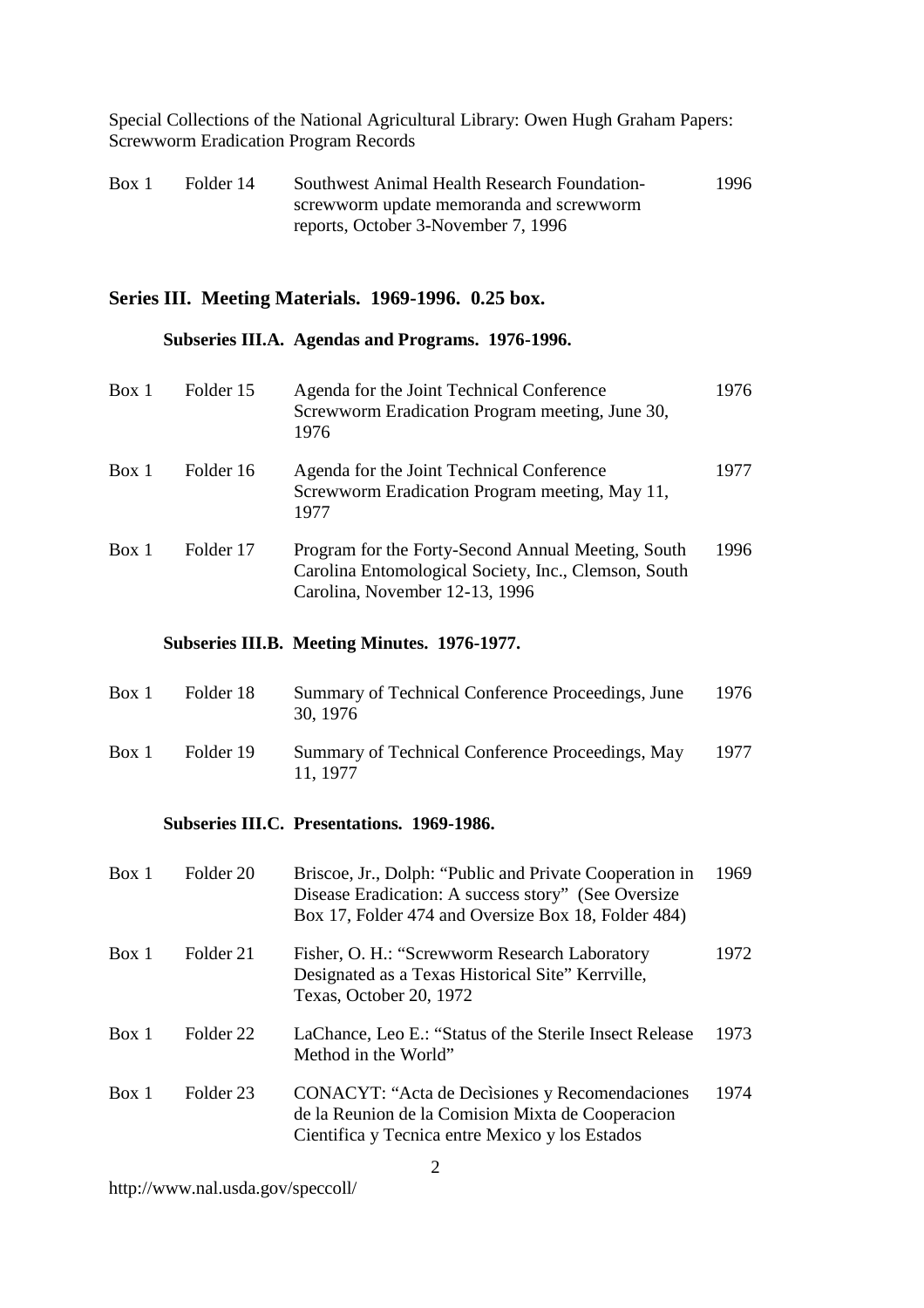|       |           | Unidos de America                                                                                                                                                                                                         |          |
|-------|-----------|---------------------------------------------------------------------------------------------------------------------------------------------------------------------------------------------------------------------------|----------|
| Box 1 | Folder 24 | Screwworm summary (See Oversize Box 17, Folder<br>475)                                                                                                                                                                    | ca. 1974 |
| Box 1 | Folder 25 | Goodenough, John L. and Harold E. Brown:<br>"Screwworm Eradication Program: Procedures and<br>problems"                                                                                                                   | 1976     |
| Box 1 | Folder 26 | Moya-Borja, Gonzalo Efraín: "Controle da Miiase<br>Causada Pela Cochliomyia hominivorax" (See<br>Oversize Box 17. Folder 476)                                                                                             | 1979     |
| Box 1 | Folder 27 | Mangan, Robert L. and Maria Elena Vazquez:<br>"Observaciones Sobre el Comportamiento y<br>Preferencia de Cochliomyia hominivorax (Coquerel)<br>(Diptera: Calliphoridae) Hacia Vegetacion en<br>Condiciones Seminaturales" | 1986     |

#### **Series IV. Research Data. 1945-1985. 1.75 boxes.**

| Box 1 | Folder <sub>28</sub> | USDA-BEPQ: Map of screwworm infestations in 1944<br>[In the United States]                                                     | 1945      |
|-------|----------------------|--------------------------------------------------------------------------------------------------------------------------------|-----------|
| Box 1 | Folder 29            | The mean annual rainfall in Africa south of Sahara<br>from Patrick A. Buxton's The History of Tsetse Flies,<br>[copy of a map] | 1955      |
| Box 1 | Folder 30            | USDA-ARS: Screwworm situation: counties in which<br>outbreaks were reported [map]                                              | 1958-1961 |
| Box 1 | Folder 31            | Unpublished screwworm control data, USDA<br>Livestock Insect Laboratory, Kerrville, Texas                                      | 1959      |
| Box 1 | Folder 32            | Fly release data by state and calendar year                                                                                    | 1962-1980 |
| Box 1 | Folder 33            | Fly release data-sterile flies released in United States<br>and Mexico                                                         | 1962-1980 |
| Box 1 | Folder 34            | Fly release data- weekly average of flies released by<br>calendar year                                                         | 1962-1980 |
| Box 1 | Folder 35            | Screwworm eradication larvae production ledger                                                                                 | 1962-1980 |
| Box 1 | Folder 36            | Reported screwworm cases in the United States                                                                                  | 1962-1983 |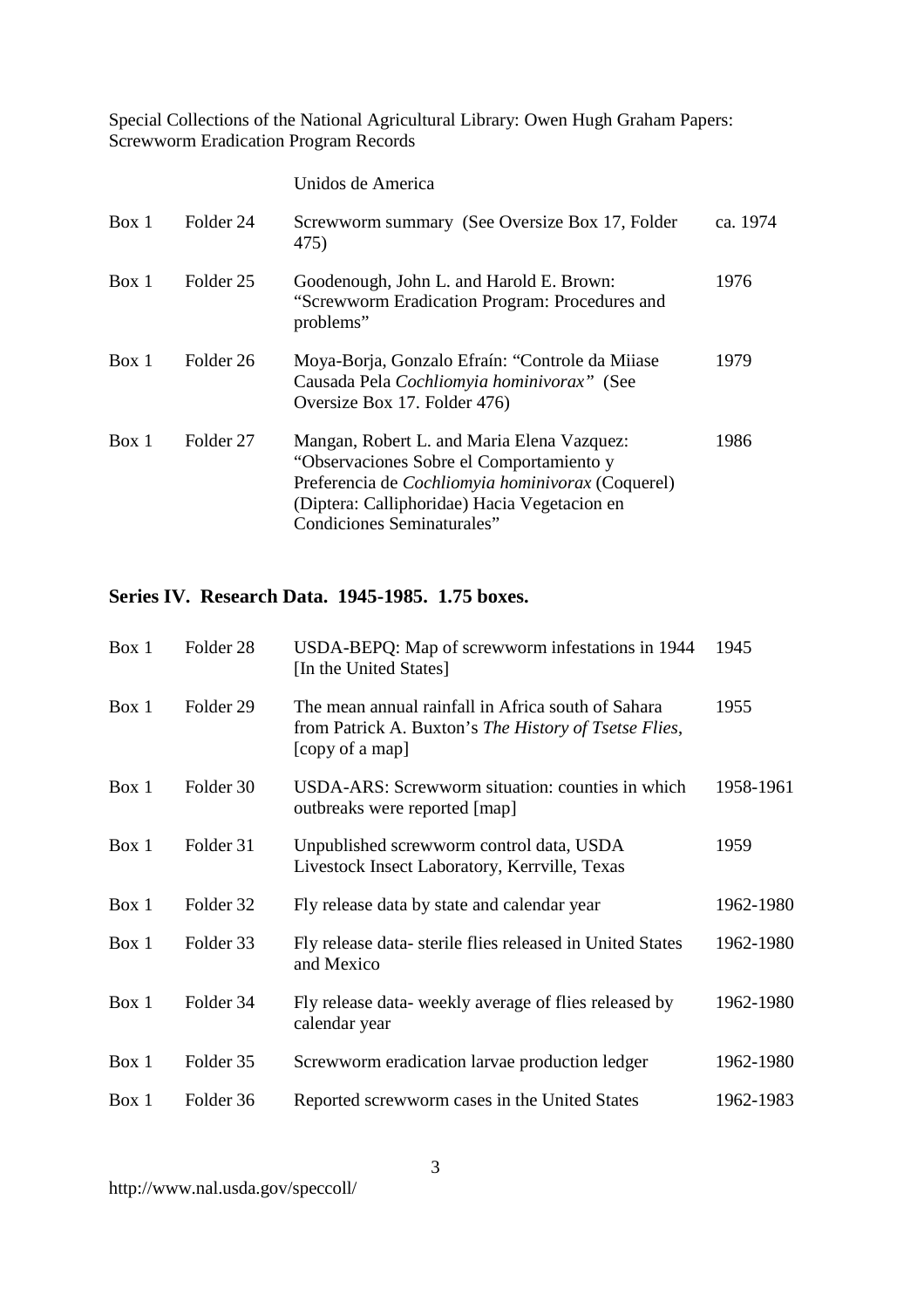| Box 1 | Folder 37 | Maps of screwworm cases in Texas for 1962                                                                                 | 1962      |
|-------|-----------|---------------------------------------------------------------------------------------------------------------------------|-----------|
| Box 1 | Folder 38 | Maps of confirmed screwworm cases [in Southwest<br>United States]                                                         | 1962-1973 |
| Box 1 | Folder 39 | Fly release data- flies released in United States and<br>Mexico by fiscal year                                            | 1963-1981 |
| Box 1 | Folder 40 | Fly release data-weekly average of flies released in the<br>fiscal year                                                   | 1963-1981 |
| Box 1 | Folder 41 | Maps of screwworm cases in Texas for 1963                                                                                 | 1963      |
| Box 1 | Folder 42 | Fly release data by distribution centers and calendar<br>years [for Southwest and Mexico]                                 | 1964-1980 |
| Box 1 | Folder 43 | Maps of screwworm cases in Texas for 1964                                                                                 | 1964      |
| Box 1 | Folder 44 | Fly release data-screwworm cases reported in Mexico<br>and sterile flies released in Mexico                               | 1965-1979 |
| Box 1 | Folder 45 | Fly release data-flies released in Mexico                                                                                 | 1965-1980 |
| Box 1 | Folder 46 | Maps of screwworm cases in Texas for 1965                                                                                 | 1965      |
| Box 2 | Folder 47 | Maps of screwworm cases in Texas for 1966                                                                                 | 1966      |
| Box 2 | Folder 48 | Maps of screwworm cases in Texas for 1967                                                                                 | 1967      |
| Box 2 | Folder 49 | Maps of screwworm cases in Texas for 1968                                                                                 | 1968      |
| Box 2 | Folder 50 | Maps of screwworm cases in Texas for 1969                                                                                 | 1969      |
| Box 2 | Folder 51 | Maps of screwworm cases in Texas for 1970                                                                                 | 1970      |
| Box 2 | Folder 52 | Maps of screwworm cases in Texas for 1971                                                                                 | 1971      |
| Box 2 | Folder 53 | Maps of screwworm cases in Texas for 1972                                                                                 | 1972      |
| Box 2 | Folder 54 | Concentration of laboratory confirmed screwworm<br>cases, United States and Mexico for calendar years<br>1972-1975 [maps] | 1972-1975 |
| Box 2 | Folder 55 | Maps of screwworm cases in Texas for 1973                                                                                 | 1973      |
| Box 2 | Folder 56 | Maps of screwworm cases in Texas for 1974                                                                                 | 1974      |
| Box 2 | Folder 57 | Maps of confirmed screwworm cases [Southwest]<br>states]                                                                  | 1974-1979 |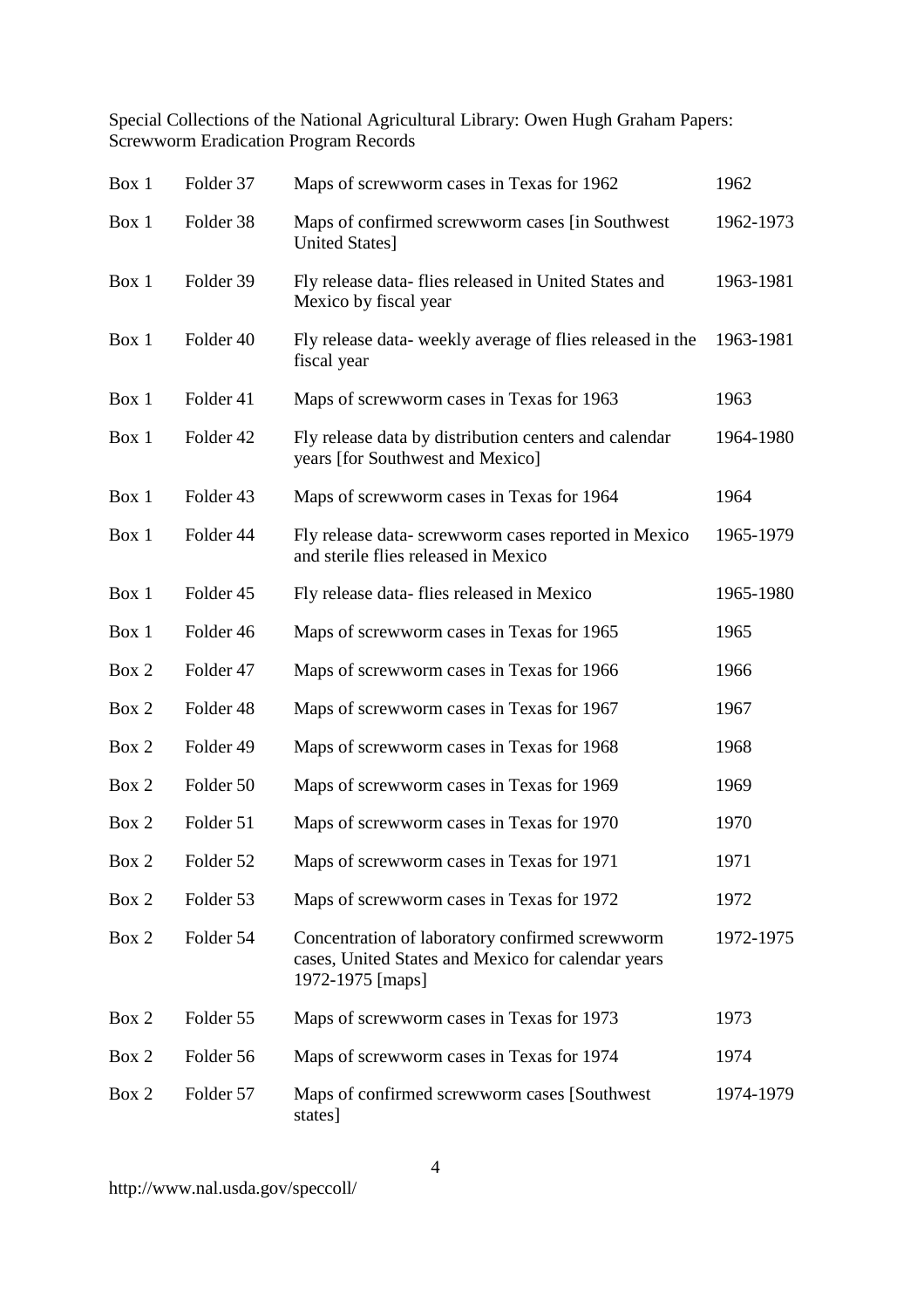| Box 2 | Folder 58            | Screwworm cases in Texas by county [maps and data]                                                  | 1975              |
|-------|----------------------|-----------------------------------------------------------------------------------------------------|-------------------|
| Box 2 | Folder 59            | Screwworm Eradication Program: Past-Present-Future<br>[map]                                         | ca. 1975          |
| Box 2 | Folder <sub>60</sub> | Maps of screwworm cases in Texas for 1975                                                           | 1975              |
| Box 2 | Folder <sub>61</sub> | Graphs of screwworm infestations (See Oversize Box<br>17, Folder 477)                               | ca. 1975-<br>1976 |
| Box 2 | Folder <sub>62</sub> | Maps of screwworm cases in Texas for 1976                                                           | 1976              |
| Box 2 | Folder <sub>63</sub> | Fly release data: flies released by areas by fiscal year                                            | 1976              |
| Box 2 | Folder <sub>64</sub> | Maps of screwworm cases in Texas for 1977                                                           | 1977              |
| Box 2 | Folder <sub>65</sub> | Maps of screwworm cases in Texas for 1978                                                           | 1978              |
| Box 2 | Folder <sub>66</sub> | Maps of screwworm cases in Texas for 1979                                                           | 1979              |
| Box 2 | Folder <sub>67</sub> | Maps of screwworm cases in Texas for 1980                                                           | 1980              |
| Box 2 | Folder <sub>68</sub> | Maps of screwworm cases in Texas for 1981                                                           | 1981              |
| Box 2 | Folder <sub>69</sub> | Nieves Ramirez Jr.'s livestock inspector's surveillance<br>report, 1982-1983 [related case reports] | 1982-1983         |
| Box 2 | Folder 70            | USDA-APHIS: Cost of the screwworm eradication<br>program by fiscal year                             | 1984              |
| Box 2 | Folder 71            | USDA-APHIS: Positive screwworm case information,<br>1979-1982                                       | 1985              |
| Box 2 | Folder <sub>72</sub> | Monthly tags to go with the maps of screwworm cases<br>in Texas                                     | n.d.              |
| Box 2 | Folder 73            | Mexico-Phase II extension of screwworm eradication<br>[map]                                         | n.d.              |
| Box 2 | Folder 74            | Maps and guides for León, Oaxaca, and Mexico City,<br>Mexico                                        | n.d.              |

## **Series V. Reports. 1934-1994. 6.5 boxes.**

**Subseries V.A. Progress Reports. 1962-1990.**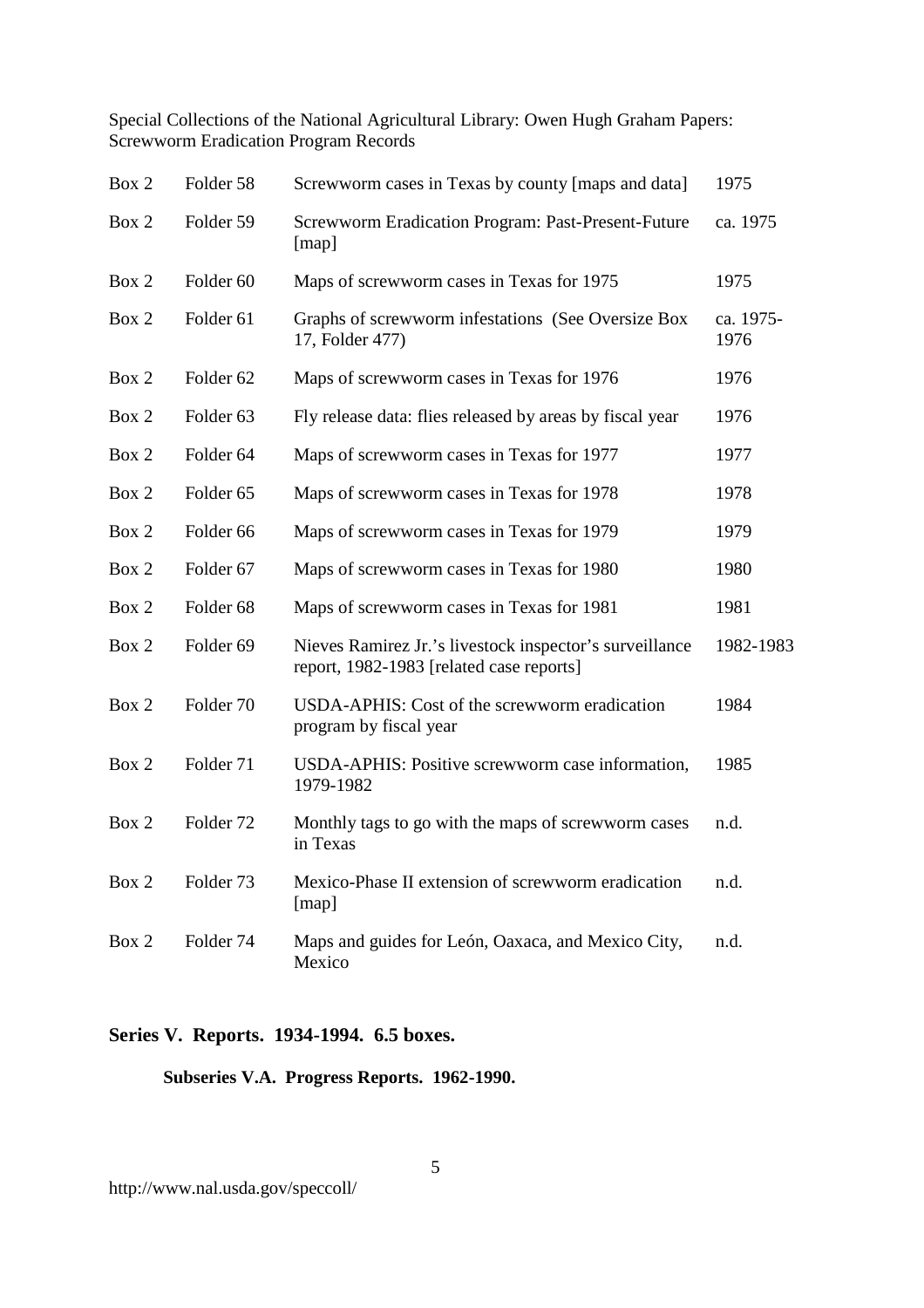| Box 3 | Folder <sub>75</sub> | <b>Southwest Screwworm Eradication Program: "Progress</b><br>Reports, July-October 1962"     | 1962 |
|-------|----------------------|----------------------------------------------------------------------------------------------|------|
| Box 3 | Folder 76            | Southwest Screwworm Eradication Program: "Progress<br>Reports, November-December 1962"       | 1962 |
| Box 3 | Folder 77            | Southwest Screwworm Eradication Program: "Progress<br>Reports, January-April 1963"           | 1963 |
| Box 3 | Folder <sub>78</sub> | <b>Southwest Screwworm Eradication Program: "Progress</b><br>Reports, May-December 1963"     | 1963 |
| Box 3 | Folder <sub>79</sub> | <b>Southwest Screwworm Eradication Program: "Progress</b><br>Reports, January-April 1964"    | 1964 |
| Box 3 | Folder <sub>80</sub> | <b>Southwest Screwworm Eradication Program: "Progress</b><br>Reports, May-December 1964"     | 1964 |
| Box 3 | Folder <sub>81</sub> | <b>Southwest Screwworm Eradication Program: "Progress</b><br>Reports, January-April 1965"    | 1965 |
| Box 3 | Folder <sub>82</sub> | <b>Southwest Screwworm Eradication Program: "Progress</b><br>Reports, May-December 1965"     | 1965 |
| Box 3 | Folder <sub>83</sub> | <b>Southwest Screwworm Eradication Program: "Progress</b><br>Reports, January-December 1966" | 1966 |
| Box 3 | Folder <sub>84</sub> | <b>Southwest Screwworm Eradication Program: "Progress</b><br>Reports, January-December 1967" | 1967 |
| Box 3 | Folder <sub>85</sub> | <b>Southwest Screwworm Eradication Program: "Progress</b><br>Reports, January-December 1968" | 1968 |
| Box 3 | Folder <sub>86</sub> | <b>Southwest Screwworm Eradication Program: "Progress</b><br>Reports, January-December 1969" | 1969 |
| Box 4 | Folder <sub>87</sub> | Southwest Screwworm Eradication Program: "Progress<br>Reports, January-December 1970"        | 1970 |
| Box 4 | Folder <sub>88</sub> | <b>Southwest Screwworm Eradication Program: "Progress</b><br>Reports, January-December 1971" | 1971 |
| Box 4 | Folder 89            | <b>Southwest Screwworm Eradication Program: "Progress</b><br>Reports, January-December 1972" | 1972 |
| Box 4 | Folder 90            | <b>Southwest Screwworm Eradication Program: "Progress</b><br>Reports, January-July 1973"     | 1973 |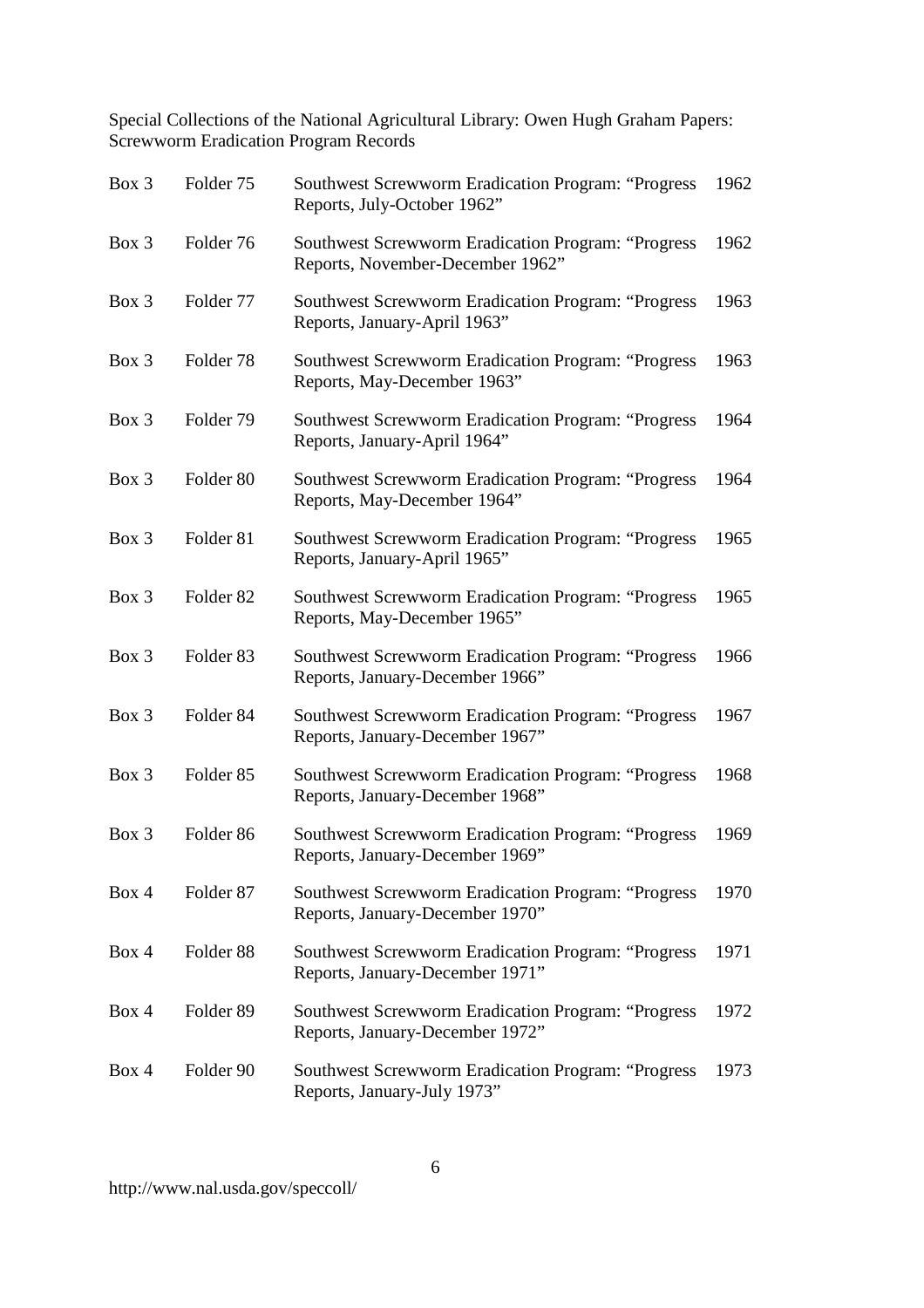| Box 4 | Folder 91  | <b>Southwest Screwworm Eradication Program: "Progress</b><br>Reports, August-December 1973"   | 1973 |
|-------|------------|-----------------------------------------------------------------------------------------------|------|
| Box 4 | Folder 92  | <b>Southwest Screwworm Eradication Program: "Progress</b><br>Reports, January-July 1974"      | 1974 |
| Box 4 | Folder 93  | Southwest Screwworm Eradication Program: "Progress<br>Reports, August-December 1974"          | 1974 |
| Box 4 | Folder 94  | <b>Southwest Screwworm Eradication Program: "Progress</b><br>Reports, January-June 1975"      | 1975 |
| Box 4 | Folder 95  | <b>Southwest Screwworm Eradication Program: "Progress</b><br>Reports, July-December 1975"     | 1975 |
| Box 4 | Folder 96  | Krafsur, Elliot S.: "Weekly Activity Report, November<br>28-December 4, 1975"                 | 1975 |
| Box 4 | Folder 97  | <b>Southwest Screwworm Eradication Program: "Progress</b><br>Reports, January-December 1976"  | 1976 |
| Box 4 | Folder 98  | <b>Southwest Screwworm Eradication Program: "Progress</b><br>Reports, January-December 1977"  | 1977 |
| Box 4 | Folder 99  | <b>Southwest Screwworm Eradication Program: "Progress</b><br>Reports, February-December 1978" | 1978 |
| Box 5 | Folder 100 | <b>Southwest Screwworm Eradication Program: "Progress</b><br>Reports, January-December 1979"  | 1979 |
| Box 5 | Folder 101 | <b>Southwest Screwworm Eradication Program: "Progress</b><br>Reports, April-December 1980"    | 1980 |
| Box 5 | Folder 102 | <b>Southwest Screwworm Eradication Program: "Progress</b><br>Reports, January 1981"           | 1981 |
| Box 5 | Folder 103 | "Weekly Screwworm Status Reports, May-September<br>1985"                                      | 1985 |
| Box 5 | Folder 104 | "Weekly Screwworm Status Reports, October-<br>December 1985"                                  | 1985 |
| Box 5 | Folder 105 | "Weekly Screwworm Status Reports, January-April<br>1986"                                      | 1986 |
| Box 5 | Folder 106 | "Weekly Screwworm Status Reports, May to August<br>1986"                                      | 1986 |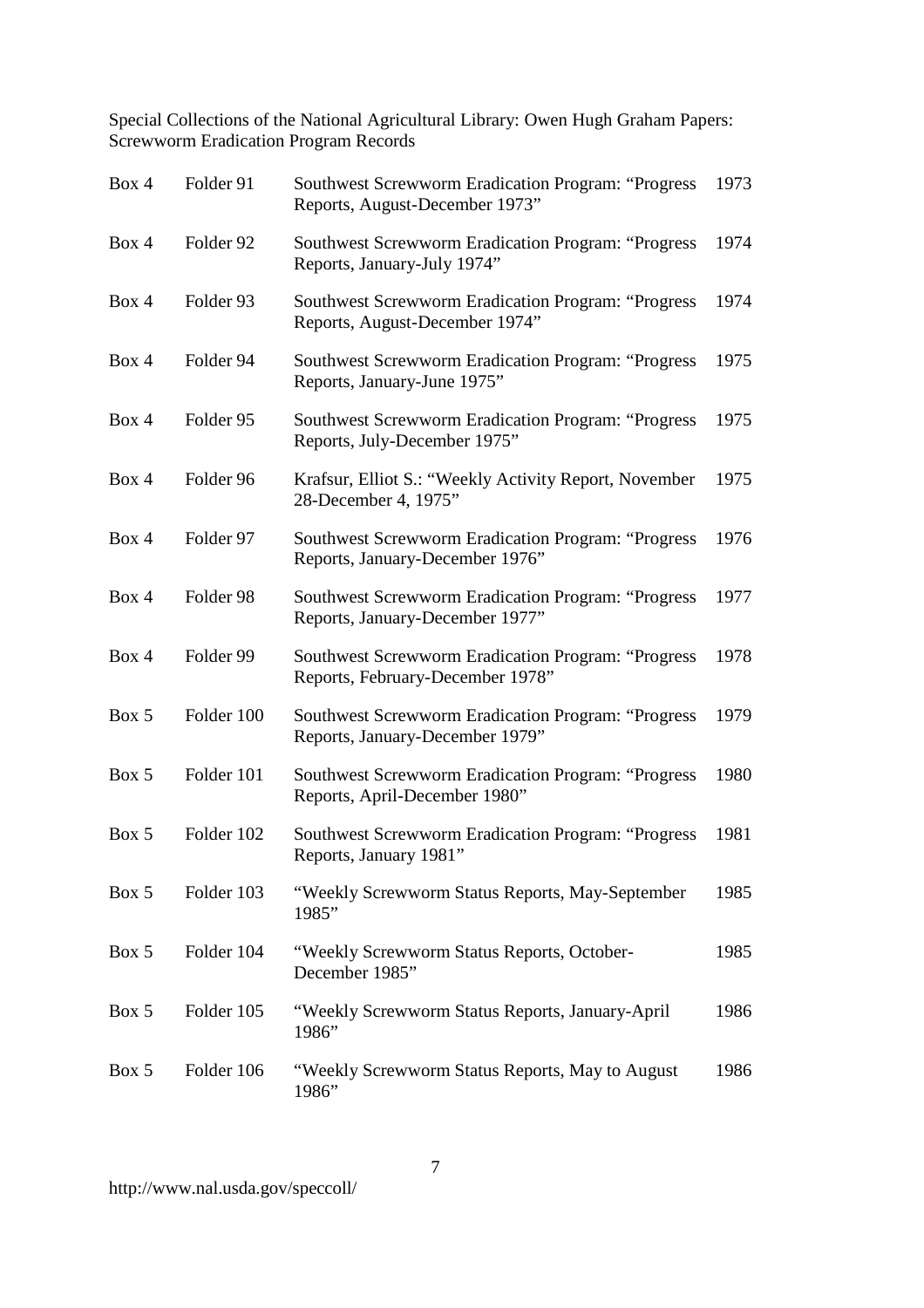| Box 5 | Folder 107 | "Weekly Screwworm Status Reports, October-<br>December 1986"  | 1986      |
|-------|------------|---------------------------------------------------------------|-----------|
| Box 5 | Folder 108 | "Weekly Screwworm Status Reports, February-June<br>1987"      | 1987      |
| Box 5 | Folder 109 | "Weekly Screwworm Status Reports, July-October<br>1987"       | 1987      |
| Box 5 | Folder 110 | "Weekly Screwworm Status Reports, November-<br>December 1987" | 1987      |
| Box 5 | Folder 111 | "Weekly Screwworm Status Reports, January-April<br>1988"      | 1988      |
| Box 5 | Folder 112 | "Weekly Screwworm Status Reports, May-October<br>1988"        | 1988      |
| Box 5 | Folder 113 | "APHIS Weekly Reports, October 19, 1989-April 10,<br>1990"    | 1989-1990 |

# **Subseries V.B. Authored Reports. 1934-1994.**

| Box 6 | Folder 114 | USDA: "Insect Pest Survey"                                                                                                                                                                                        | 1934      |
|-------|------------|-------------------------------------------------------------------------------------------------------------------------------------------------------------------------------------------------------------------|-----------|
| Box 6 | Folder 115 | Hyslop, James Augustus: "Losses Occasioned by<br>Insects, Mites, and Ticks in the United States"                                                                                                                  | 1938      |
| Box 6 | Folder 116 | Lindquist, Arthur W.: "Screwworms- V. Wild Animal<br>Populations and Case Incidence"                                                                                                                              | 1938      |
| Box 6 | Folder 117 | USDA: "Insect Pest Survey"                                                                                                                                                                                        | 1940      |
| Box 6 | Folder 118 | Parman, Daniel C. and William Lafayette Barrett, Jr.:<br>"Ranch Management for Screwworm Prevention and<br>Eradication in Texas and Adjoining States"                                                             | 1941      |
| Box 6 | Folder 119 | Laake, Ernest William: "Miscellaneous Screwworm<br>Survey Reports, 1943-1950" (See Oversize Box 17,<br>Folder 478)                                                                                                | 1943-1950 |
| Box 6 | Folder 120 | Baumhover, Alfred H., Andrew J. Graham, Donald E.<br>Hopkins, Weston D. New, Frank H. Dudley, Gaines W.<br>Eddy, and Edward Fred Knipling: "Special Report K-<br>40: Field Tests with Sterilized Screwworm Flies" | 1953      |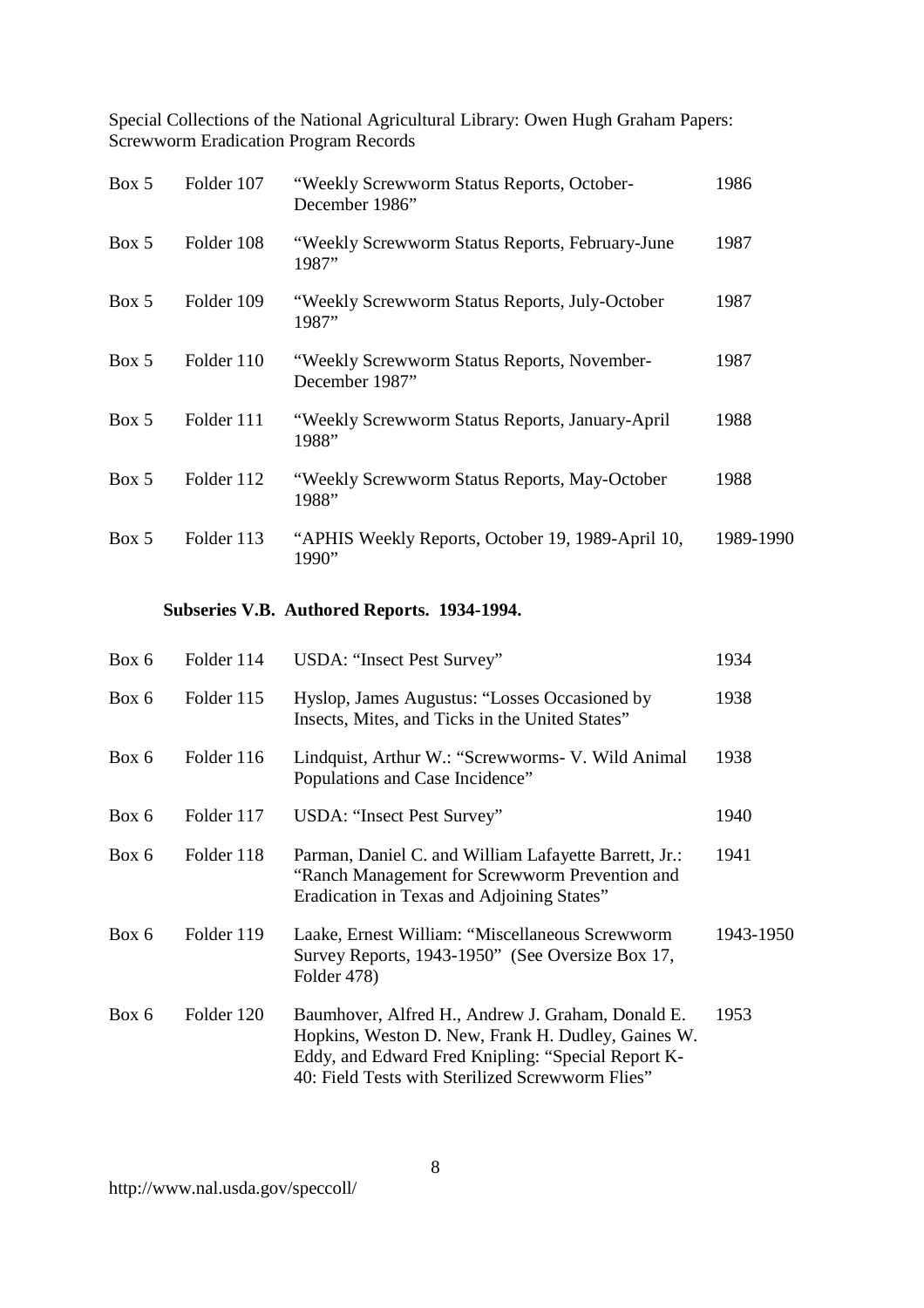| Box 6 | Folder 121 | Bushland, Raymond C.: "Operational Procedures and<br>Estimated Requirements in the Conduct of a<br>Screwworm Eradication Program in the Southeastern<br>United States" | 1957     |
|-------|------------|------------------------------------------------------------------------------------------------------------------------------------------------------------------------|----------|
| Box 6 | Folder 122 | Bushland, Raymond C.: "Operational Procedures and<br>Estimated Requirements in the Conduct of a<br>Screwworm Eradication Program in the Southeastern<br>United States" | 1957     |
| Box 6 | Folder 123 | USDA-ARS: "The Screwworm Problem in the<br>Southwestern United States and Northeastern Mexico<br>with Comments on Control and Eradication"                             | 1959     |
| Box 6 | Folder 124 | USDA-ARS: "The Screwworm Problem in the<br>Southwestern United States and Northeastern Mexico<br>with Comments on Control and Eradication"                             | 1959     |
| Box 6 | Folder 125 | <b>USDA-ARS-Entomological Research Division:</b><br>"Special Report K-61: Results of Tests with the<br>Compound Bayer 22, 408"                                         | 1959     |
| Box 6 | Folder 126 | Corlette, Lawrence D.: "Maintenance and Facilities<br>Unit, Screwworm Eradication Program" (See Box 16,<br>Folders 452-472)                                            | ca. 1960 |
| Box 6 | Folder 127 | Florida Livestock Board: "Screwworm Eradication in<br>Florida: A review of progress and new developments,<br>1958-1959" (See Box 16, Folder 451)                       | 1960     |
| Box 6 | Folder 128 | Florida Livestock Board: "Screwworm Eradication in<br>Florida: A review of progress and new developments,<br>1958-1959"                                                | 1960     |
| Box 7 | Folder 129 | <b>USDA-ARS-Animal Disease Eradication Division:</b><br>"The Sterile Screwworm Fly Production Plant,<br>Mission, Texas" (See Oversize Box 18, Folder 485)              | 1962     |
| Box 7 | Folder 130 | Davis, Richard B.: "Collection and Analysis of<br>Screwworm Case Incidence Data"                                                                                       | 1964     |
| Box 7 | Folder 131 | Hightower, Billy Gene: "Special Report K-67:<br>Seasonal Incidence of Screwworms, Cochliomyia<br>hominivorax (Coquerel), in Northern Mexico"                           | 1964     |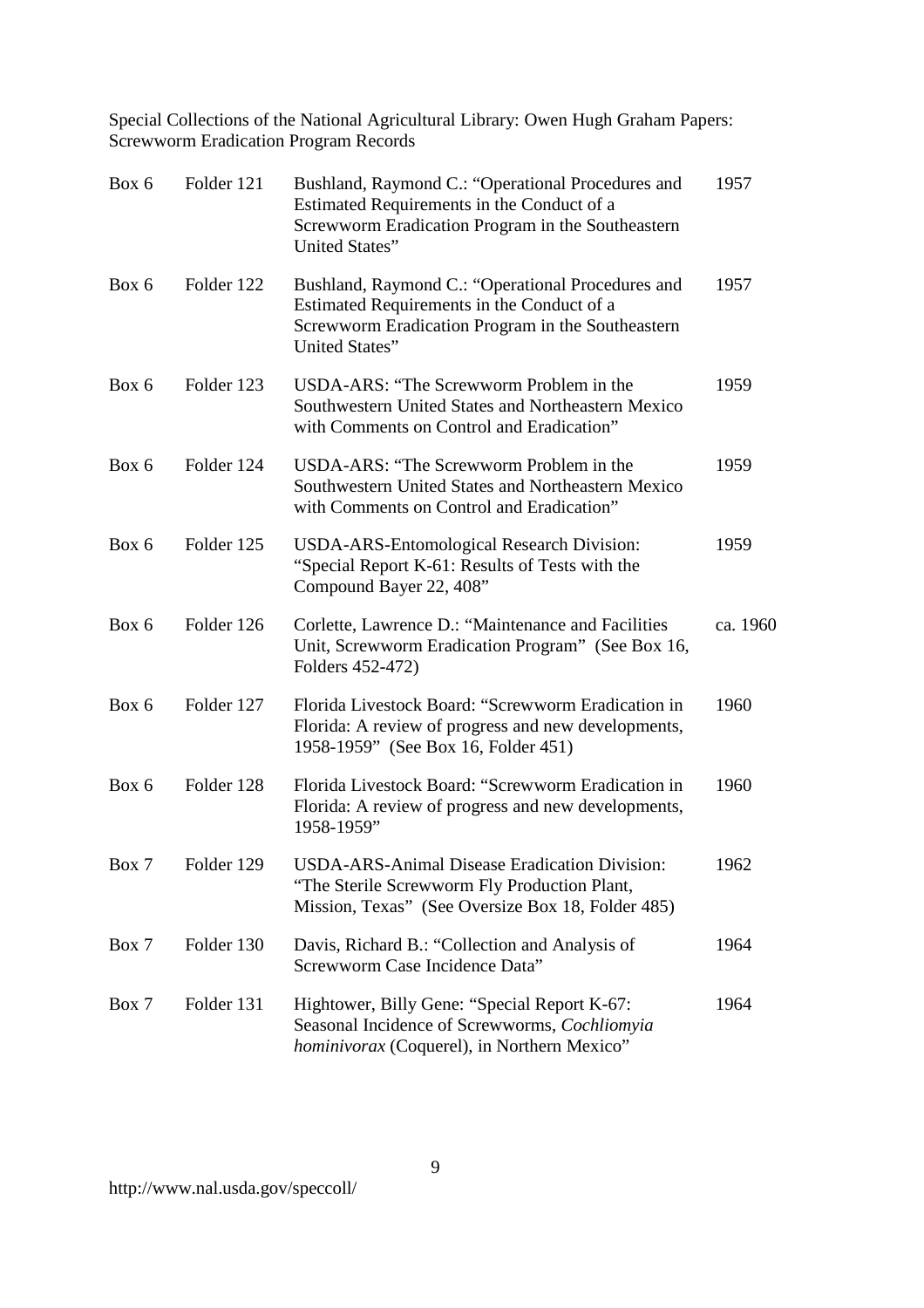| Box 7 | Folder 132 | Davis, Richard B., Billy Gene Hightower, Derrel A.<br>Alley, James E. Turner, Erasmo Lopez, and R. W.<br>Pratt: "Special Report K-71: The Effects of Releasing<br>Sterile Screwworm Flies in Northern Vera Cruz<br>Mexico, as Measured by Recovery of Sterile Egg<br>Masses"                          | 1966     |
|-------|------------|-------------------------------------------------------------------------------------------------------------------------------------------------------------------------------------------------------------------------------------------------------------------------------------------------------|----------|
| Box 7 | Folder 133 | USDA-Division of Animal Health and Ministry of<br>Agriculture and Livestock of Mexico-Division of<br>Animal Health: "Report of Findings of the Mexico-<br>United States Screwworm Survey and Plan of<br>Operations for a Possible Eradication Program in<br>Mexico" (See Oversize Box 17, Folder 479) | 1966     |
| Box 7 | Folder 134 | Hightower, Billy Gene: "Status of Screwworm<br>Eradication in the Southwest and Mexico"                                                                                                                                                                                                               | 1970     |
| Box 7 | Folder 135 | USDA-APHIS: "The Sterile Screwworm Fly<br>Production Plant, Mission, Texas"                                                                                                                                                                                                                           | ca. 1973 |
| Box 7 | Folder 136 | Felch, Richard E., Dale E. Phinney, and Morgan S.<br>Gibson: "The Role of Weather in the Activity and<br>Development of the Screwworm Fly, Cochliomyia<br>hominivorax" August 1974                                                                                                                    | 1974     |
| Box 7 | Folder 137 | Lincoln, Charles and William Gibbs Eden: "The<br>Southwestern Screwworm Eradication Program: A<br>Review"                                                                                                                                                                                             | 1974     |
| Box 7 | Folder 138 | Lincoln, Charles and William Gibbs Eden: "The<br>Southwestern Screwworm Eradication Program: A<br>Review. Conclusions and Recommendations.<br>Appendices 1-16"                                                                                                                                        | 1974     |
| Box 7 | Folder 139 | Lincoln, Charles and William Gibbs Eden: "The<br>Southwestern Screwworm Eradication Program: A<br>Review. Appendices 17-32"                                                                                                                                                                           | 1974     |
| Box 7 | Folder 140 | Lincoln, Charles and William Gibbs Eden: "The<br>Southwestern Screwworm Eradication Program: A<br>Review. Appendices 33-34"                                                                                                                                                                           | 1974     |
| Box 7 | Folder 141 | Lincoln, Charles and William Gibbs Eden: "The<br>Southwestern Screwworm Eradication Program: A<br>Review. Appendices 35-42"                                                                                                                                                                           | 1974     |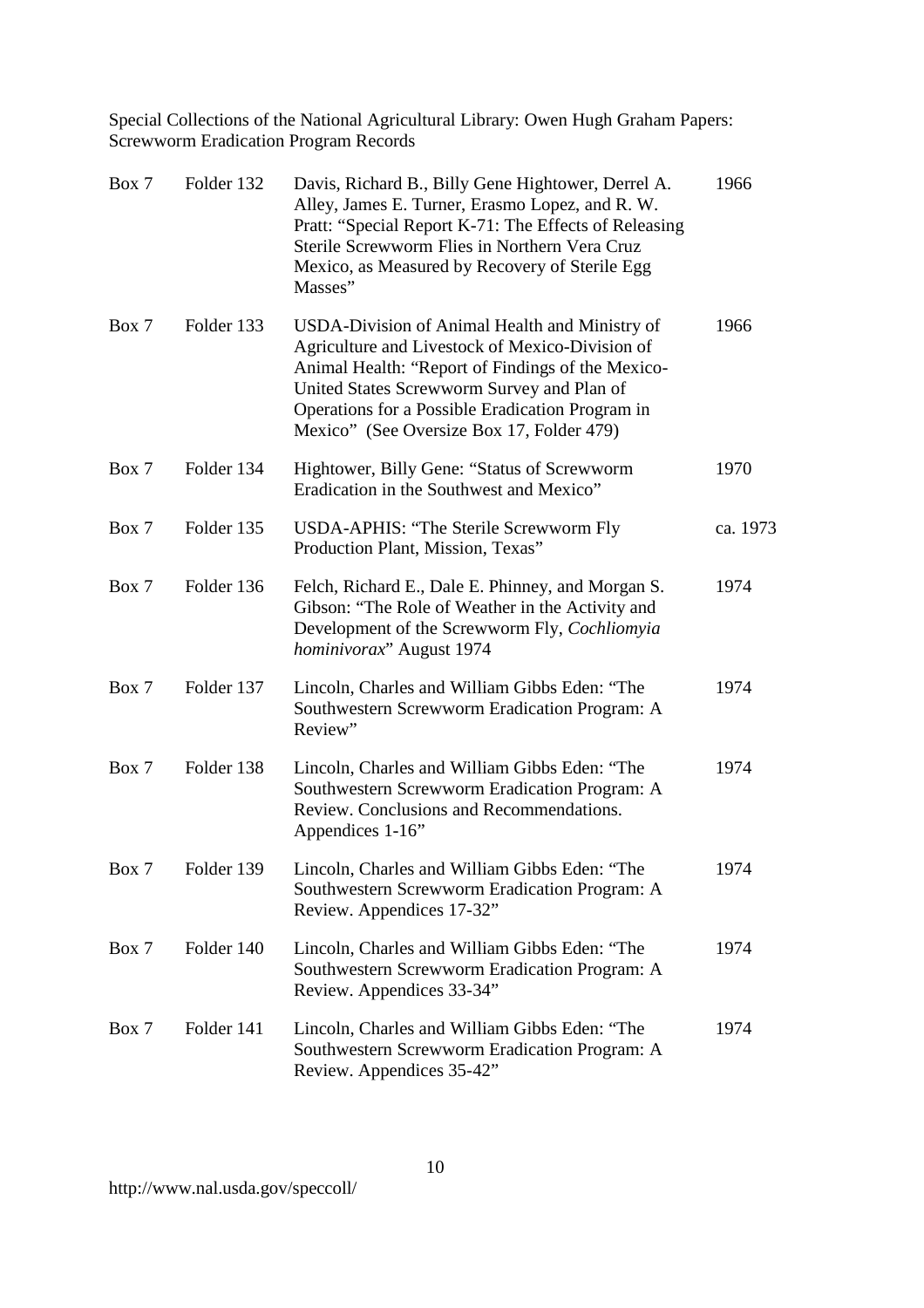| Box 7 | Folder 142 | USDA- APHIS-VS: "Mexico Screwworm Plant<br><b>Construction Under Negotiation</b> " [excerpt from<br>Foreign Animal Disease Report]                                                                                                            | 1974     |
|-------|------------|-----------------------------------------------------------------------------------------------------------------------------------------------------------------------------------------------------------------------------------------------|----------|
| Box 7 | Folder 143 | Baumhover, Alfred H.: "Natural Populations of<br>Screwworm Flies"                                                                                                                                                                             | 1975     |
| Box 7 | Folder 144 | Phinney, Dale E.: "The Influence of Meterological<br>Conditions on the Growth and Development of<br>Screwworm Populations"                                                                                                                    | 1975     |
| Box 7 | Folder 145 | Polhemus, John T.: "Dispersal Routes of <i>Cochliomyia</i><br>hominivorax (Coquerel) from the Isthmus of<br>Tehuantepec to the Southern United States"                                                                                        | 1975     |
| Box 7 | Folder 146 | USDA-APHIS-VS: "USDA Discontinues Sterile<br>Screwworm Fly Drops in Puerto Rico" [excerpt from<br>Foreign Animal Disease Report]                                                                                                              | 1975     |
| Box 7 | Folder 147 | USDA-Screwworm Eradication Data Systems (SEDS):<br>"Evaluation of SEDS: A Report from the USDA<br>Members of the Joint Evaluation Team"                                                                                                       | 1976     |
| Box 7 | Folder 148 | USDA-SEA: "Research FY 1979: Problems, Needs,<br>Benefits"                                                                                                                                                                                    | 1978     |
| Box 8 | Folder 149 | Peterson, II., Richard D.: "Wind Oriented Trap and<br>Swormlure Evaluation in Veracruz, Mexico"                                                                                                                                               | ca. 1981 |
| Box 8 | Folder 150 | Peterson, II., Richard D., Donald O. McInnis, Chandler<br>James Whitten and James Roland Coppedge:<br>"Dispersal and Distribution of Ground Released<br>Screwworms Cochliomyia hominivorax (Dipteria:<br>Calliphoridae) in South Texas, 1980" | 1983     |
| Box 8 | Folder 151 | USDA-APHIS: "Focus onScrewworm" [excerpt]<br>from Foreign Disease Report]                                                                                                                                                                     | 1983     |
| Box 8 | Folder 152 | Graham, Owen Hugh: "Screwworm Rearing Tests on<br>the Production Floor with Gelling Agents"                                                                                                                                                   | 1984     |
| Box 8 | Folder 153 | Marroquin, Raul: "Strains of Screwworm Flies That<br>Have Been in Mass Production at Tuxtla Gutierrez"                                                                                                                                        | 1985     |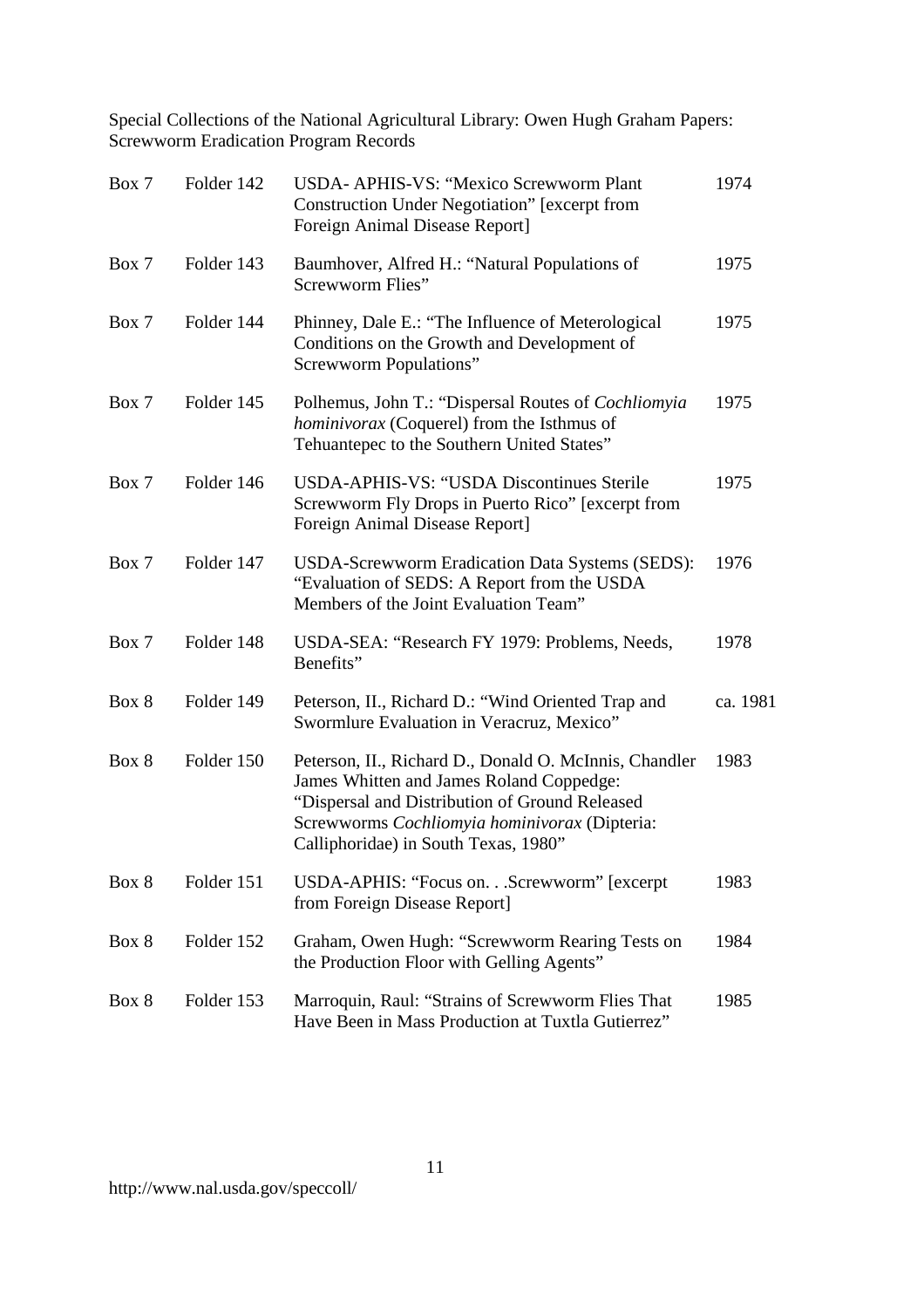| Box 8 | Folder 154 | Texas Agricultural Extension Service [John E. Jinkins,<br>Ernest E. Davis, Lonnie L. Jones, and Ronald D.<br>Lacewell]: "Evaluation of the Mexican-American<br>Screwworm Eradication Program in Mexico, Volume<br>I: Economic Impact From Screwworm Eradication in<br>Mexico" pages 1-71                      | 1985 |
|-------|------------|---------------------------------------------------------------------------------------------------------------------------------------------------------------------------------------------------------------------------------------------------------------------------------------------------------------|------|
| Box 8 | Folder 155 | Texas Agricultural Extension Service [John E. Jinkins,<br>Ernest E. Davis, Lonnie L. Jones, and Ronald D.<br>Lacewell]: "Evaluation of the Mexican-American<br>Screwworm Eradication Program in Mexico, Volume<br>I: Economic Impact From Screwworm Eradication in<br>Mexico" pages 72-150                    | 1985 |
| Box 8 | Folder 156 | Texas Agricultural Extension Service [John E. Jinkins,<br>Ernest E. Davis, Lonnie L. Jones, and Ronald D.<br>Lacewell]: "Evaluation of the Mexican-American<br>Screwworm Eradication Program in Mexico, Volume<br>I: Economic Impact From Screwworm Eradication in<br>Mexico" pages 151-196                   | 1985 |
| Box 8 | Folder 157 | Texas Agricultural Extension Service [Clifford E.<br>Hoelscher and Howard W. Ladewig]: "Evaluation of<br>the Mexican-American Screwworm Eradication<br>Program in Mexico, Volume II: Technology<br>Evaluation of the Screwworm Eradication in Mexico"                                                         | 1985 |
| Box 8 | Folder 158 | Texas Agricultural Extension Service [Teofilo Ozuna,<br>Jr., Ernest E. Davis, Lonnie L. Jones, Ronald D.<br>Lacewell, and John E. Jinkins]: "Evaluation of the<br>Mexican-American Screwworm Eradication Program<br>in Mexico, Volume III: Impacts and Implications of<br>Screwworm Reinfestations in Mexico" | 1985 |
| Box 8 | Folder 159 | Pont, Adrian Charles, N. P. Wyatt, and I. M. White:<br>"Occurrence of the American Screwworm in the Old<br>World"                                                                                                                                                                                             | 1989 |
| Box 8 | Folder 160 | FAO/IAEA Division of Nuclear Techniques in Food<br>and Agriculture, International Atomic Energy Agency:<br>"A Programme of Eradication of the New World<br>Screwworm from North Africa" (See Oversize Box<br>17, Folder 480)                                                                                  | 1990 |
| Box 8 | Folder 161 | FAO/SECNA: "Screwworm Information" June/July<br>1990                                                                                                                                                                                                                                                          | 1990 |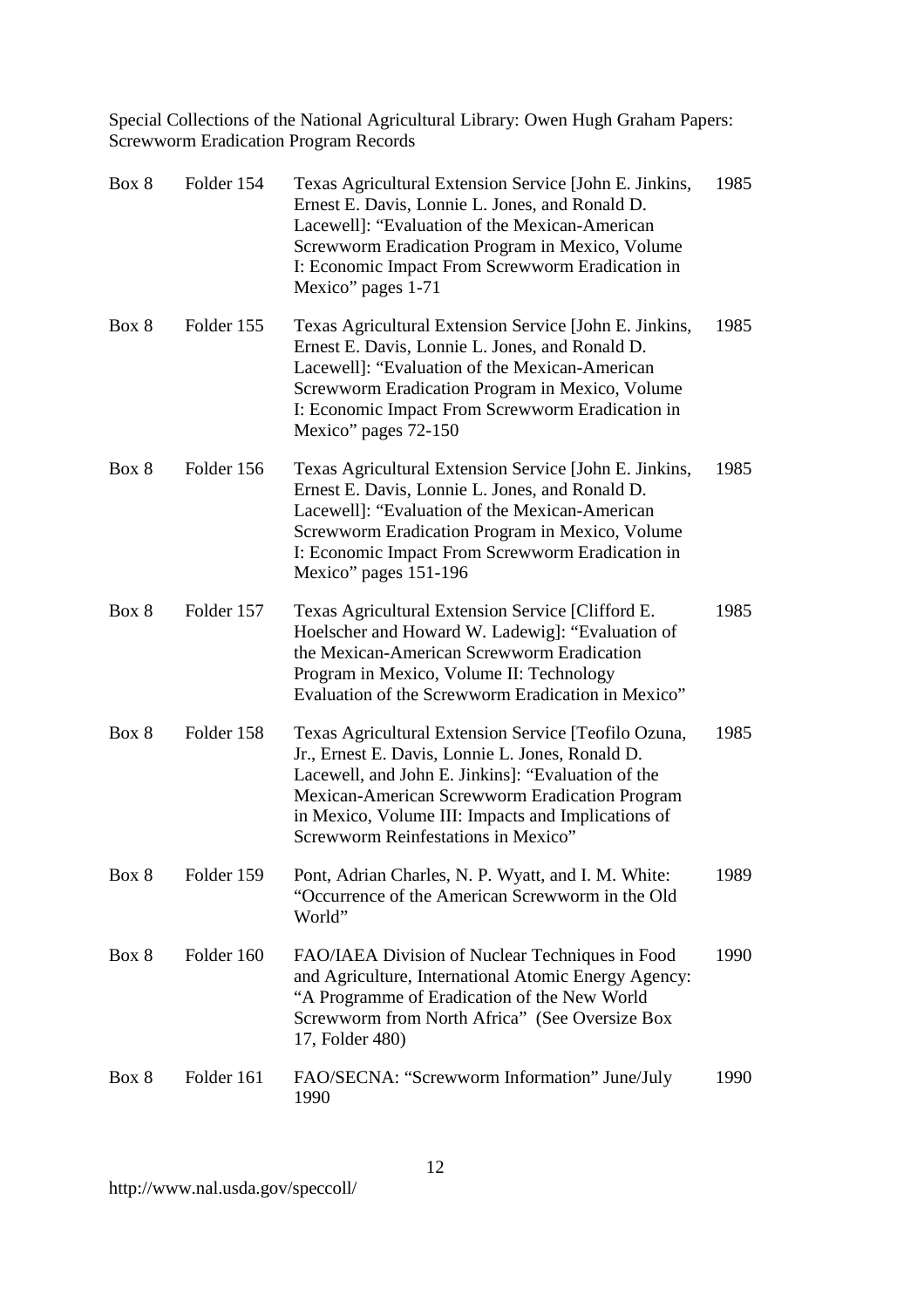| Box 8 | Folder 162 | Irastorza, Miguel: "Impact of Gel Diet on Screwworm<br>Rearing at Tuxtla"                                                                                                                                                                                                                                                            | 1990     |
|-------|------------|--------------------------------------------------------------------------------------------------------------------------------------------------------------------------------------------------------------------------------------------------------------------------------------------------------------------------------------|----------|
| Box 8 | Folder 163 | SENCA: "Programme for the Eradication of the New<br>World Screwworm Cochliomyia hominivorax from<br>North Africa: Report for the Period 1 February-31<br>May, 1991"                                                                                                                                                                  | 1991     |
| Box 8 | Folder 164 | SENCA: "Programme for the Eradication of the New<br>World Screwworm Cochliomyia hominivorax from<br>North Africa: Report for the Period 1 June-31 August,<br>1991"                                                                                                                                                                   | 1991     |
| Box 8 | Folder 165 | SENCA: "Programme for the Eradication of the New<br>World Screwworm Cochliomyia hominivorax from<br>North Africa: Report for the Period 1 September-31<br>December, 1991"                                                                                                                                                            | 1992     |
| Box 8 | Folder 166 | SENCA: "Programme for the Eradication of the New<br>World Screwworm Cochliomyia hominivorax from<br>North Africa: Report for the Period 1 January-30 April,<br>1992"                                                                                                                                                                 | 1992     |
| Box 9 | Folder 167 | Graham, Owen Hugh, Darrell E. Bay, and Robert L.<br>Harris: "Literature Review and Identification of<br>Insecticides for Further Evaluation" [Food and<br>Agriculture Organization of the United Nations,<br>Author's Contract Report, Insecticidal Control of the<br>New World Screwworm]                                           | ca. 1994 |
| Box 9 | Folder 168 | Graham, Owen Hugh, Darrell E. Bay, and Robert L.<br>Harris: "Revisión de Literatura e Identificación de<br>Insecticidas para Evaluación Adicional" [Organizacion<br>de Agricultura Y Alimentos de las Naciones Unidas,<br>Reporte Contractual del Autor, Control por Insecticidas<br>del Gusano Barrenador de Ganado Delnuevo Mundo] | ca. 1994 |

## **Series VI. Writings. 1879-1998. 6.25 boxes.**

## **Subseries VI.A. Manuscripts. 1935-1994.**

| Box 9 | Folder 169 Dove, Walter E.: "La Campaña Contra el Gusano | ca. 1935 |
|-------|----------------------------------------------------------|----------|
|       | Tornillo"                                                |          |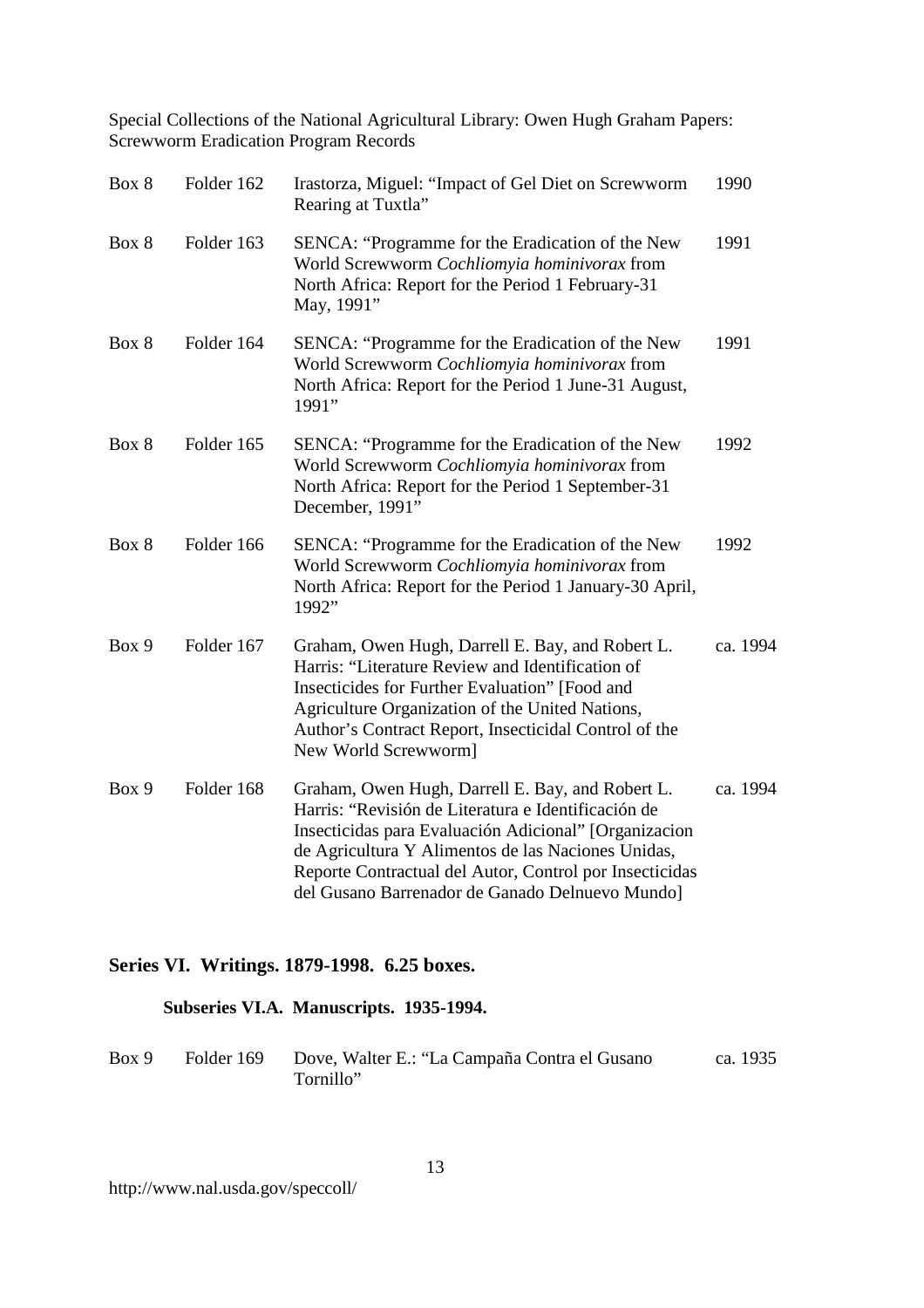| Box 9    | Folder 170 | Castro, Edín Raúl: "La Myiasis Especifica (Bichera)<br>Fue Erradicada de la Isla Curacao Mediante la<br>Aplicacion de un Nuevo Metodo de Lucha"                                                                                         | 1955     |
|----------|------------|-----------------------------------------------------------------------------------------------------------------------------------------------------------------------------------------------------------------------------------------|----------|
| Box 9    | Folder 171 | Brundrett, Herold McElvaney: "A Field Survey on the<br>Performance of Screwworm Larvicides"                                                                                                                                             | 1956     |
| Box 9    | Folder 172 | Popham, W. L. and Don L. Williams: "A Plan for a<br>Comprehensive Survey of the Screwworm Problem in<br>the Republic of Mexico"                                                                                                         | 1965     |
| Box 9    | Folder 173 | Camino, Mario: Centro de Investigaciones Agricolas<br>Del Sureste "Campo Cotaxtla" Inia Seminaro de<br>Resultados                                                                                                                       | 1967     |
| Box 9    | Folder 174 | Ahrens, Elmer: "Survival and Emergence of<br>Screwworm Pupae Placed on the Open Ground"<br>[unpublished manuscript]                                                                                                                     | 1976     |
| Box 9    | Folder 175 | Graham, Owen Hugh: "The Chemical Control of<br>Screwworms: A Review" [English and Spanish<br>translations]                                                                                                                              | 1979     |
| Box 9    | Folder 176 | Guillot, Frank Samuel, Harold E. Brown, and Alberto<br>B. Broce: "Field Observations of Sexually Active<br>Screwworm Males"                                                                                                             | 1977     |
| Box 9    | Folder 177 | Hopkins, Donald E.: "Sterile Male Technique: Its<br>Application on Screwworms in the Puerto Rican Area"<br>[unpublished manuscript]                                                                                                     | 1975     |
| Box 9    | Folder 178 | Hopkins, Donald E.: "Comments on 'Strain' Concepts,<br>Theories, Evidence and Deductions"                                                                                                                                               | 1978     |
| Box 9    | Folder 179 | Krafsur, Elliot S.: "Aggregations of Male Primary<br>Screwworm Flies, Cochliomyia hominivorax<br>(Coquerel) in South Texas (Diptera: Calliphoridae)"<br>and "Male Screwworm Fly Aggregations in South<br>Texas (Diptera: Calliphoridae) | ca. 1978 |
| Box $10$ | Folder 180 | Brown, Harold E., James Roland Coppedge, John L.<br>Goodenough, James Wendell Snow and Floyd Harold<br>Tannahill: "Preparation of a Pelleted Formulation of<br>SWASS"                                                                   | ca. 1980 |
| Box $10$ | Folder 181 | Mackley, James W. and Geral L. Long: "Influence of<br>Flowering Vegetation on the Behavior of Adult<br>Screwworms"                                                                                                                      | 1982     |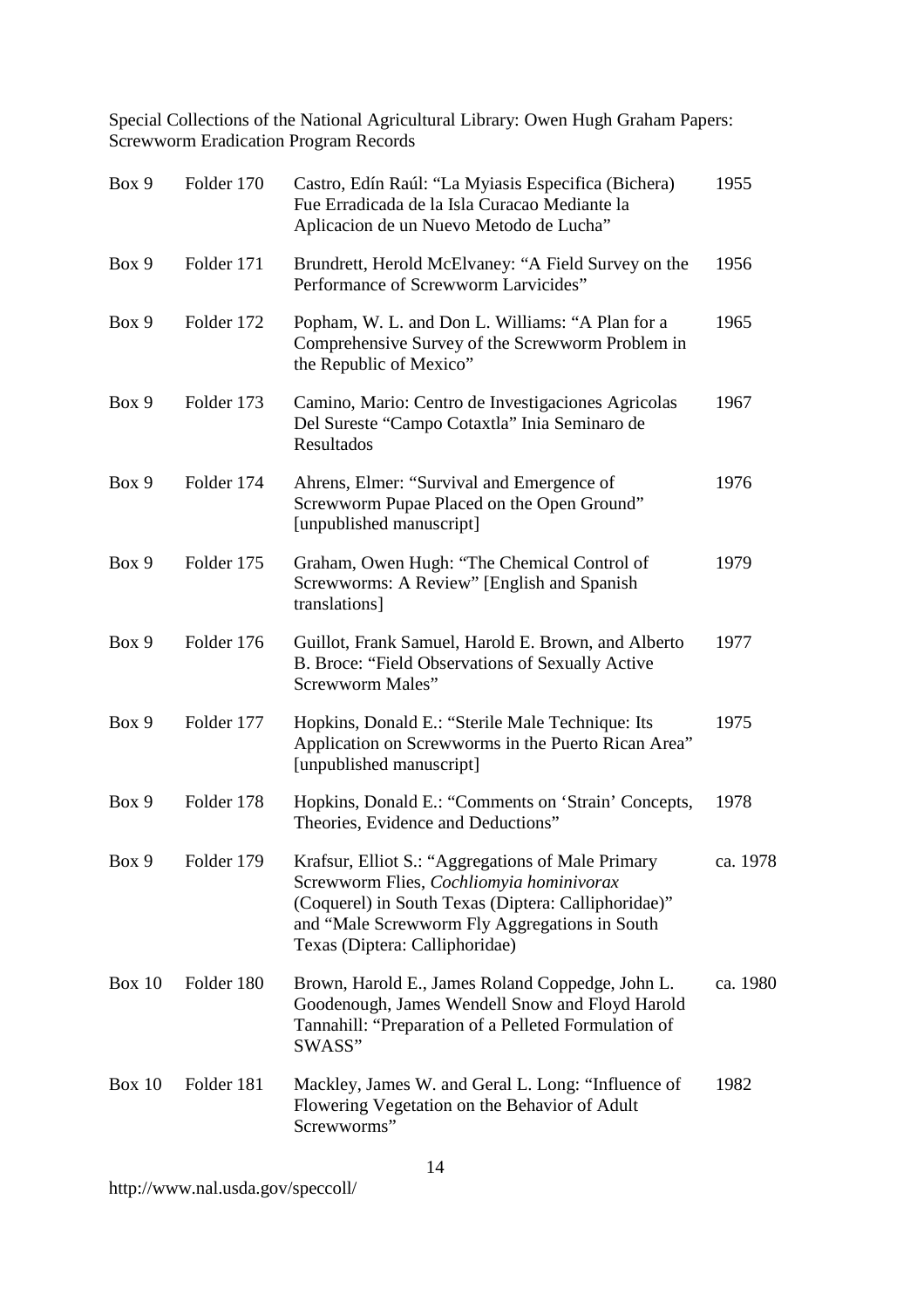| Box 10        | Folder 182 | Snow, James Wendell, Chandler James Whitten, Owen<br>Hugh Graham, Alberto Salinas and Jose Ferrer: "The<br>Screwworm Situation in Central America and Proposed<br>Plans for Its Eradication to the Derian Gap in Panama"                   | ca. 1983 |
|---------------|------------|--------------------------------------------------------------------------------------------------------------------------------------------------------------------------------------------------------------------------------------------|----------|
| Box $10$      | Folder 183 | Snow, James Wendell, Chandler James Whitten, Owen<br>Hugh Graham, Alberto Salinas and Jose Ferrer: "The<br>Screwworm Situation in Central America and Proposed<br>Plans for Its Eradication to the Derian Gap in Panama"                   | ca. 1983 |
| Box $10$      | Folder 184 | Maddox, Ed: "Ode to the Screwworm Fly"                                                                                                                                                                                                     | 1984     |
| Box $10$      | Folder 185 | Drummond, Roger O., G. E. George and Sidney<br>Edmund Kunz: "Chapter 10: Cattle-Control of<br>Screwworms"                                                                                                                                  | 1986     |
| <b>Box 10</b> | Folder 186 | Graham, Owen Hugh: "El Gusano Barrenador Y Su<br>Importancia en la Salud Humana Y Animal en el<br>Continente Americano"                                                                                                                    | 1986     |
| <b>Box 10</b> | Folder 187 | Krafsur, Elliot S.: "Climatic Eradication of Screwworm<br>Populations is a Delusion"                                                                                                                                                       | ca. 1986 |
| <b>Box 10</b> | Folder 188 | Graham, Owen Hugh, Darrell E. Bay, and Robert L.<br>Harris: "Control por Insecticidas del Gusano<br>Barrenador de Ganado Del Nuevo Mundo, Revisión de<br>Literatura e Identificatión de Insecticidas para<br>Evaluación Adicional"         | 1994     |
| <b>Box 10</b> | Folder 189 | Graham, Owen Hugh: "The History of the<br>Development and Use of Insecticides for Screwworm<br>Control and Prophylaxis" [unpublished manuscript]                                                                                           | n.d.     |
| <b>Box 10</b> | Folder 190 | Knipling, Edward Fred: "Key for the Identification of<br>the Third Instar Larvae of Some of the More Common<br>Genera and Species of Wound Invading Larvae"                                                                                | n.d.     |
| <b>Box 10</b> | Folder 191 | Parker, Frank D.: "Studies on the Screwworm (Diptera:<br>Calliphoridae) in Tropical Habitats: A sticky trap to<br>monitor populations" [abstract]                                                                                          | n.d.     |
| Box $10$      | Folder 192 | Parker, Frank D., John Bertram Welch, and Robert B.<br>Matlock, Jr.: "Influence of Habitat, Season, and<br>Attractant on Adult Behavior of the Screwworm<br>(Diptera: Calliphoridae) in a Tropical Dry Forest in<br>Costa Rica" [abstract] | n.d.     |

## **Subseries VI.B. Proposals. 1960-1978.**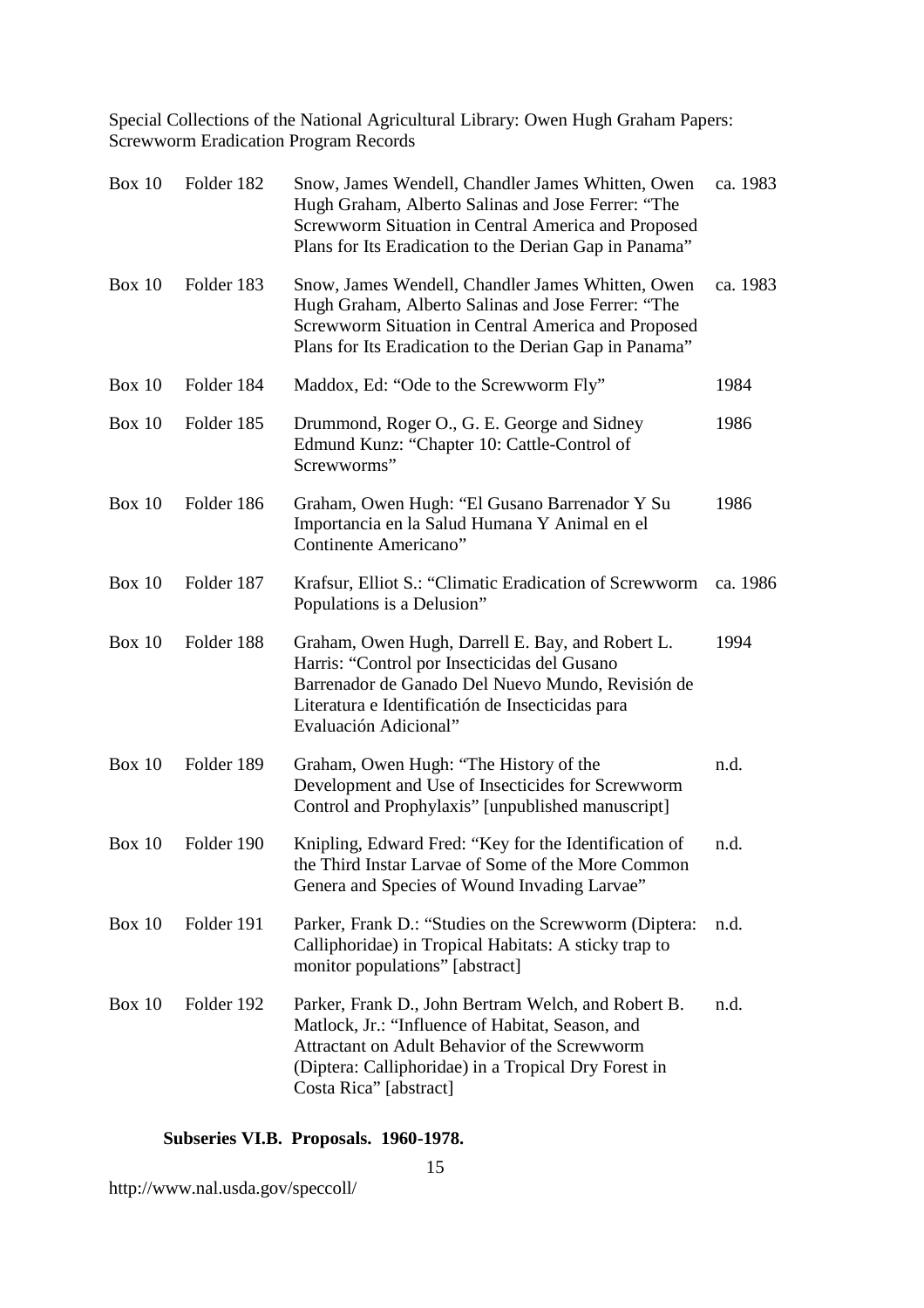| Box 10        | Folder 193 | Barrett, Jr., William Lafayette: "A Study of the Genus<br><i>Entomophthora</i> , a Fungus Parasitic on the Screwworm<br>Fly Callitroga hominivorax and Other Closely Related<br>Flies Along the Gulf Coast and Northern Mexico"   | 1960                |
|---------------|------------|-----------------------------------------------------------------------------------------------------------------------------------------------------------------------------------------------------------------------------------|---------------------|
| Box 10        | Folder 194 | Bush, Guy L., Barrie Kitto, R. H. Flake: "Improving<br>the Effectiveness of the Sterile Screwworm Release<br>Program in the Southwestern United States and<br>Mexico"                                                             | 1975                |
| <b>Box 10</b> | Folder 195 | Moya-Borja, Gonzalo Efraín: "Estudos Ecológicos<br>Preliminares da Cochliomyia hominivorax Visando Sua<br>Eradicação do Brasil, Mediante o uso de Machos<br>Esterilizados Com Radiação Gama" (See Oversize<br>Box 17, Folder 481) | 1978                |
|               |            | Subseries VI.C. Publications. 1879-1992.                                                                                                                                                                                          |                     |
| <b>Box 10</b> | Folder 196 | Aristoteles, Fransico: "Efectividad de Algunos<br>Insecticidas Contra el Gusano Barrenador del Ganado<br>Cochliomyia hominivorax (Coquerel)                                                                                       | 1972                |
| <b>Box 10</b> | Folder 197 | Arribalzaga, Enrique Lynch: Reprints                                                                                                                                                                                              | 1879, 1880          |
| Box 10        | Folder 198 | Abelar, Cajero: "Avances del Programa de Erradicacion<br>del Gusano Barrenador en Mexico"                                                                                                                                         | 1986                |
| Box 10        | Folder 199 | Babcock, Orville Gorman and D. H. Bennett: "The<br>Screwworm and the Wool Maggot"                                                                                                                                                 | 1921                |
| Box 10        | Folder 200 | Ball, Charles E.: "Atomic War on Insects"                                                                                                                                                                                         | 1961                |
| Box 10        | Folder 201 | Ballengar, W. L.: "Screwworms in the Nose" and<br>"Chapter XXXV: Foreign Bodies in the Ear. Ceruminous<br>Plugs in the Meatus."                                                                                                   | 1914                |
| Box 10        | Folder 202 | Baumgartner, Donald L. and Bernard Greenberg: "The<br>Primary Screwworm Fly, Cochliomyia Hominivorax<br>(Coquerel) (Diptera, Calliphoridae), in Peru"                                                                             | 1983                |
| <b>Box 10</b> | Folder 203 | Baumhover, Alfred H.: Reprints                                                                                                                                                                                                    | 1955, 1958,<br>1966 |

Box 10 Folder 204 Bishop, William A.: "Two Types of Skin Myiasis" 1916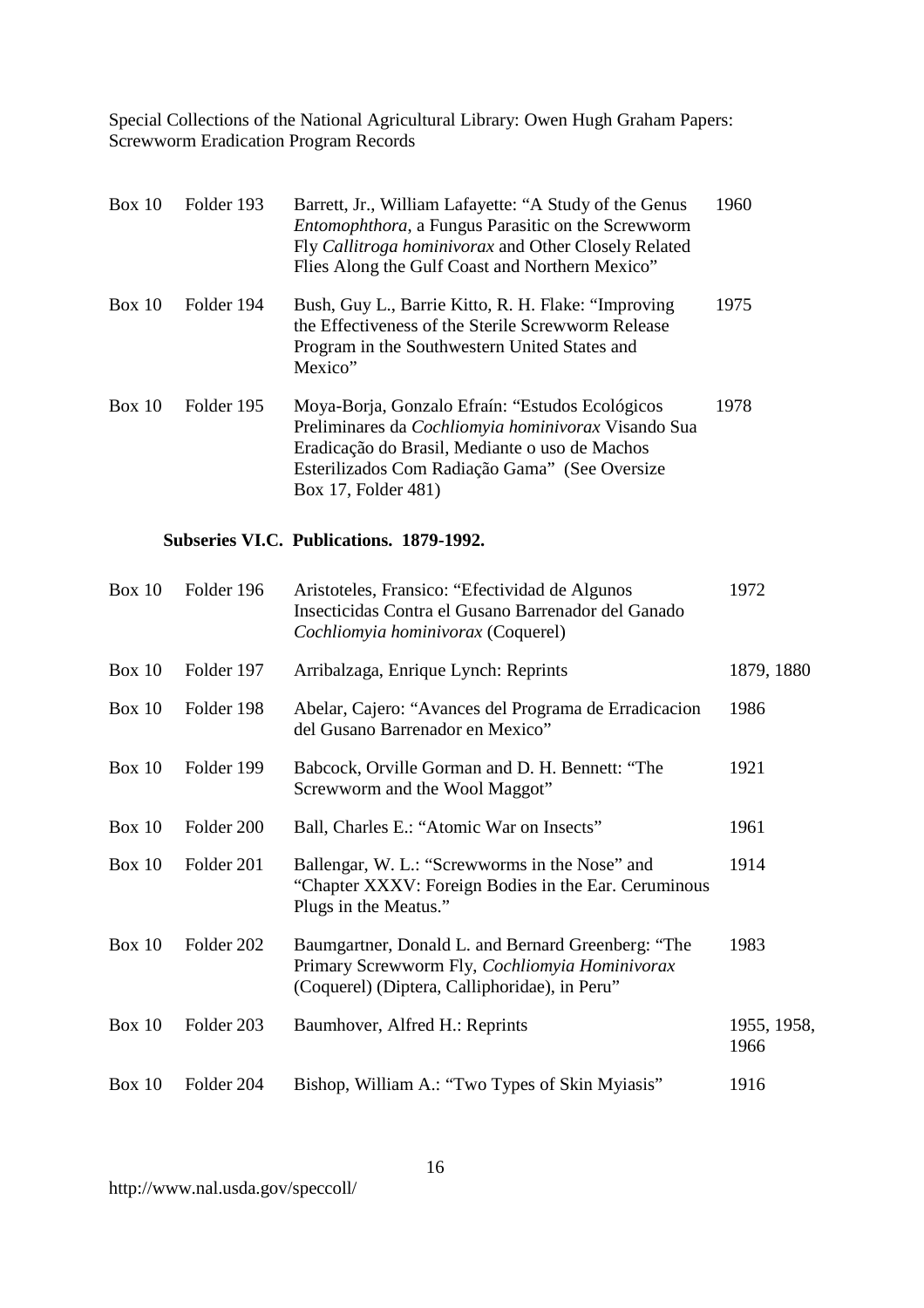| Box 10        | Folder 205 | Bishopp, Fred Corry, Joseph Daniel Mitchell, and Daniel<br>C. Parman: "Screwworms and Other Maggots Affecting<br>Animals"                                                                                                                                                                         | 1917                |
|---------------|------------|---------------------------------------------------------------------------------------------------------------------------------------------------------------------------------------------------------------------------------------------------------------------------------------------------|---------------------|
| Box $10$      | Folder 206 | Beck, Antonio A. and Gonzalo E. Moya Borja:<br>"Suscetibilidade Comparativa de Uma Linhagem de<br>Cochliomyia hominivorax a Sete Inseticidas"                                                                                                                                                     | 1982                |
| <b>Box 10</b> | Folder 207 | Blanchard, Raphael: "XII.-Sur la Compasomyia<br>Macellaria"                                                                                                                                                                                                                                       | 1896                |
| <b>Box 10</b> | Folder 208 | Brennan, J. M.: "Primary Screwworm Fly"                                                                                                                                                                                                                                                           | 1937                |
| <b>Box 10</b> | Folder 209 | Brenner, Richard J.: "An In Vivo Fluorescent Marker for<br>Spermatozoa of the Screwworm (Diptera: Calliphoridae):<br>A First Report" (1984) and "Distribution of Screwworms<br>(Diptera: Calliphoridae) Relative to Land Use and<br>Topography in the Humid Tropics of Southern Mexico"<br>(1985) | 1984-1985           |
| Box $10$      | Folder 210 | Brown, Earl H.: "Screwworm Infestations in the Nasal<br>Passages and Paranasal Sinuses"                                                                                                                                                                                                           | 1943                |
| Box 10        | Folder 211 | Bushland, Raymond C.: Reprints                                                                                                                                                                                                                                                                    | 1940-1978           |
| Box 10        | Folder 212 | Calman, John: "Screwworm Control"                                                                                                                                                                                                                                                                 | 1973                |
| Box 10        | Folder 213 | Camino, Mario and Richard B. Davis: "Observaciones"<br>Bioecological Sobre el Gusano Barrenador del Ganado,<br>Cochliomyia hominivorax (Coquerel) en el Campo<br>Cotaxtla, Veracruz, Mexico"                                                                                                      | 1968                |
| Box 10        | Folder 214 | Campbell, C. L.: "Screwworm Eradication a Challenge"                                                                                                                                                                                                                                              | 1960                |
| <b>Box 10</b> | Folder 215 | Campion, Derrick G.: "Biological Control of Pests: A<br>Screwworm Factory in Texas"                                                                                                                                                                                                               | n.d.                |
| Box 10        | Folder 216 | Carballo, Mariano: "Datos Obtenidos a Partir de Una<br>Encuestra Relativo a la Incidencia de Miasis Cutaneas en<br>Diferentes Zonas del Uruguay"                                                                                                                                                  | 1991                |
| Box 11        | Folder 217 | Carrazzoni, Jose A.: "Miiasis y Paricion en Chaco y<br>Formosa"                                                                                                                                                                                                                                   | 1973                |
| Box 11        | Folder 218 | Carriere, Bennett: Reprints                                                                                                                                                                                                                                                                       | 1980, 1985          |
| <b>Box 11</b> | Folder 219 | Chamberlain, William Franklin: Reprints                                                                                                                                                                                                                                                           | 1958, 1960,<br>1978 |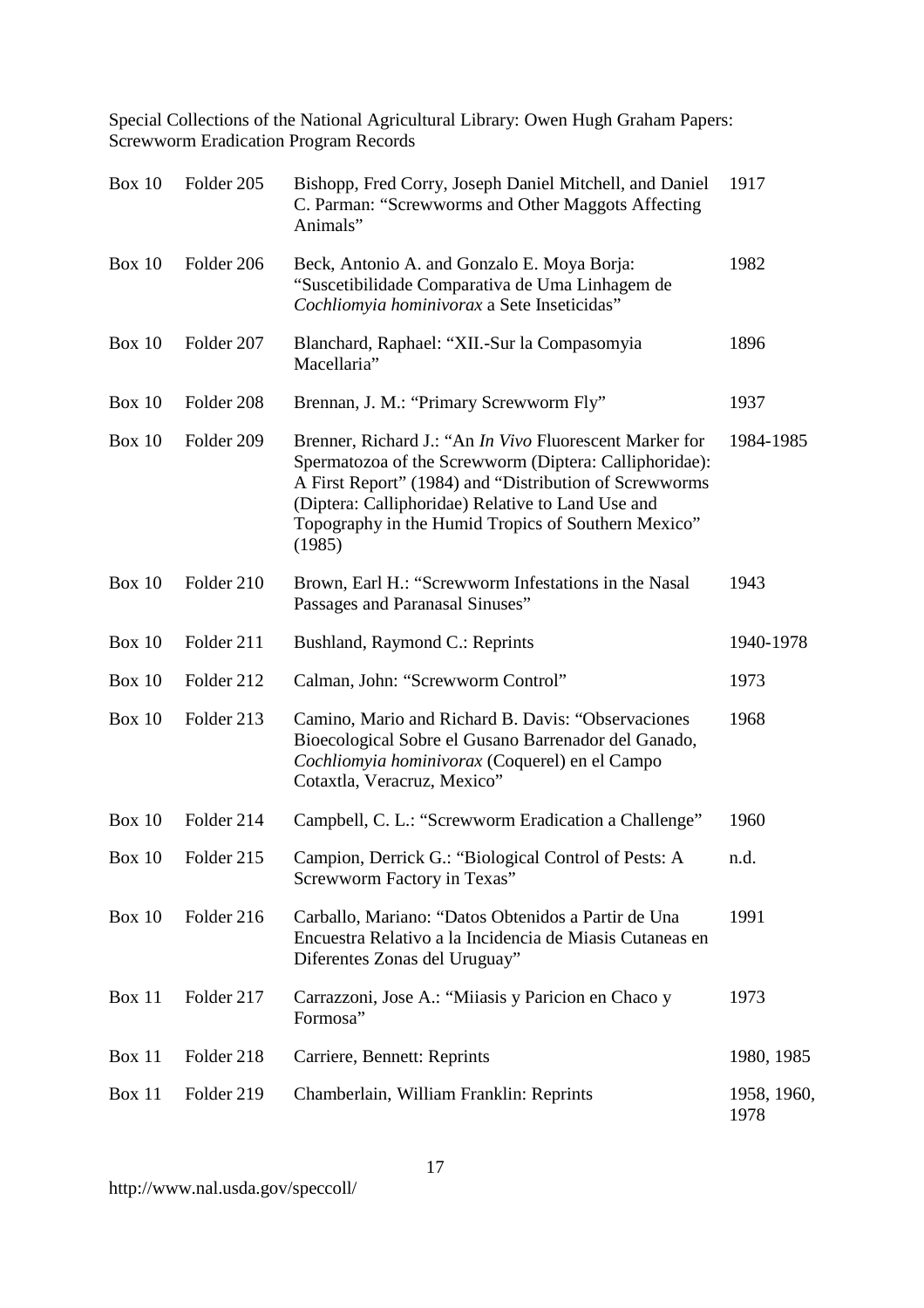| Box 11        | Folder 220 | Chihuahua Ganadero: "El Gusano Barrenador en el<br>Ganado"                                                                                                                  | 1963                |
|---------------|------------|-----------------------------------------------------------------------------------------------------------------------------------------------------------------------------|---------------------|
| Box 11        | Folder 221 | Coppedge, James Roland: Reprints                                                                                                                                            | 1977-1980           |
| Box 11        | Folder 222 | Costello, William G.: "Mathematical Models of the<br>Sterile Male Technique of Insect Control"                                                                              | 1973                |
| <b>Box 11</b> | Folder 223 | Crawford, Melba: "UT Scientists Help USDA with<br>Screwworm Research"                                                                                                       | 1991                |
| Box 11        | Folder 224 | Crystal, Maxwell M.: Reprints                                                                                                                                               | 1963, 1975,<br>1976 |
| Box 11        | Folder 225 | Cuellar, C. B.: "The Screwworm Strikes Back"                                                                                                                                | 1973                |
| <b>Box 11</b> | Folder 226 | Cushing, Emory Clayton: Reprints                                                                                                                                            | 1933-1969           |
| Box 11        | Folder 227 | Dame, David A.: "Control of Insects of Veterinary<br>Importance by Genetic Techniques."                                                                                     | 1984                |
| <b>Box 11</b> | Folder 228 | Darden, Edgar B.: "A Gamma Ray Source for Sterilizing<br>Insects."                                                                                                          | 1954                |
| Box 11        | Folder 229 | Davidson, G.: "I. Livestock Pests" in Genetic Control of<br><b>Insect Pests</b>                                                                                             | 1974                |
| Box 11        | Folder 230 | Davis, Richard B.: Reprints                                                                                                                                                 | 1967, 1968,<br>1972 |
| Box 11        | Folder 231 | Del Ponte, Eduardo: "Las Especies Argentinas del<br>Genero Cochliomyia T. T. (Dipt. Musc.), (1938) and<br>"XXII. Famila Calliphoridae" (1958)                               | 1938, 1958          |
| <b>Box 11</b> | Folder 232 | Dev, V., Leo E. LaChance, and Chandler James Whitten:<br>"Polytene Chromosomes of the Screwworm Fly,<br>Cochliomyia hominivorax"                                            | 1985                |
| Box 11        | Folder 233 | DeVaney, Joyce A. and Jose J. Garcia: "Longevity,<br>Oviposition, and Fertility of Several Strains of the<br>Screwworm, Cochliomyia hominivorax (Diptera:<br>Calliphoridae) | 1975                |
| Box 11        | Folder 234 | Diamante, Gerald: "Screwworm Eradication in<br>Southeastern United States"                                                                                                  | 1963                |
| Box 11        | Folder 235 | Doyle, Kevin: "Screwworm Control in North America"                                                                                                                          | 1976                |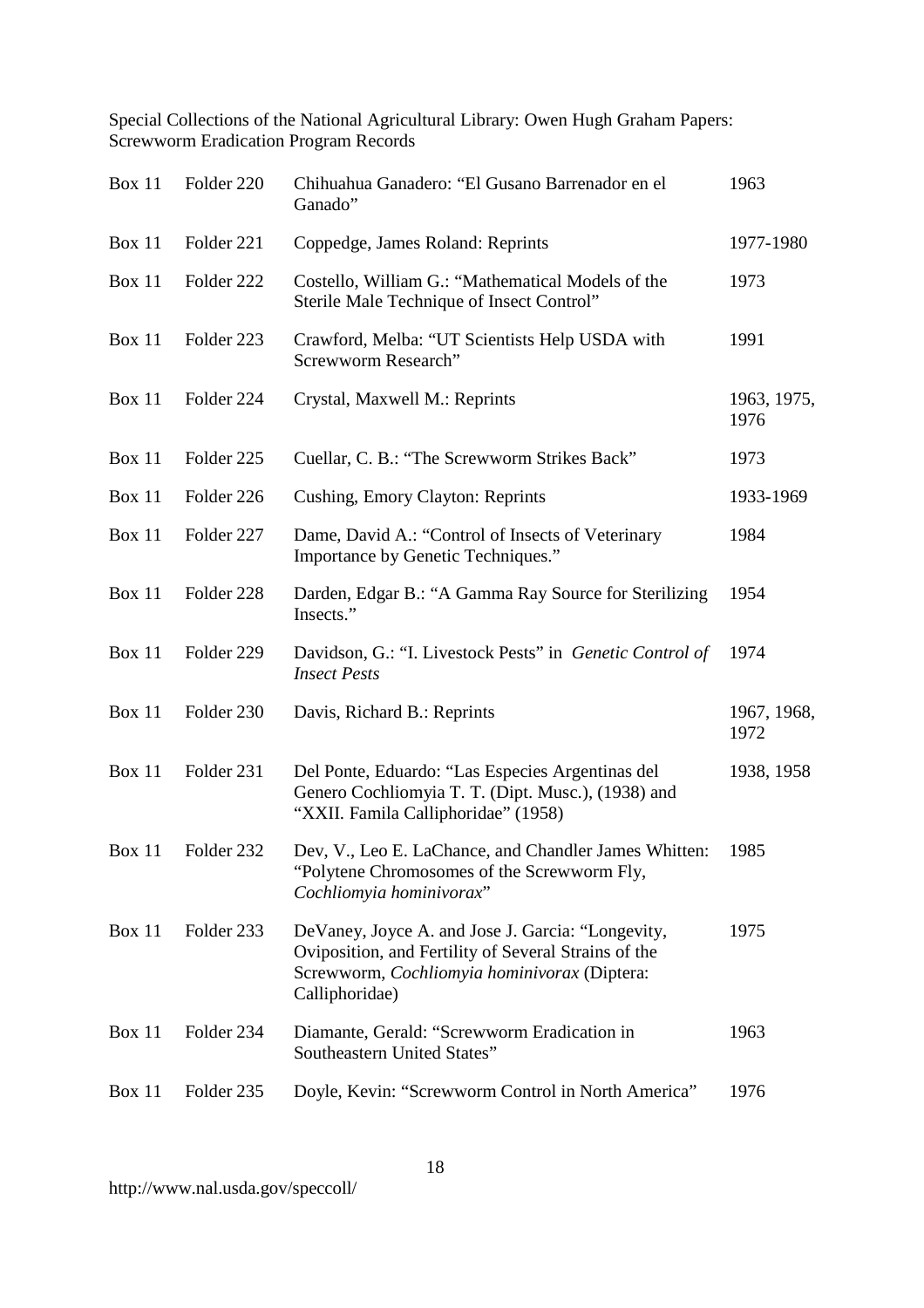| Box 11        | Folder 236 | Drake, Carl J. and Floyd Andre: "Observations on<br>Screwworm Outbreaks and Myiasis in Iowa"                                                                                                                                                                                                                                                                                                                                    | 1936       |
|---------------|------------|---------------------------------------------------------------------------------------------------------------------------------------------------------------------------------------------------------------------------------------------------------------------------------------------------------------------------------------------------------------------------------------------------------------------------------|------------|
| Box 11        | Folder 237 | Drummond, Roger O., S. E. Ernest, J. L. Trevino, and<br>Owen Hugh Graham: "Control of Larvae of the<br>Screwworm in Cattle with Insecticidal Sprays"                                                                                                                                                                                                                                                                            | 1967       |
| <b>Box 11</b> | Folder 238 | Dunn, Lawrence H.: "Studies on the Screwworm Fly<br>Chrysomyia macellaria Fabricius in Panama" (1918) and<br>"Studies on the Screwworm Fly, Chrysomyia macellaria<br>in Panama" (1919)                                                                                                                                                                                                                                          | 1918, 1919 |
| Box 11        | Folder 239 | Eddy, Gaines W. and Raymond C. Bushland:<br>"Screwworms That Attack Livestock"                                                                                                                                                                                                                                                                                                                                                  | 1956       |
| Box 11        | Folder 240 | Eden, William Gibbs: "Eradication of Plant Pests-Pro"                                                                                                                                                                                                                                                                                                                                                                           | 1978       |
| Box 11        | Folder 241 | Eerde, Ellen: "Checkmate for the Screwworm"                                                                                                                                                                                                                                                                                                                                                                                     | 1977       |
| Box 11        | Folder 242 | Emmel, Mark Wirth: "Swollen Joints in Range Calves"                                                                                                                                                                                                                                                                                                                                                                             | 1945       |
| <b>Box 11</b> | Folder 243 | Enkerlin, Dieter and P. Patton: "Fluctuacion de<br>Poblacion de Mosca Tonillo en el Canon de Rayones,<br>$N.L.$ "                                                                                                                                                                                                                                                                                                               | 1975-1976  |
| Box 11        | Folder 244 | Erdmann, Gary R.: "Antibacterial Activity Demonstrated<br>by Culture Filtrates of Proteus Mirabilis Isolated from<br>Screwworm (Cochliomyia hominivorax) (Diptera:<br>Calliphoridae) Larvae" (1984) and "Isolation and<br>Identification of Two Antibacterial Agents Produced by<br>a Strain of <i>Proteus Mirabilis</i> Isolated From Larvae of the<br>Screwworm (Cochliomyia hominivorax) (Diptera:<br>Calliphoridae)" (1986) | 1984, 1986 |
| Box 11        | Folder 245 | Espinoza, Antonio: "Métodos para Colectar Gusano<br>Barrenador del Ganado, Cochliomyia hominivorax<br>(Coquerel) en la Costa del Pacífico de la República<br>Mexicana" (1974) and "Colecta del Gusano Barrenador<br>del Ganado, Cochliomyia hominivorax (Coq.), en<br>Diferentes Estados de la Costa del Pacífico de México"<br>$(1975)$ [abstract]                                                                             | 1974, 1975 |
| Box 11        | Folder 246 | Felch, R. E.: "Winter Weather Assists Screwworm<br>Program"                                                                                                                                                                                                                                                                                                                                                                     | 1973       |
| <b>Box 11</b> | Folder 247 | Fenton, B. K.: "The Screwworm in the Bahamas"                                                                                                                                                                                                                                                                                                                                                                                   | 1961       |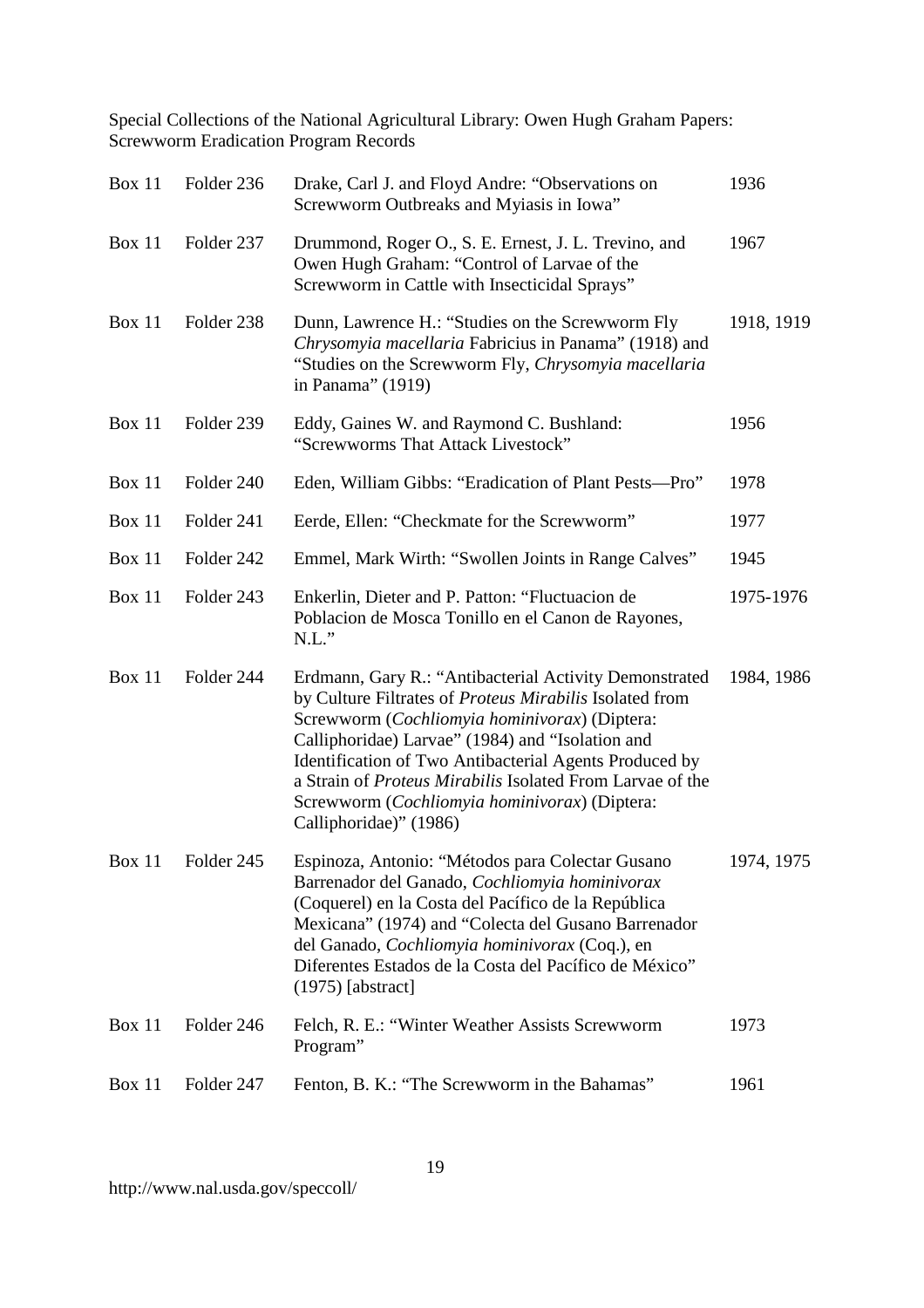| <b>Box 11</b> | Folder 248 | Flath, Robert A., T. Richard Mon, Gabrielle Lorenz,<br>Chandler James Whitten, and James W. Mackley:<br>"Volatile Components of Acacia sp. Blossoms"                                        | 1983                |
|---------------|------------|---------------------------------------------------------------------------------------------------------------------------------------------------------------------------------------------|---------------------|
| <b>Box 11</b> | Folder 249 | Fletcher, Lowell W.: Reprints                                                                                                                                                               | 1970, 1973          |
| <b>Box 11</b> | Folder 250 | Fox, Irving: "Human Cutaneous Myiasis Due to the<br>Primary Screwworm, Callitroga hominivorax (Coquerel)<br>in Puerto Rico" (1962) and "Human Hominivorax<br>Myiasis in Puerto Rico" (1965) | 1962, 1965          |
| Box 11        | Folder 251 | Francis, Mark: "The Screwworm" (1890) and "The<br>Screwworm Again" (1891)                                                                                                                   | 1890, 1891          |
| Box 11        | Folder 252 | Furman, Deane P.: "Nasal Myiasis Caused by the<br>Primary Screwworm, Callitroga hominivorax (Coquerel)                                                                                      | 1953                |
| Box 11        | Folder 253 | Furtado, Affonso Henriques: "Myiase Vulvo-Vaginal"                                                                                                                                          | 1936                |
| <b>Box 11</b> | Folder 254 | Gabaj, M. M.: "American Screwworm Fly in Libya"<br>(1989) and "Lice of Farm Animals in Libya" (1993)                                                                                        | 1989, 1993          |
| Box 11        | Folder 255 | Gagne, Raymond J. and Richard D. Peterson II:<br>"Physical Changes in the Genitalia of Males of the<br>Screwworm, Cochliomyia hominivorax (Diptera:<br>Calliphoridae), Caused by Mating"    | 1982                |
| <b>Box 11</b> | Folder 256 | Gaminara, Angel: "Abscesos Miásicos Subcutáneos"<br>(1928) and "Classificacion de Algunos Muscoideos<br>Uruguayos (Muscidæ y Calliphoridæ)" (1931)                                          | 1928, 1931          |
| Box 11        | Folder 257 | Gassner, G. and Shelia Sears: "Preblastoderm Nuclear<br>Division in the Screwworm Fly, Cochliomyia<br><i>hominivorax</i> (Coquerel)"                                                        | 1977                |
| <b>Box 11</b> | Folder 258 | Gingrich, Richard E.: Reprints                                                                                                                                                              | 1963, 1971,<br>1972 |
| <b>Box 11</b> | Folder 259 | Gladney, William J., Manning A. Price and Owen Hugh<br>Graham: "Field Tests of Insecticides for Control of the<br>Gulf Coast Tick on Cattle"                                                | 1977                |
| <b>Box 11</b> | Folder 260 | Goldstein, M. A.: "On the Treatment of Human Patients<br>Affected with Screwworms"                                                                                                          | 1892                |
| <b>Box 11</b> | Folder 261 | Goodenough, John L.: Reprints                                                                                                                                                               | 1977-1983           |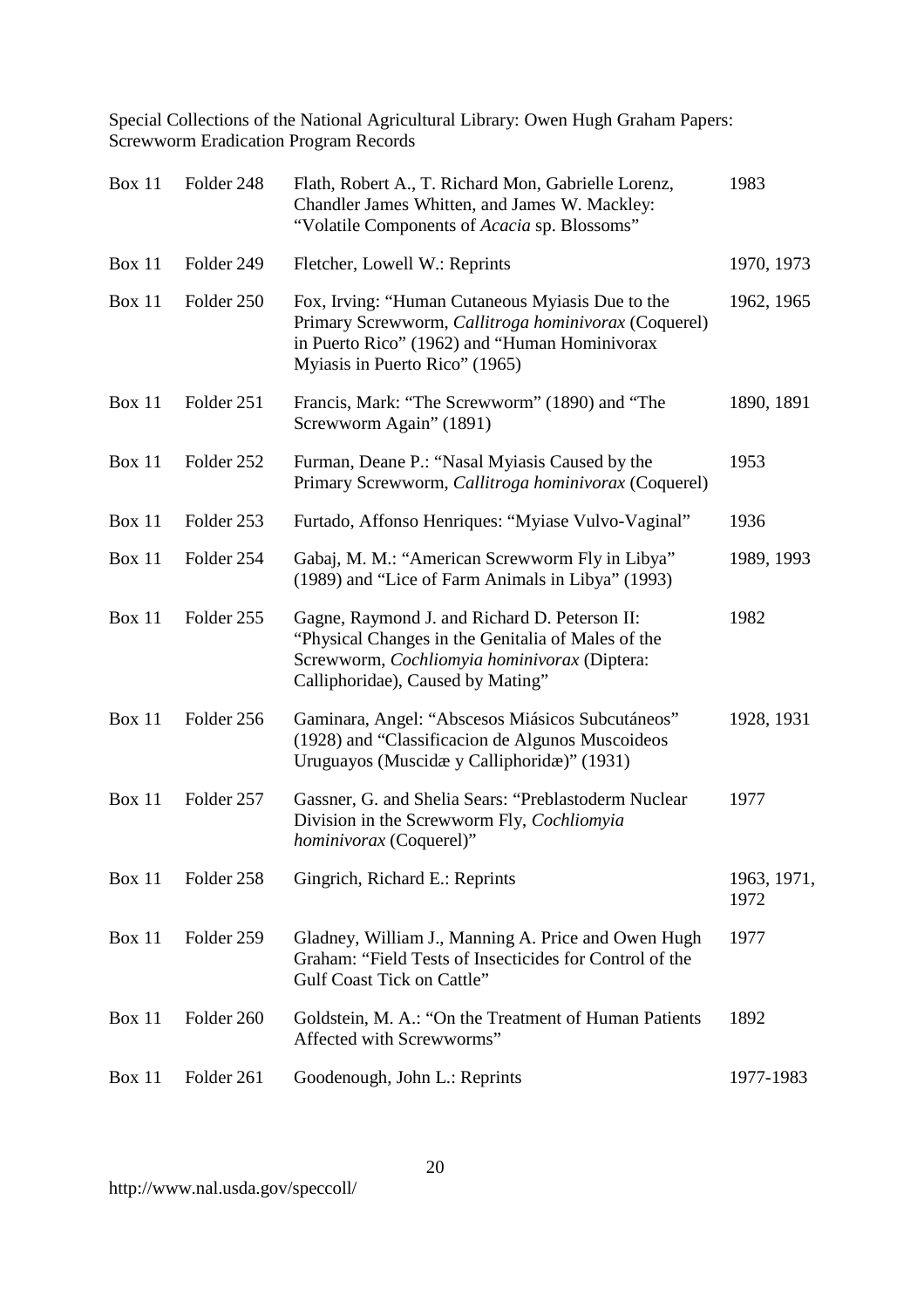| Box 11        | Folder 262 | Gouck, Harry K., Maxwell M. Crystal, Alexej B.<br>Borkovec, and David W. Meifert: "A Comparison of<br>Techniques for Screening Chemosterilants of House<br>Flies and Screwworm Flies" | 1963       |
|---------------|------------|---------------------------------------------------------------------------------------------------------------------------------------------------------------------------------------|------------|
| Box 11        | Folder 263 | Grabbe, Roland R. and John P. Turner: "Screwworm<br>Attractants: Isolation and Identification of Organic<br>Compounds From Bacterially Inoculated and Incubated<br>Blood"             | 1973       |
| Box 11        | Folder 264 | Graham, Andrew J. and Frank H. Dudley: "Culture<br>Methods for Mass Rearing of Screwworm Larvae"                                                                                      | 1959       |
| Box 11        | Folder 265 | Graham, Owen Hugh: Reprints                                                                                                                                                           | 1959-1981  |
| Box 11        | Folder 266 | Graham, Owen Hugh: "Symposium on Eradication of the<br>Screwworm From the United States and Mexico"                                                                                   | 1985       |
| <b>Box 11</b> | Folder 267 | Graham, Owen Hugh: "The Screwworm and Its<br>Importance in Human and Animal Health in the<br>Americas"                                                                                | 1986       |
| Box 11        | Folder 268 | Grosch, Daniel S. and Larry E. Hopwood: 'Screwworm<br>Control"                                                                                                                        | 1979       |
| Box 11        | Folder 269 | Guillot, Frank Samuel: Reprints                                                                                                                                                       | 1977, 1978 |
| <b>Box 12</b> | Folder 270 | Guimaraes, Jose Henrique, Nelson Papavero, and Angelo<br>Pires Do Prado: "As Miiases Na Região Neotropical<br>(Identificação, Biologia, Bibliografia)"                                | 1983       |
| <b>Box 12</b> | Folder 271 | Gajardo, Tobar and Armando Hornorato: "Anotaciones<br>Acerca de Una Epidemia De Miasis Humana"                                                                                        | 1947       |
| <b>Box 12</b> | Folder 272 | Hall, M. C. "Parasites and Parasitic Diseases of Sheep"                                                                                                                               | 1920       |
| <b>Box 12</b> | Folder 273 | Hammack, Leslie: Reprints                                                                                                                                                             | 1983-1992  |
| <b>Box 12</b> | Folder 274 | Harris, Robert L.: "Gelled Media for the Production of<br>Screwworm Larvae" (1984) and "Screwworm Larval<br>Production on Gelled Media" (1985)                                        | 1984, 1985 |
| <b>Box 12</b> | Folder 275 | Harris, V. M.: "Dedication" and "Brief History of<br>Screwworm"                                                                                                                       | 1980       |
| Box 12        | Folder 276 | Henneberry, Thomas J.: "Selected Examples of Dispersal<br>of Arthropods Associated with Agricultural Crop and<br>Animal Production"                                                   | 1978       |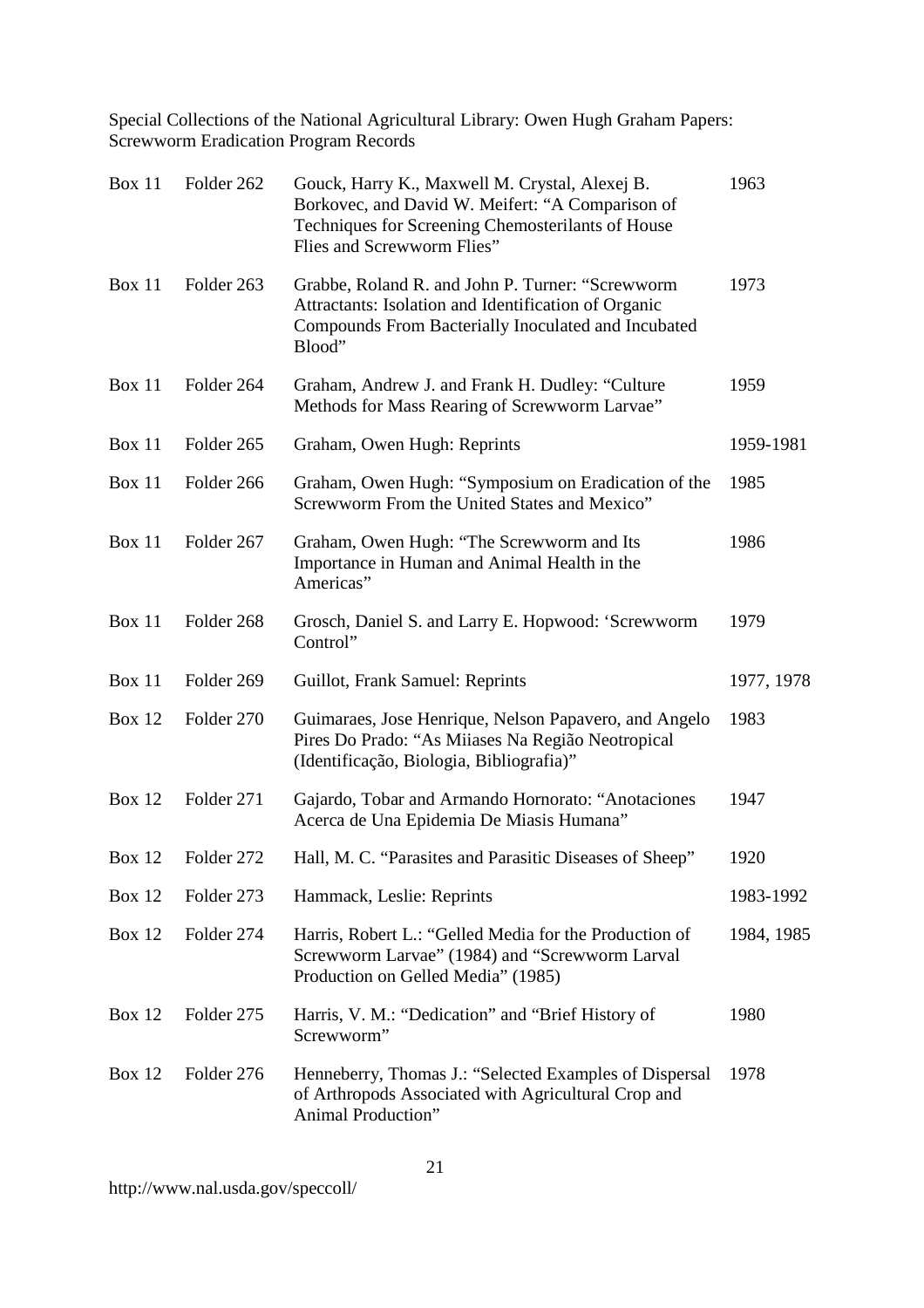| <b>Box 12</b> | Folder 277 | Hightower, Billy Gene: Reprints                                                                                                                                                                      | 1963-1966  |
|---------------|------------|------------------------------------------------------------------------------------------------------------------------------------------------------------------------------------------------------|------------|
| <b>Box 12</b> | Folder 278 | Hightower, Billy Gene: Reprints                                                                                                                                                                      | 1968-1972  |
| <b>Box 12</b> | Folder 279 | Hixson, Ephriam: "External Parasites of Cattle"                                                                                                                                                      | 1946       |
| <b>Box 12</b> | Folder 280 | Hixson, Homer: "Field Biology and Environmental<br>Relationships of the Gulf Coast Tick in Southern<br>Georgia"                                                                                      | 1940       |
| <b>Box 12</b> | Folder 281 | Horn, Silvino Carlos: "Bovine Ectoparasites and Their<br>Economic Impact in South America"                                                                                                           | n.d.       |
| <b>Box 12</b> | Folder 282 | Holt, G. G., Terrance S. Adams, and W. D. Sundet:<br>"Attraction and Ovipositional Response of Screwworms,<br>Cochliomyia hominivorax (Diptera: Calliphoridae) to<br><b>Simulated Bovine Wounds"</b> | 1979       |
| <b>Box 12</b> | Folder 283 | Humbert, Fred: "Catarrh of the Ethmoid Cells and the<br>Frontal Sinus and the Nasal Canal-The Cause, Deposit<br>of Eggs of the Screw Maggot (larvae) and Their<br>Development"                       | 1883       |
| <b>Box 12</b> | Folder 284 | James, Maurice T.: "The Flies That Cause Myiasis in<br>Man"                                                                                                                                          | 1947       |
| <b>Box 12</b> | Folder 285 | Jefferson, Merrill E.: "Irradiated Males Eliminate<br>Screwworm Flies"                                                                                                                               | 1960       |
| <b>Box 12</b> | Folder 286 | Jones, George D.: "The Screwworms in Man in<br>Missouri" (1941) and "The 1949 Screwworm Outbreak<br>in North Carolina" (1950)                                                                        | 1941, 1950 |
| <b>Box 12</b> | Folder 287 | Kaufman, Gail and Marvin Wasserman: "Effects of<br>Irradiation on the Screwworm, Callitroga hominivorax<br>$(Coq.)$ "                                                                                | 1957       |
| Box 12        | Folder 288 | Kelly, E. G. "Insects Attacking Kansas Livestock: With<br>Suggestions for Control"                                                                                                                   | 1943       |
| <b>Box 12</b> | Folder 289 | Kent, George H.: "Notes on Three Noxious Insects of<br>Mississippi"                                                                                                                                  | 1891       |
| <b>Box 12</b> | Folder 290 | King, W. V. and George H. Bradley: "The Screwworm<br>Outbreak in Florida"                                                                                                                            | 1935       |
| <b>Box 12</b> | Folder 291 | Kitto, G. Barrie, Raymond Neck, and Guy L. Bush:<br>"Genetic Effects of the Mass Rearing of Screwworm<br>Flies"                                                                                      | 1976       |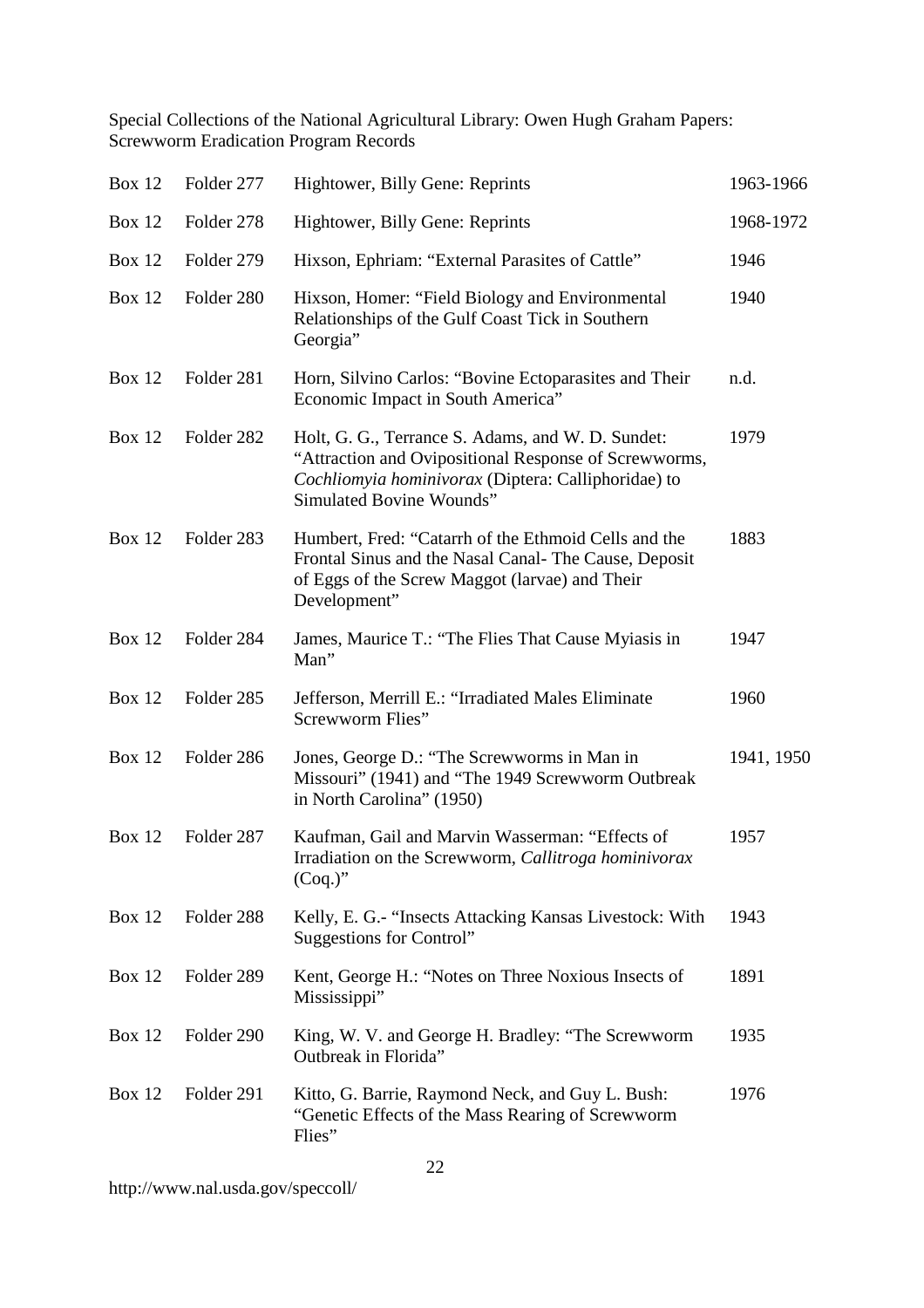| <b>Box 12</b> | Folder 292 | Klassen, Waldemar: "Eradication of Introduced<br>Arthropod Pests: Theory and Historical Practice"                                                         | 1989                     |
|---------------|------------|-----------------------------------------------------------------------------------------------------------------------------------------------------------|--------------------------|
| <b>Box 12</b> | Folder 293 | Knipling, Edward Fred: Reprints                                                                                                                           | 1935-1939,<br>1951-1959  |
| <b>Box 12</b> | Folder 294 | Knipling, Edward Fred: Reprints                                                                                                                           | 1960-1967,<br>1978, 1992 |
| <b>Box 12</b> | Folder 295 | Koutz, F. R.: "The Screwworm Fly, Cochliomyia<br>americana, in Ohio"                                                                                      | 1947                     |
| <b>Box 12</b> | Folder 296 | Krafsur, Elliot S.: Reprints (See Oversize Box 18,<br>Folder 486)                                                                                         | 1978-1987                |
| <b>Box 12</b> | Folder 297 | Kunz, Sidney: "Highlights of Veterinary<br>Entomology, 1952-1977" (1978) and "Integrated Pest<br>Management of Dipteran Pests in the New World"<br>(1986) | 1978, 1986               |
| <b>Box 12</b> | Folder 298 | Laake, Ernest William: Reprints                                                                                                                           | 1926-1950                |
| <b>Box 12</b> | Folder 299 | LaBrecque, Germaine C. and John C. Keller: "D.<br>Screwworm (Cochliomyia hominivorax (Coq.))                                                              | 1965                     |
| <b>Box 12</b> | Folder 300 | Lacey, Lawrence A.: "Myiasis in an Amazonian<br>Porcupine"                                                                                                | 1981                     |
| Box 13        | Folder 301 | LaChance, Leo: Reprints                                                                                                                                   | 1961-1965                |
| <b>Box 13</b> | Folder 302 | LaChance, Leo: Reprints                                                                                                                                   | 1966-1986                |
| <b>Box 13</b> | Folder 303 | Lahille, Fernando: "Nota Sobre La 'Ura' y Otras Larvas<br>Dañinas de Dípteros"                                                                            | 1915                     |
| <b>Box 13</b> | Folder 304 | Laird, Marshall and Harry Hoogstrael: "Disease Hazards<br>Associated with Bird Importations"                                                              | 1975                     |
| <b>Box 13</b> | Folder 305 | LeClerc, J.: "Les Myases de Plaies en Guyane Francaise"<br>(See Oversize Box 18, Folder 487)                                                              | 1964                     |
| <b>Box 13</b> | Folder 306 | Lee, C. S. and C. Pavan: "Replicating DNA Molecules<br>for Fertilized Eggs of Cochliomyia hominivorax<br>(Diptera)"                                       | 1971                     |
| <b>Box 13</b> | Folder 307 | Legg, John: "Screwworm Fly and Theileriasis in Papua-<br>New Guinea"                                                                                      | 1961                     |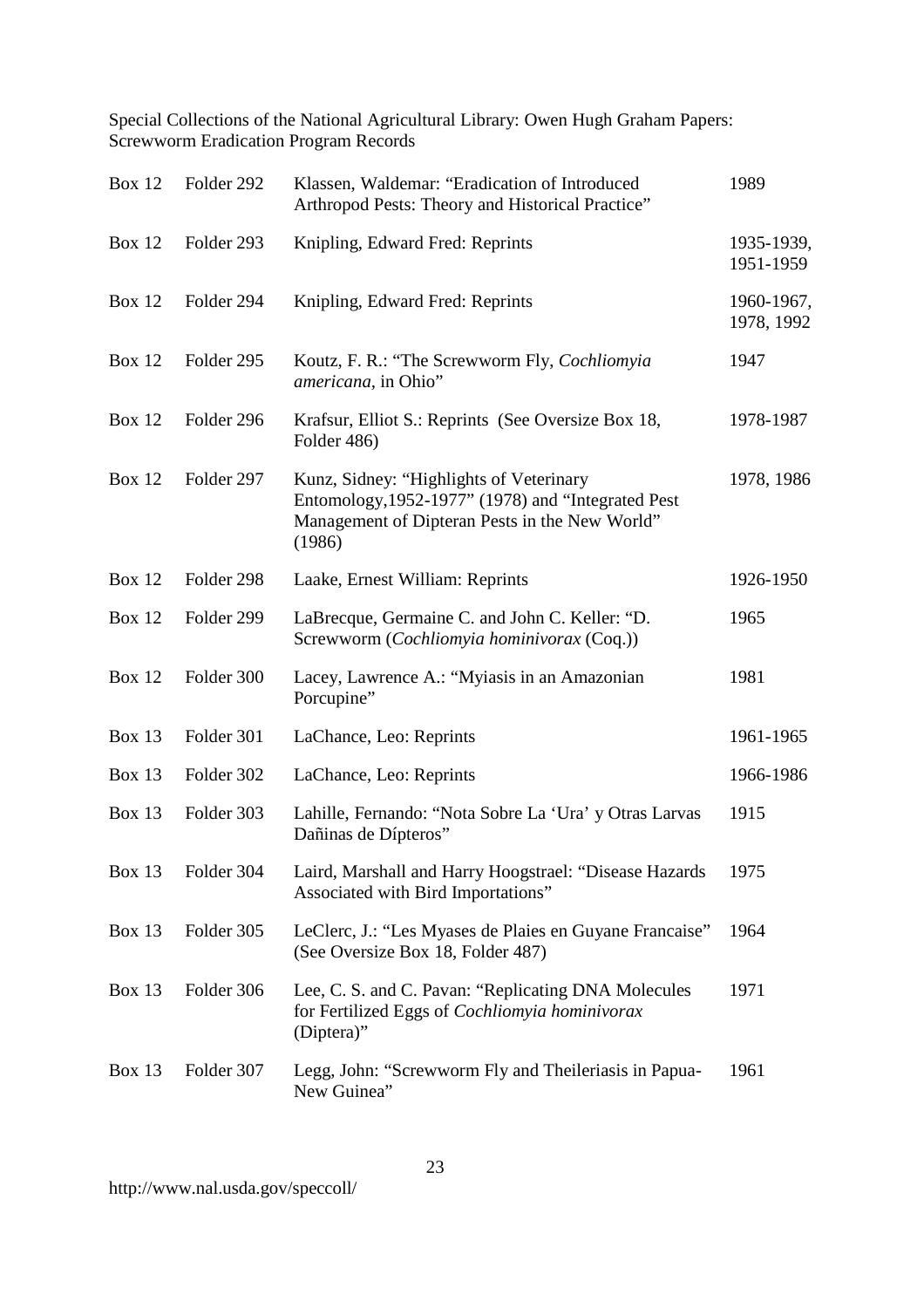| <b>Box 13</b> | Folder 308 | Lello, Edy de, Flavio Abranches Pinheiro, and Osvaldo<br>F. Noce: "Epidemiologia de Miiases no Municipio de<br>Botucatu, S.P., Brasil"       | 1982                    |
|---------------|------------|----------------------------------------------------------------------------------------------------------------------------------------------|-------------------------|
| <b>Box 13</b> | Folder 309 | Likums, E. A.: "Screwworm Flies, Take Warning" and<br>"Progress in the Fight Against Screwworms"                                             | 1978                    |
| <b>Box 13</b> | Folder 310 | Lindquist, Arthur W.: Reprints                                                                                                               | 1937-1958               |
| <b>Box 13</b> | Folder 311 | Macias, Enrique G., Andrew J. Graham, Marthalyn<br>Green, and Alexander W. Pierce: "Cutaneous Myiasis in<br>South Texas"                     | 1973                    |
| <b>Box 13</b> | Folder 312 | Mackaver, Manfred: "Genetic Aspects of Insect<br>Production"                                                                                 | 1972                    |
| <b>Box 13</b> | Folder 313 | Mackley, James W. and Harold E. Brown: "Effects of<br>Field Exposure on the Biological Activity and Chemical<br>Composition of Swormlure-2"  | 1981                    |
| <b>Box 13</b> | Folder 314 | Mackley, James W.: Reprints                                                                                                                  | 1981-1987               |
| <b>Box 13</b> | Folder 315 | Mahoney, Mary K.: "Mexico Joins Fight to Eradicate<br>Screwworm"                                                                             | 1976                    |
| <b>Box 13</b> | Folder 316 | Mangan, Robert L.: Reprints                                                                                                                  | 1985-1986,<br>1989-1990 |
|               |            |                                                                                                                                              |                         |
| <b>Box 13</b> | Folder 317 | Matthysse, John G.: "DDT to Control Hornflies and Gulf<br>Coast Ticks on Range Cattle in Florida"                                            | 1946                    |
| <b>Box 13</b> | Folder 318 | Martin, Walter: "Proteus Bacteria Linked to Screwworm<br>Life Cycle"                                                                         | 1980                    |
| <b>Box 13</b> | Folder 319 | Mazza, Salvador and Miguel E. Jorg: "Cochliomyia<br>hominivorax - americana C. & P. Estudio de sus Larvas<br>y Consideraciones Sobre Miasis" | 1939                    |
| <b>Box 13</b> | Folder 320 | McCuistion, C. H., Eugene P. Schoch, Jr., Richard<br>McKee, J. S. Wiseman, and Richard B. Eads: "Human<br>Myiasis"                           | 1958                    |
| <b>Box 13</b> | Folder 321 | McGovran, E. R.: "Insecticides to Control Blowfly<br>Larvae in Wounds"                                                                       | 1937                    |
| <b>Box 13</b> | Folder 322 | McInnis, Donald O.: Reprints                                                                                                                 | 1981-1984               |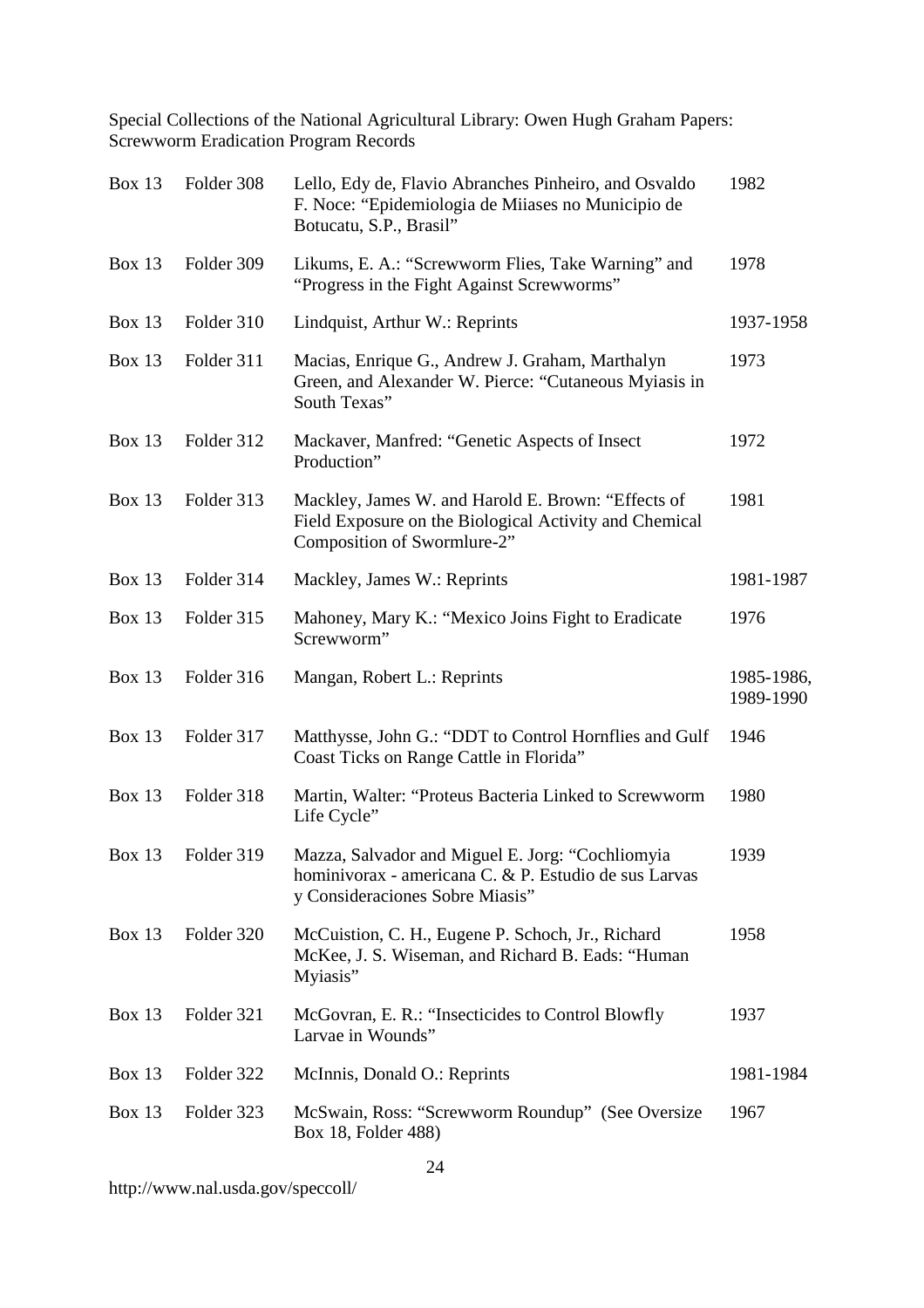| <b>Box 13</b> | Folder 324 | McTee, Charly: "Where Have All the Cowboys Gone?"                                                                                                                                                                                            | 1992       |
|---------------|------------|----------------------------------------------------------------------------------------------------------------------------------------------------------------------------------------------------------------------------------------------|------------|
| <b>Box 13</b> | Folder 325 | Meadows, Marion E.: "Status of Screwworm Eradication<br>Program, October 1977"                                                                                                                                                               | 1977       |
| Box 13        | Folder 326 | Melvin, Roy and Raymond C. Bushland: "Effects of<br>Acidity, Alkalinity and Moisture Content of the Soil on<br>Emergence of <i>Cochliomyia americana</i> C. & P." (1938)<br>and "The Nutritional Requirements of Screwworm<br>Larvae" (1940) | 1938, 1940 |
| <b>Box 13</b> | Folder 327 | Metcalf, Robert L. and Robert A. Metcalf: "Attractants,<br>Repellents, and Genetic Control in Pest Management"                                                                                                                               | 1982       |
| <b>Box 13</b> | Folder 328 | Micks, Don W. and Victor C. Calma: "Nasal Myiasis of<br>Man Due to the Screwworm Fly"                                                                                                                                                        | 1952       |
| <b>Box 13</b> | Folder 329 | Mock, Donald E.: "Managing Insect Problems on Beef<br>Cattle"                                                                                                                                                                                | 1985       |
| <b>Box 13</b> | Folder 330 | Morgan, Harcourt A.: "Screwworm Fly" and "The Texas<br>Screwworm"                                                                                                                                                                            | 1890       |
| <b>Box 13</b> | Folder 331 | Moya-Borja, Gonzalo Efraín: "Prophlyactic And<br>Persistent Efficacy of Doramectin Against Cochliomyia<br><i>hominivorax</i> in Cattle"                                                                                                      | 1993       |
| <b>Box 13</b> | Folder 332 | Mulhern, Frank J. and Gerald Diamante: "Infections of<br>Domestic Animals in the United States"                                                                                                                                              | 1967       |
| <b>Box 13</b> | Folder 333 | Nellis, David W.: "Screwworm Fly Transmission by<br>Wind"                                                                                                                                                                                    | 1977       |
| <b>Box 13</b> | Folder 334 | Nelson, Dennis R., Terrance S. Adams, and J. George<br>Pomonis: "Initial Studies on the Extraction of the Active<br>Substance Inducing Monocitic Behavior in House Flies,<br><b>Black Blow Flies, and Screwworm Flies"</b>                   | 1969       |
| <b>Box 13</b> | Folder 335 | Newsom, L. Dale.: Reprints                                                                                                                                                                                                                   | 1970-1978  |
| <b>Box 13</b> | Folder 336 | Norgaard, Victor A.: "The Screwworm Fly"                                                                                                                                                                                                     | 1906       |
| <b>Box 13</b> | Folder 337 | Norris, Kenneth R. and M. D. Murray: "The Screwworm<br>Problem" and "Notes on the Screwworm Fly Chrysomya<br><i>bezziana</i> (Diptera: Calliphoridae) as a Pest of Cattle in<br>New Guinea"                                                  | 1964       |
| Box 13        | Folder 338 | Novy, James E.: Reprints                                                                                                                                                                                                                     | 1978-1980  |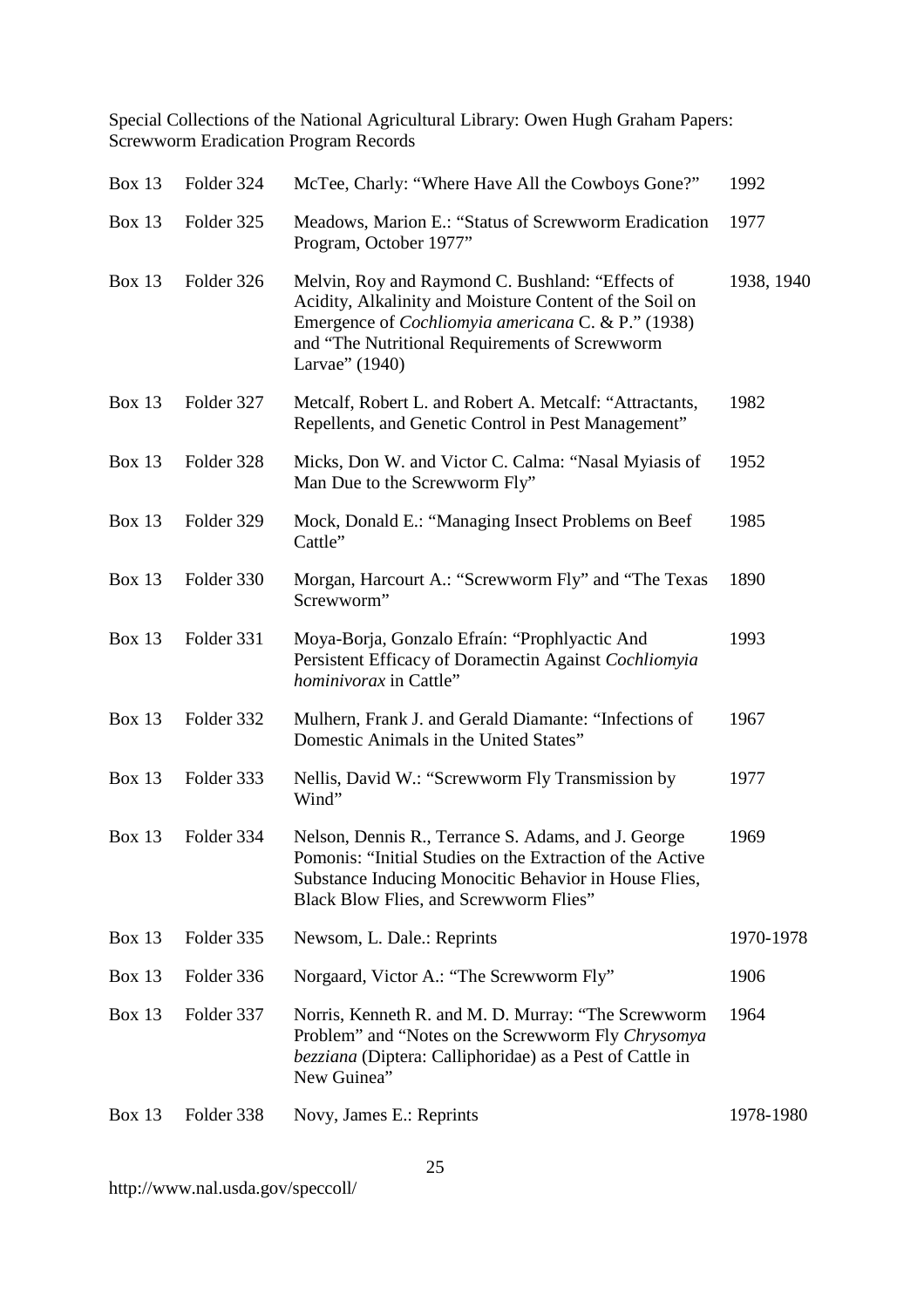| <b>Box 14</b> | Folder 339 | Ochoa-Calderon, Victor: "Pruebas Controlada Para<br>Determinar la Actividad"                                                                                                                                        | n.d.               |
|---------------|------------|---------------------------------------------------------------------------------------------------------------------------------------------------------------------------------------------------------------------|--------------------|
| <b>Box 14</b> | Folder 340 | Oehler, Delbert D., B. F. Hogan and Owen Hugh<br>Graham: "Residues in Milk Following Treatment of<br>Cows with Lindane or Ronnel to Control Screwworms"                                                             | 1970               |
| <b>Box 14</b> | Folder 341 | Oliveria, Carlos Marcos Barcelos: "Cochliomyia<br>hominivorax (Coquerel, 1858): Classificação,<br>Distribuição e Biologia" (See Oversize Box 17, Folder<br>482)                                                     | 1979               |
| <b>Box 14</b> | Folder 342 | Oliveira, Carlos Marcos Barcelos, Gonzalo E. Moya and<br>Rubens P. Mello: "Flutuação Populacional de<br>Cochliomyia hominivorax No Município de Itagaí, Rio<br>de Janeiro"                                          | 1982               |
| <b>Box 14</b> | Folder 343 | Osborn, Herbert: "Insects Affecting Domestic Animals"                                                                                                                                                               | 1896               |
| <b>Box 14</b> | Folder 344 | Parish, Henry Edward: Reprints                                                                                                                                                                                      | 1935-1943          |
| <b>Box 14</b> | Folder 345 | Parman, Daniel C.: Reprints                                                                                                                                                                                         | 1925-1928,<br>1945 |
| <b>Box 14</b> | Folder 346 | Parker, Frank D. and John Bertram Welch: Reprints                                                                                                                                                                   | 1991               |
| <b>Box 14</b> | Folder 347 | Perez, Raul A.: "Garrapatas y Miasis en Relacion con la<br>Zona Norte de la Republica Argentina"                                                                                                                    | 1968               |
| <b>Box 14</b> | Folder 348 | Perkins, John H.: "Edward Fred Knipling's Sterile Male<br>Technique for Control of the Screwworm Fly"                                                                                                               | 1978               |
| <b>Box 14</b> | Folder 349 | Peterson II, Richard D.: Reprints                                                                                                                                                                                   | 1981-1991          |
| <b>Box 14</b> | Folder 350 | Pfadt, Robert E.: "Screwworm"                                                                                                                                                                                       | 1962               |
| <b>Box 14</b> | Folder 351 | Phillis, William A. and Herndon R. Agee: "Special<br>Sensitivity and Variations in Visual Sensitivity of the<br>Colonized Screwworm Fly, Cochliomyia hominivorax<br>(Coquerel), as Measured with Electroretinogram" | 1976               |
| <b>Box 14</b> | Folder 352 | Phinney, Dale E. and M. S. Gibson: "Weather and the<br>Screwworm"                                                                                                                                                   | 1975               |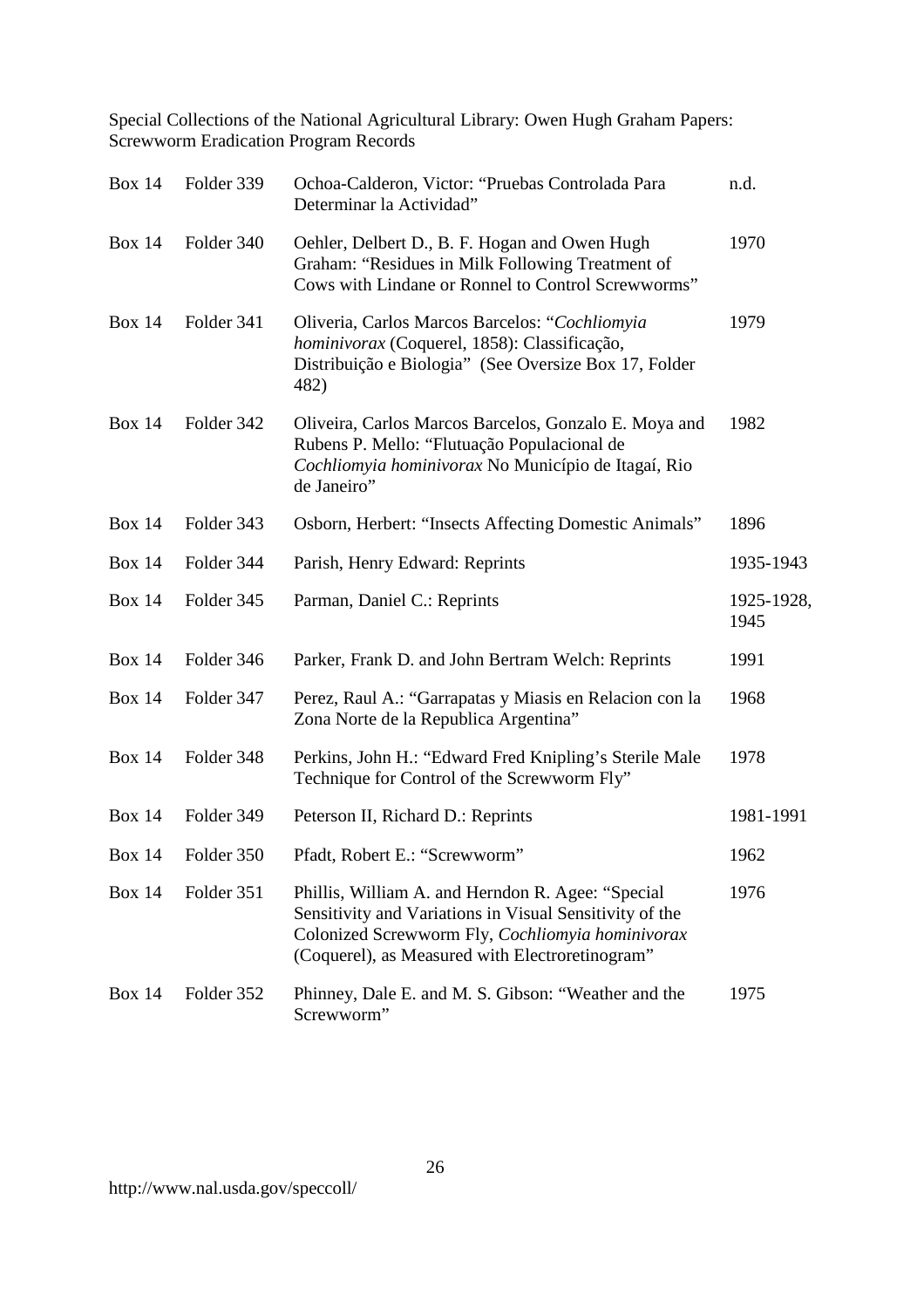| Box 14 | Folder 353 | Pomonis, J. George: "Gas Chromatographic Composition"<br>Profiles of Surface Lipid Extracts from Screwworm<br>Compared by Age, Sex, Colonization and Geography"<br>(1985) and Chemical Evidence from Asymmetric Mating<br>in the Screwworm, <i>Cochliomyia hominivorax</i> " (Ca.<br>1992) | 1985, ca.<br>1992 |
|--------|------------|--------------------------------------------------------------------------------------------------------------------------------------------------------------------------------------------------------------------------------------------------------------------------------------------|-------------------|
| Box 14 | Folder 354 | Prater, Tom and John Goodwin: "Study on Cost Benefit"<br>Ratio of the Screwworm Program"                                                                                                                                                                                                   | ca. 1973          |
| Box 14 | Folder 355 | USDA-SEA-ARM: "Annotated Bibliography of the<br>Screwworm, Cochliomyia hominivorax (Coquerel)"                                                                                                                                                                                             | 1981              |

# **Subseries VI.D. Clippings. 1899-1993.**

| <b>Box 14</b> | Folder 356 | AG Journal, May 31, 1992: "Screwworms Confirmed<br>in Tamaulipas"                                                        | 1992                      |
|---------------|------------|--------------------------------------------------------------------------------------------------------------------------|---------------------------|
| <b>Box 14</b> | Folder 357 | <b>Agricultural Research clippings</b>                                                                                   | 1950-1993                 |
| <b>Box 14</b> | Folder 358 | American Breeds, May 1963: "Raising the Sterile Flys<br>for Screwworm Eradication"                                       | 1963                      |
| <b>Box 14</b> | Folder 359 | Associated Press, February 14, 1990: "Agricultural<br>Pest Arrived with U.S. Soldier from Panama"                        | 1990                      |
| <b>Box 14</b> | Folder 360 | The Austin American Statesman clippings                                                                                  | 1971, 1973,<br>1976, 1977 |
| <b>Box 14</b> | Folder 361 | Bryan College Station Eagle, July 19, 1992:<br>"Screwworm Cases Move Closer to Texas"                                    | 1992                      |
| <b>Box 14</b> | Folder 362 | The Cattleman clippings                                                                                                  | 1952-1964,<br>1980, 1990  |
| <b>Box 14</b> | Folder 363 | Congressional Record- House, 1990: "Screwworms"                                                                          | 1990                      |
| <b>Box 14</b> | Folder 364 | Corpus Christi Caller, December 11, 1968:<br>"Emergency Sterile Fly Aid Urged" and "Screwworm<br>Case Count is Dropping" | 1968                      |
| <b>Box 14</b> | Folder 365 | The Houston Post, January 3, 1969: "Screwworm<br>Funds Running Low so Stockman Face Major Task"                          | 1969                      |
| <b>Box 14</b> | Folder 366 | <i>Inside APHIS</i> clippings                                                                                            | 1985, 1987,<br>1988       |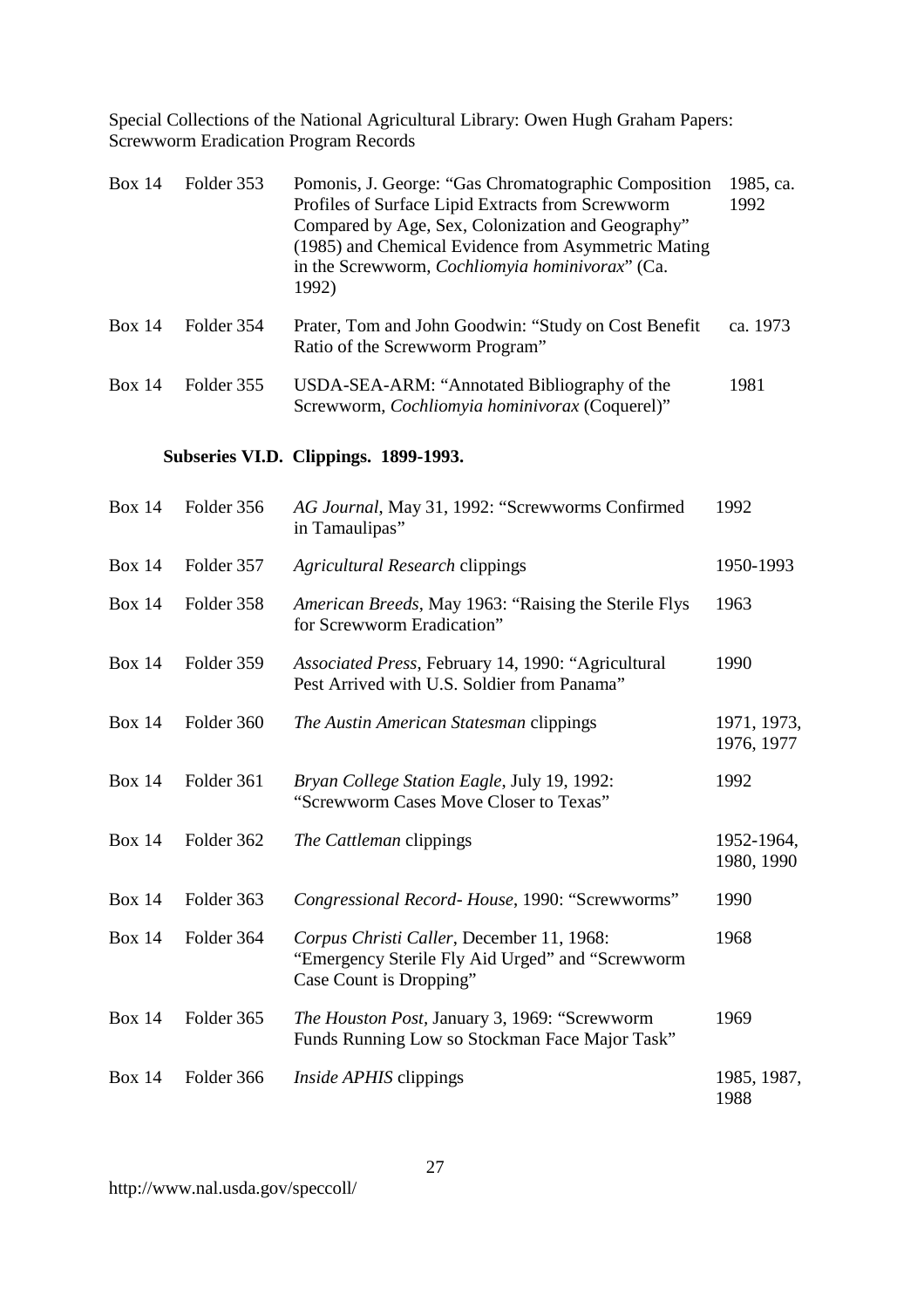| <b>Box 14</b> | Folder 367 | Kerrville Daily Times: "Fight Threatened by Lack of<br>Funds" (1978) and "Laboratory is Renamed" (1988)                      | 1978, 1988          |
|---------------|------------|------------------------------------------------------------------------------------------------------------------------------|---------------------|
| <b>Box 14</b> | Folder 368 | Kerrville Mountain Sun clippings                                                                                             | 1961, 1987,<br>1988 |
| <b>Box 14</b> | Folder 369 | The Kerrville Paper, January 21, 1899: "Look Out for<br>Hell for Screwworms" [reproduced Post 1970]                          | 1899                |
| <b>Box 14</b> | Folder 370 | Livestock Weekly, September 14, 1978: "Screwworms<br>Not All Alike Says Researchers at Texas University"                     | 1978                |
| <b>Box 14</b> | Folder 371 | Mexico Agricola: "El Gusano Barrenador se Encuentra<br>Activo en las Areas Secas"                                            | 1974                |
| <b>Box 14</b> | Folder 372 | Mexico Ganadero: "Esfuerzo Muto de los Ganderos de<br>Mexico y EE UU"                                                        | 1965                |
| <b>Box 14</b> | Folder 373 | The Monitor clippings                                                                                                        | 1977-1982           |
| <b>Box 14</b> | Folder 374 | The National Wool Grower, July 1965: "Screwworm<br>Eradication Has Changed Southwest's Sheep Industry"                       | 1965                |
| <b>Box 14</b> | Folder 375 | New Scientist, February 18, 1989: "Libya Receives an<br>Unwelcome Guest from America"                                        | 1989                |
| <b>Box 14</b> | Folder 376 | The News, February 1, 1973: "Screwworm May Invade<br>Mexico"                                                                 | 1973                |
| <b>Box 14</b> | Folder 377 | <i>Progressive Farmer</i> : "Screwworm Eradication This<br>Yearor Bust?" (1977) and "Screwworms: A plague<br>no more" (1982) | 1977, 1982          |
| <b>Box 14</b> | Folder 378 | R &D Mexico, November 1980: "Binational War<br>Against the Screwworm"                                                        | 1980                |
| <b>Box 14</b> | Folder 379 | San Angelo Standard, April 16, 1980: "Screwworm<br>Streak Ends" and "From the Top of the Windmill"                           | 1980                |
| <b>Box 14</b> | Folder 380 | SA Evening News, January 10, 1977: "Lazy Flies<br>Blamed on Cattle Ills"                                                     | 1977                |
| <b>Box 14</b> | Folder 381 | San Antonio Express News clippings                                                                                           | ca. 1966-<br>1979   |
| <b>Box 14</b> | Folder 382 | San Antonio Express News clippings                                                                                           | 1980-1992,<br>n.d.  |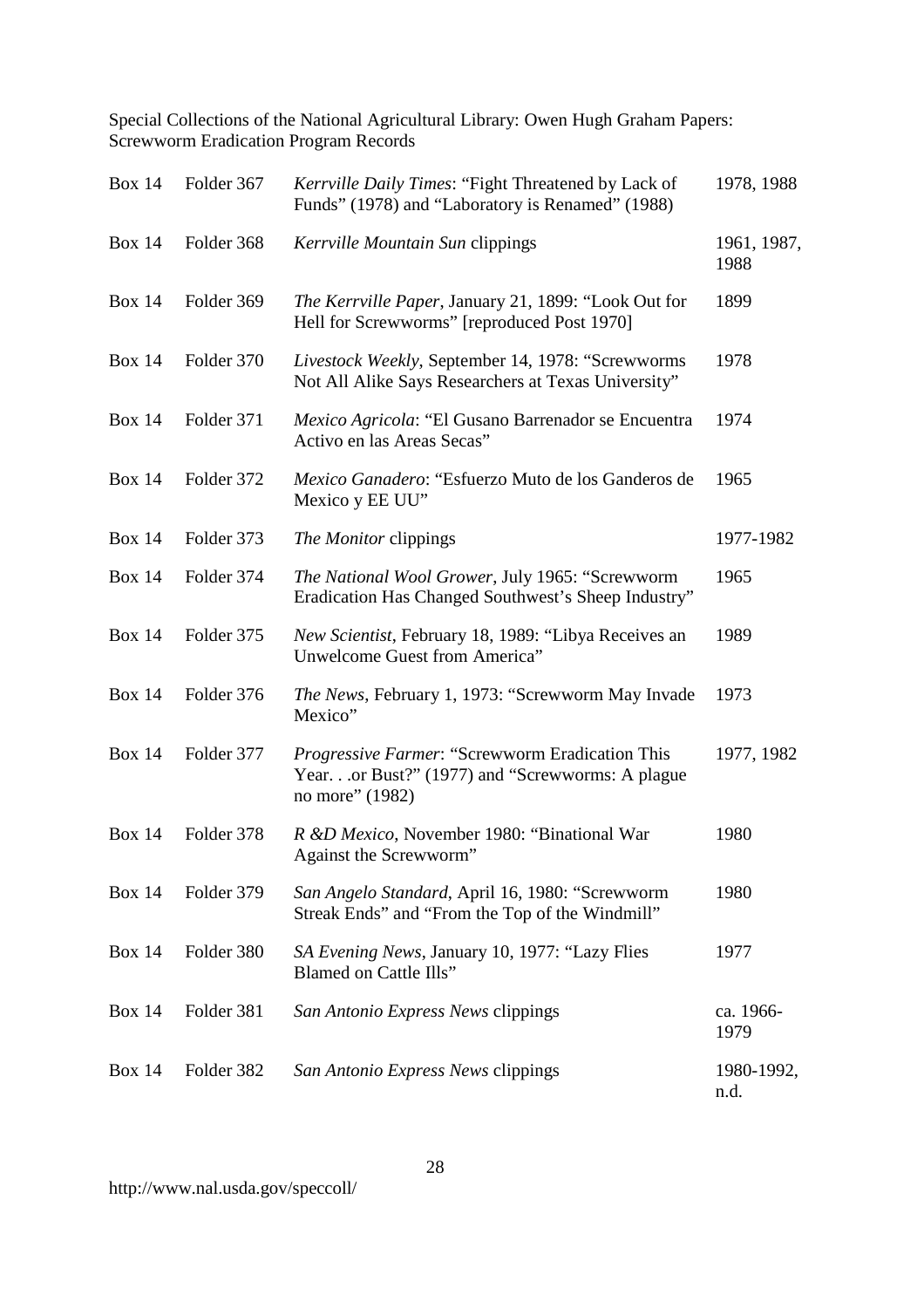| <b>Box 15</b> | Folder 383 | San Antonio Light clippings                                                                                                                    | 1978, 1987,<br>n.d. |
|---------------|------------|------------------------------------------------------------------------------------------------------------------------------------------------|---------------------|
| <b>Box 15</b> | Folder 384 | Science and Education Administration Newsmakers,<br>July 1980: "New System Controls Screwworms"                                                | 1980                |
| <b>Box 15</b> | Folder 385 | Scientific American, October 1960: "The Eradication<br>of the Screwworm Fly"                                                                   | 1960                |
| <b>Box 15</b> | Folder 386 | El Sol de Tampico, January 23, 1973: "Renovaron Su<br>Directiva los Ganaderos de Altimira en Trasendental<br>Reunion"                          | 1973                |
| <b>Box 15</b> | Folder 387 | South Texas AgriNEWS, June 8, 1987: "Screwworm<br>Anniversary July 9"                                                                          | 1987                |
| <b>Box 15</b> | Folder 388 | Texas Farmer-Stockman, March 1982                                                                                                              | 1982                |
| <b>Box 15</b> | Folder 389 | True, July 1963: "Sex and Science Doom a Pest"                                                                                                 | 1963                |
| <b>Box 15</b> | Folder 390 | USDA, March 12, 1980: "People"                                                                                                                 | 1980                |
| <b>Box 15</b> | Folder 391 | Uvalde Leader News, August 9, 1981: "Screwworms<br>Threaten"                                                                                   | 1981                |
| <b>Box 15</b> | Folder 392 | Valley Evening Monitor, December 27, 1978: "TDA<br>Registers Screwworm Bait"                                                                   | 1978                |
| <b>Box 15</b> | Folder 393 | <b>Valley Morning Star clippings</b>                                                                                                           | 1977, 1981,<br>1991 |
| <b>Box 15</b> | Folder 394 | Valley Town Crier: "Screwworm Alert Sounded"<br>(1987) and "De la Garza Praises Mexican Cooperation<br>in Combating Agricultural Pests" (1988) | 1987, 1988          |
| <b>Box 15</b> | Folder 395 | <b>Unknown Publications clippings</b>                                                                                                          | 1971-1986,<br>n.d.  |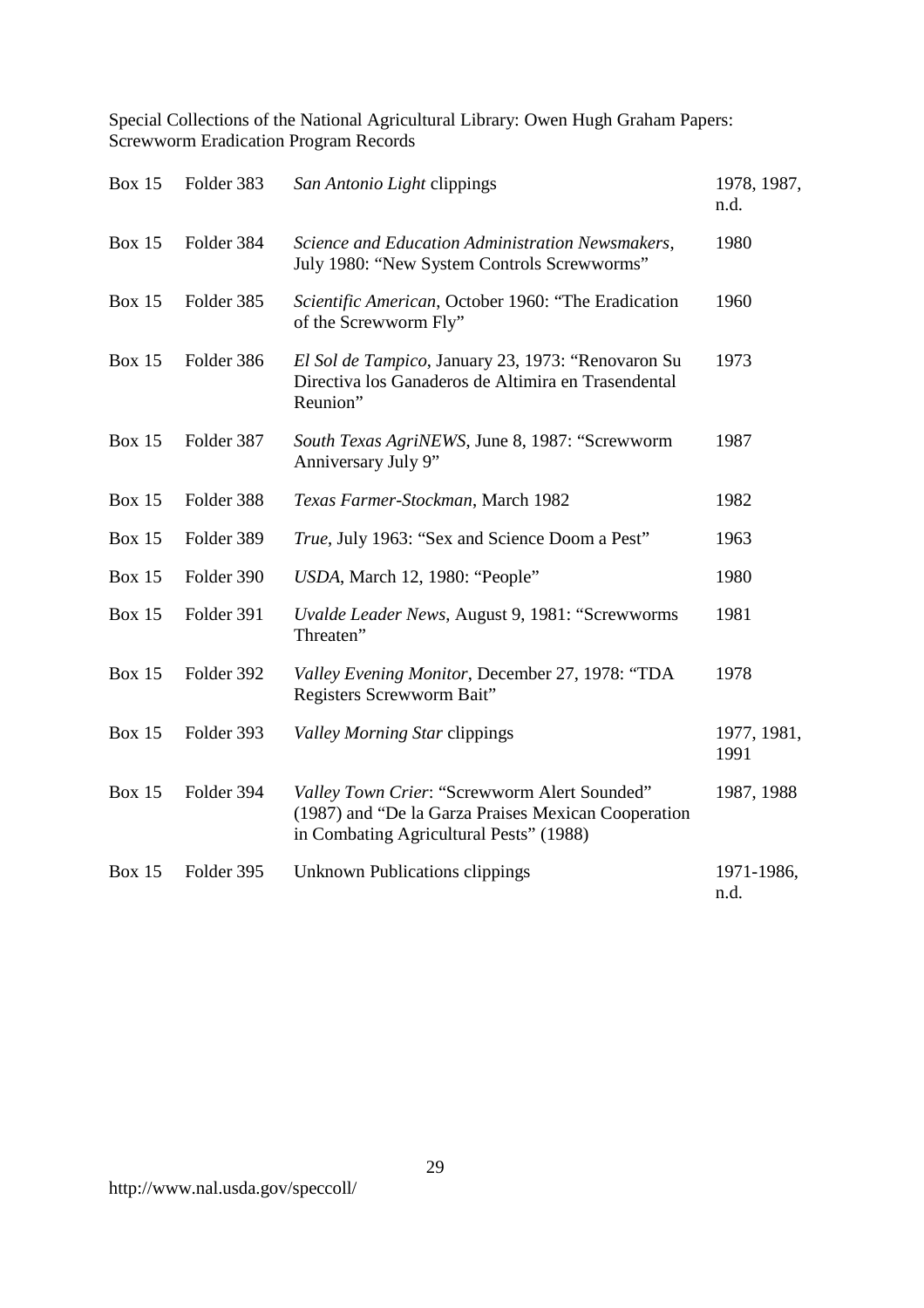#### **Subseries VI.E. Newsletters. 1969-1998.**

| Box $15$      | Folder 396 | USDA: USDA Employee Newsletter, February 27,<br>1969                                                                                                                                                   | 1969 |
|---------------|------------|--------------------------------------------------------------------------------------------------------------------------------------------------------------------------------------------------------|------|
| <b>Box 15</b> | Folder 397 | USDA-APHIS-VS: Veterinary Services Topics, June<br>1974                                                                                                                                                | 1974 |
| Box 15        | Folder 398 | Estacion Experimental Agropecuaria de Mercedes<br>(Corrientes): INTA, Noticias, Comenarios, October<br>1985                                                                                            | 1985 |
| Box 15        | Folder 399 | FAO/IAEA Division of Isotope and Radiation: <i>Insect</i><br>& Pest Control Section Newsletter and Information<br>Circular on Radiation Techniques and Their<br>Application to Insect Pests, June 1985 | 1985 |
| Box 15        | Folder 400 | FAO/SECNA: NWS Newsletter, Final Issue, July 1992                                                                                                                                                      | 1992 |
| Box 15        | Folder 401 | Army Retirement Services: Army Echoes, January-<br>March 1998                                                                                                                                          | 1998 |

#### **Series VII. Public Information. 1935-1988. 0.75 box.**

#### **Subseries VII.A. USDA Publications. 1935-1987.**

| Box 15        | Folder 402 | Dove, Walter E.: "Screwworm Control," USDA, Bureau<br>of Entomology and Plant Quarantine (BEPQ), E-356,<br>August 1, 1935                                                                                                                                    | 1935 |
|---------------|------------|--------------------------------------------------------------------------------------------------------------------------------------------------------------------------------------------------------------------------------------------------------------|------|
| Box $15$      | Folder 403 | Melvin, Roy and Raymond C. Bushland: "A Method of<br>Rearing Cochliomyia Americana C. and P. on Artificial<br>Media," USDA, BEPQ, ET-88, August 1936                                                                                                         | 1936 |
| <b>Box 15</b> | Folder 404 | Melvin, Roy, Henry Edward Parish, Edward Fred<br>Knipling, and Raymond C. Bushland: "Results of Studies"<br>on Diphenylamine as a Wound Protector Against the<br>Screwworm, <i>Cochliomyia Americana</i> C. and P.," USDA,<br>BEPQ, <i>E-480</i> , June 1939 | 1939 |
| Box 15        | Folder 405 | Melvin, Roy, Charles L. Smith, Henry Edward Parish,<br>and William Lafayette Barrett, Jr.: "A New Remedy for<br>the Prevention and Treatment of Screwworm Infestations<br>of Livestock," USDA, BEPQ, E-540, May 1941                                         | 1941 |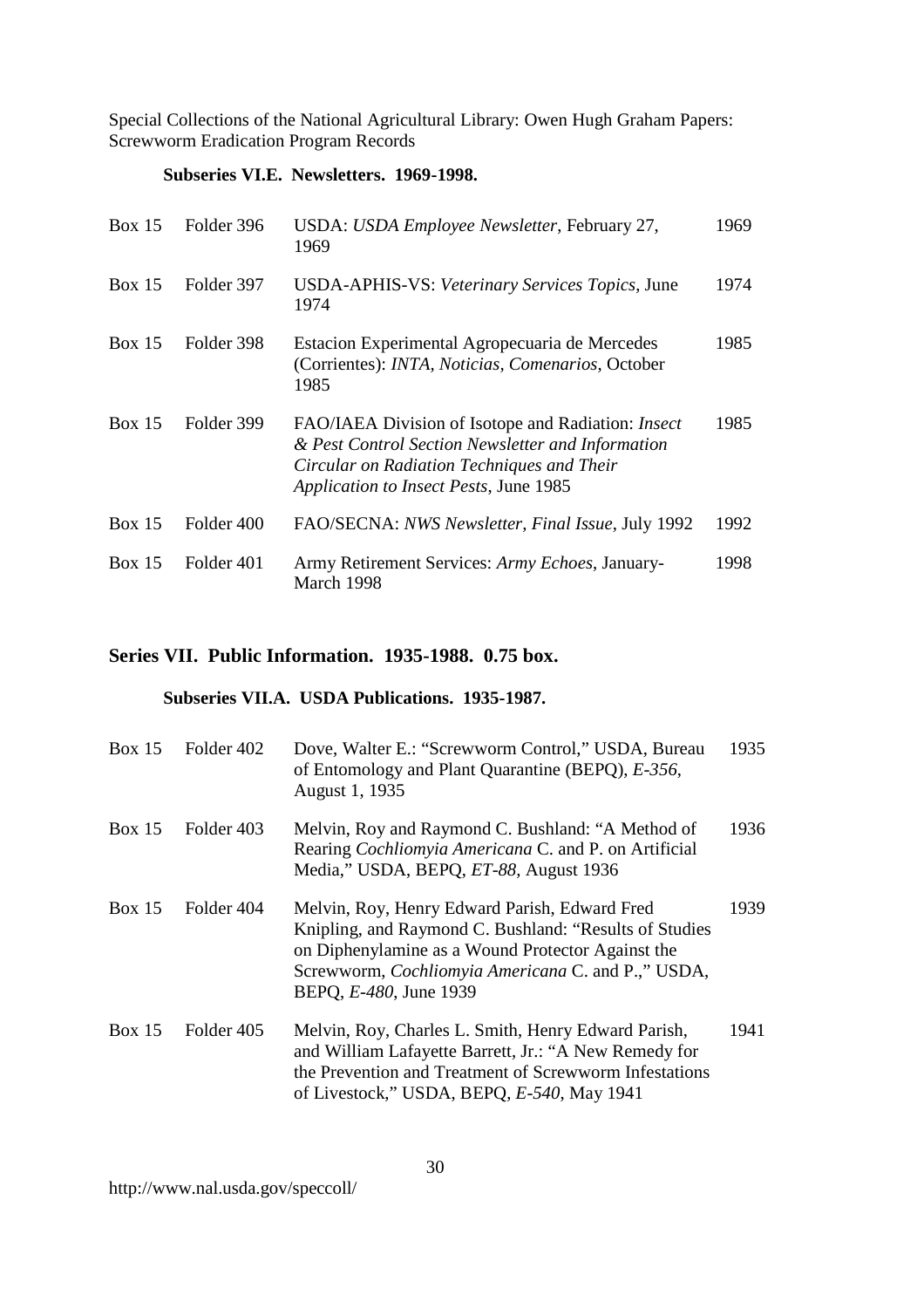| <b>Box 15</b> | Folder 406 | USDA-BEPQ: "Insects in Relation to National Defense:<br>Screwworms," Circular 18, June 1941                                                                           | 1941       |
|---------------|------------|-----------------------------------------------------------------------------------------------------------------------------------------------------------------------|------------|
| <b>Box 15</b> | Folder 407 | Dove, Walter E.: "Screwworm Control," USDA Leaflet<br>No. 162, Revised September 1943                                                                                 | 1943       |
| <b>Box 15</b> | Folder 408 | Melvin, Roy, Raymond C. Bushland, and Charles L.<br>Smith: "The Toxicity of Certain Organic Compounds to<br>Young Screwworm Larvae," USDA, BEPQ, E-586,<br>March 1943 | 1943       |
| <b>Box 15</b> | Folder 409 | USDA-ARS: "Smear 62 Curbs Spread of Screwworm<br>and Livestock Losses," Research Achievement Sheet 15<br>$(E)$ , January 8, 1945                                      | 1945       |
| <b>Box 15</b> | Folder 410 | USDA-ARA-BEPQ: "Saving Grain by Controlling<br>Livestock Pests!" Factsheet, 1948                                                                                      | 1948       |
| <b>Box 15</b> | Folder 411 | USDA-ARA-BEPQ: "EQ 335 Screwworm Remedy"<br>(1950) and "EQ 335 and Other Wound Treatments for<br>Screwworm Control," E-813, February 1951                             | 1950, 1951 |
| <b>Box 15</b> | Folder 412 | Knipling, Edward Fred: "The New Insecticides for<br>Controlling External Parasites of Livestock," USDA,<br>BEPQ, E-762, Revised Edition, June 1951                    | 1951       |
| <b>Box 15</b> | Folder 413 | Laake, Ernest William: "Screwworm Survey in Western<br>United States, 1950," USDA, BEPQ, Insect Pest Survey,<br><i>Special Supplement (1951, No. 6), July 5, 1951</i> | 1951       |
| <b>Box 15</b> | Folder 414 | USDA: "Atoms vs. the Screwworm" Picture Story No.<br>108, January 1958, and "Atoms vs. the Screwworm, No.<br>2," Picture Story No. 116, March 1959                    | 1958, 1959 |
| <b>Box 15</b> | Folder 415 | USDA: "Eradicating the Screwworms" USDA Program<br>Aid no. 367, June 1958                                                                                             | 1958       |
| <b>Box 15</b> | Folder 416 | USDA and Florida Livestock Board: "2 1/2 Billion Sterile<br>Flies Battle Screwworm Menace" Illustrated Descriptive<br><i>Bulletin No. 1, July 1958</i>                | 1958       |
| <b>Box 15</b> | Folder 417 | USDA and Florida Livestock Board: "Field Reports and<br>Surveys Key to Final S.E. Screwworm Eradiation"<br>Illustrated Bulletin No. 2, November 1958                  | 1958       |
| <b>Box 15</b> | Folder 418 | USDA-ARS-Animal Disease Eradication Division: "The<br>Screwworm.a Parasite of Livestock" ARS Slide Series,<br>January 1959                                            | 1959       |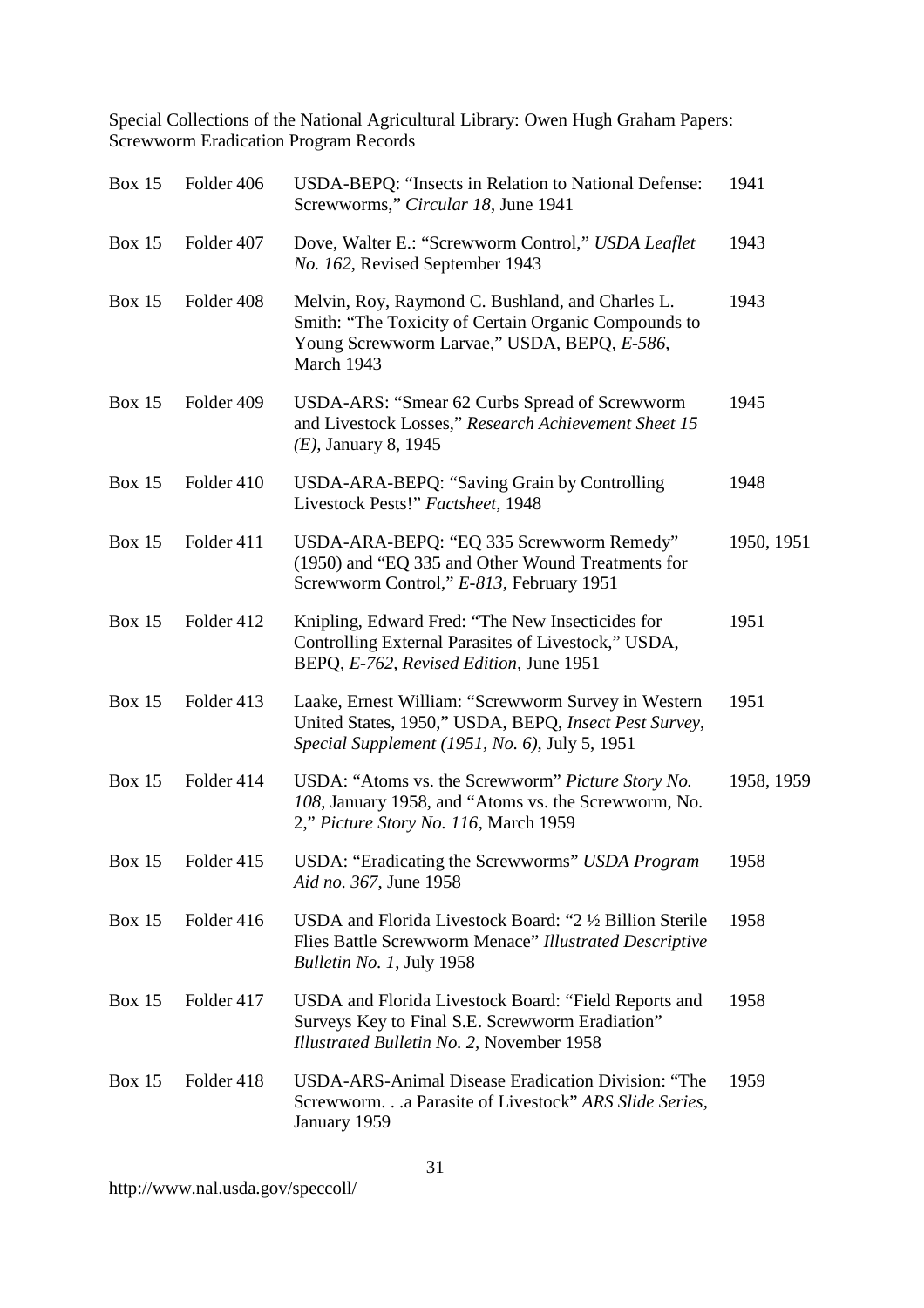| <b>Box 15</b> | Folder 419 | USDA-ARS: "Facts About the Screwworm" CA-11-1,<br>April 1960                                                        | 1960     |
|---------------|------------|---------------------------------------------------------------------------------------------------------------------|----------|
| <b>Box 15</b> | Folder 420 | USDA-ARS: "Status of the Screwworm in the United<br>States" ARS 22-79, June 1962                                    | 1962     |
| <b>Box 15</b> | Folder 421 | USDA-ARS: "Facts About Screwworm Eradication"<br>ARS 91-39, January 1963                                            | 1963     |
| <b>Box 15</b> | Folder 422 | USDA-ARS: "First Line of Defense Against Screwworm<br>Invasion," Picture Story No. 172, January 1965                | 1965     |
| <b>Box 15</b> | Folder 423 | USDA-ARS: "Questions and Answers on Keeping<br>Screwworms Out of the United States, ARS 91-61, April<br>1967        | 1967     |
| <b>Box 15</b> | Folder 424 | <b>USDA-ARS: "Facts About the Screwworm Barrier</b><br>Program," ARS 91-64, September 1967                          | 1967     |
| <b>Box 15</b> | Folder 425 | USDA-ARS: "Questions and Answers on Keeping<br>Screwworms Out of the United States," ARS 91-61-1,<br>September 1969 | 1969     |
| <b>Box 15</b> | Folder 426 | USDA-APHIS: "Screwworm," Picture Story 259,<br>October 1972                                                         | 1972     |
| <b>Box 15</b> | Folder 427 | USDA-APHIS: "Progress in Screwworm Eradication,"<br>APHIS 91-25, October 1974                                       | 1974     |
| <b>Box 15</b> | Folder 428 | USDA: Screwworm Information Packet (Mission '77<br>Stamp Out Screwworms) (See Oversize Box 17, Folder<br>483)       | 1977     |
| Box $15$      | Folder 429 | USDA-APHIS: "Screwworms: Still a Threat to<br>Livestock," APHIS Facts, June 1987                                    | 1987     |
|               |            | Subseries VII.B. Comision Mexico-Americana Publications. 1975-1988.                                                 |          |
| <b>Box 15</b> | Folder 430 | "Ayuda a Cumbatir el Gusano Barrenador del Ganado"                                                                  | 1975     |
| <b>Box 15</b> | Folder 431 | "La Planta" August 1976                                                                                             | 1976     |
| <b>Box 15</b> | Folder 432 | "Screwworm Eradication: La Erradicacion del Gusano<br>Barrenador del Ganado"                                        | 1983     |
| <b>Box 16</b> | Folder 433 | "Planta Productora de Moscas Estériles"                                                                             | ca. 1985 |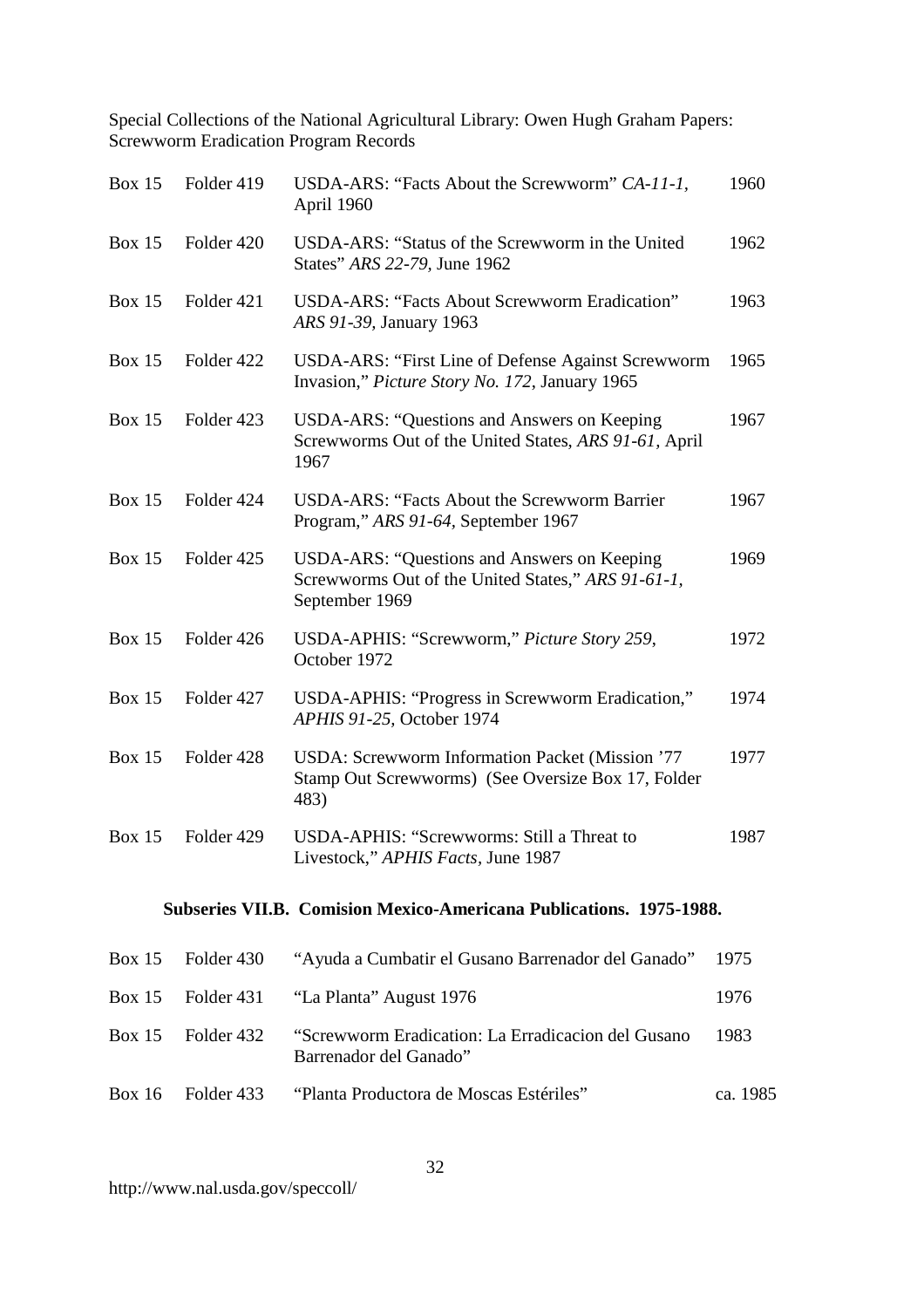| Box 16 | - Folder 434        | "Mexico-United States Commission for Screwworm"<br>Eradication" October 1987 | 1987 |
|--------|---------------------|------------------------------------------------------------------------------|------|
|        | $Box 16$ Folder 435 | "Sitacion Actual, Diciembre 1988"                                            | 1988 |

#### **Subseries VII.C. Bulletins. 1927-1966.**

| Box $16$      | Folder 436 | American Turpentine & Tar Co., Ltd.: "The Blow Fly<br>and the Screwworm Control"                                                                                       | 1927     |
|---------------|------------|------------------------------------------------------------------------------------------------------------------------------------------------------------------------|----------|
| Box 16        | Folder 437 | Garner, Connie Frank, Richard L. Ridgway, and<br>Manning A. Price: "The Screwworm and Its Control,"<br>Texas A&M and Texas Agricultural Extension Service,<br>$MP-542$ | ca. 1962 |
| <b>Box 16</b> | Folder 438 | Organismo Internacional Regional de Sanidad<br>Agropecuaria: "Preguntas y Respuestas Sobre la<br>Gusanera del Ganado"                                                  | 1966     |

#### **Subseries VII.D. Brochures. 1950-1972.**

| Box 16        | Folder 439 | Laake, Ernest William, Ephraim Hixson and Harry C.<br>Severin: "Screwworms: How to Recognize and Control<br>Infestations in Livestock," USDA, BEPA, PA-100,<br>April 1950 | 1950     |
|---------------|------------|---------------------------------------------------------------------------------------------------------------------------------------------------------------------------|----------|
| Box 16        | Folder 440 | Garner, Connie Frank and Richard L. Ridgway: "The<br>Screwworm," Texas A&M, Texas Agricultural<br>Extension Service, L-560                                                | ca. 1960 |
| <b>Box 16</b> | Folder 441 | Newton, Weldon H.: "The New Screwworm Threat,"<br>Texas A&M, Texas Agricultural Extension Service, L-<br>1089                                                             | 1972     |
| Box 16        | Folder 442 | Richardson, Richard H.: "The Screwworm Problem:<br>Evolution of Resistance to Biological Control" [order<br>form]                                                         | n.d.     |

#### **Subseries VII.E. Press Releases. 1955-1980.**

Box 16 Folder 443 USDA-ARS: "Screwworm Fly Eradicated from West Indian Island by USDA Entomologists" January 12, 1955 1955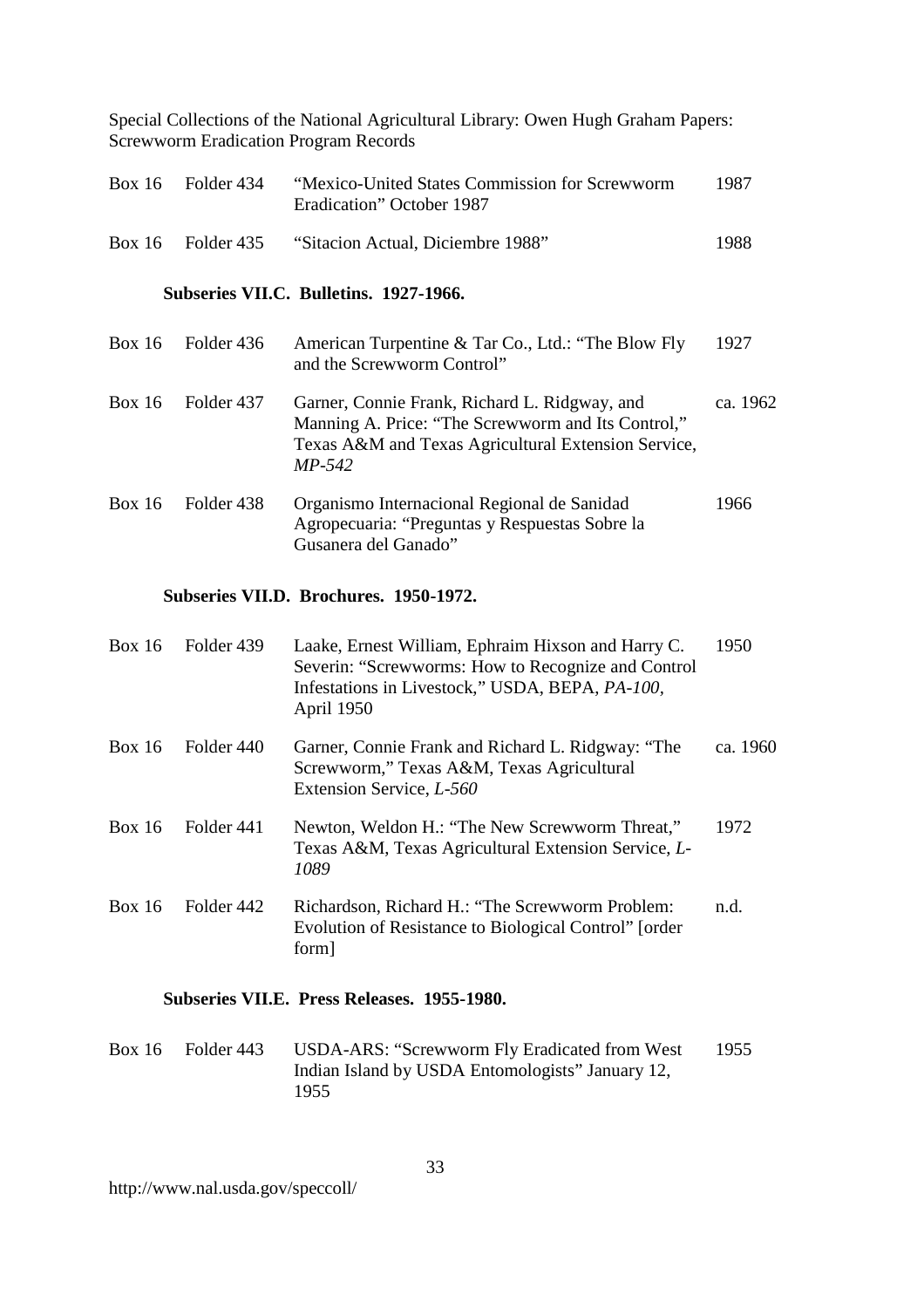| Box $16$      | Folder 444 | USDA: "New Research Planned on Screwworm" July<br>25, 1960                                                                           | 1960 |
|---------------|------------|--------------------------------------------------------------------------------------------------------------------------------------|------|
| Box 16        | Folder 445 | <b>USDA</b> and Florida Livestock Board: "Screwworms<br>Discovered on Racing Dog in Florida" October 26-27,<br>1960                  | 1960 |
| <b>Box 16</b> | Folder 446 | USDA: "Screwworm Eradication Program Evaluated"<br>October 30, 1975                                                                  | 1975 |
| Box 16        | Folder 447 | USDA: "Secretary Bergland Pronounces Verdict on<br>Screwworm Fly" February 25, 1977                                                  | 1977 |
| Box 16        | Folder 448 | <b>Southwest Screwworm Eradication Program: "January</b><br>Screwworm Summary"                                                       | 1977 |
| Box $16$      | Folder 449 | Southwest Screwworm Eradication Program: "1977<br>Screwworm Program in Texas 'Mission 1977-Stamp<br>Out Screwworms" January 13, 1978 | 1978 |
| Box 16        | Folder 450 | Screwworm Laboratory: "Screwworm Find in Kinney<br>County, Texas End 102 Day Pest Free Period" August<br>28, 1980                    | 1980 |

# **Series VIII. Photographs. 1958, 1960. 0.5 box.**

| <b>Box 16</b> | Folder 451 | First Sterile Fly Drop, Florida Program, Orlando<br>Airport, Florida, February 1958 (From Box 6, Folder<br>127)                                                                                                                                                | 1958    |
|---------------|------------|----------------------------------------------------------------------------------------------------------------------------------------------------------------------------------------------------------------------------------------------------------------|---------|
| Box 16        | Folder 452 | Babcock, Orville Gorman: Maintenance and Facilities<br>Unit, Screwworm Eradication Program.<br>L) Opened Fly Colony Case with Paper Rack,<br>Oviposition Vat, Egging Frame and Lights.<br>R) Fly Colony Cage with the Door Closed. (From Box<br>6, Folder 126) | ca.1960 |
| <b>Box 16</b> | Folder 453 | Babcock, Orville Gorman: Maintenance and Facilities<br>Unit, Screwworm Eradication Program.<br>L) Removing Eggs from the Egging Frame.<br>R) Removing Eggs from the Oviposition Vat. (From<br>Box 6, Folder 126)                                               | ca.1960 |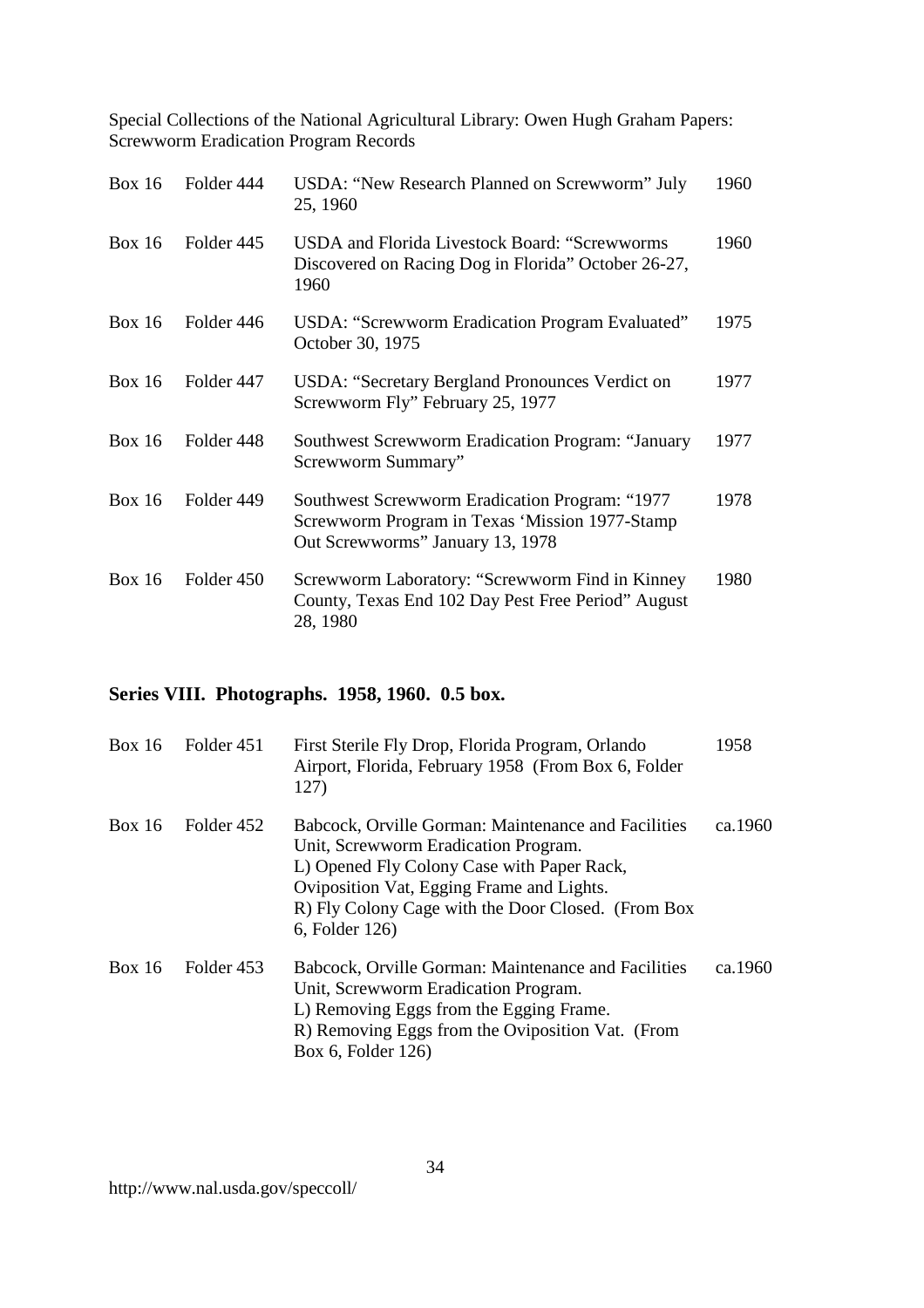| <b>Box 16</b> | Folder 454 | Babcock, Orville Gorman: Maintenance and Facilities<br>Unit, Screwworm Eradication Program.<br>L) Larvae Starting Room. Tray Holding 6 Grams of<br>Hatched Eggs or 12,000 Larvae.<br>R) Larvae on Rearing Vats over Collecting Funnels.<br>(From Box 6, Folder 126)     | ca.1960 |
|---------------|------------|-------------------------------------------------------------------------------------------------------------------------------------------------------------------------------------------------------------------------------------------------------------------------|---------|
| <b>Box 16</b> | Folder 455 | Babcock, Orville Gorman: Maintenance and Facilities<br>Unit, Screwworm Eradication Program.<br>L) Larvae Rearing Area.<br>R) Larvae Rearing Racks and Vats. (From Box 6,<br>Folder 126)                                                                                 | ca.1960 |
| <b>Box 16</b> | Folder 456 | Babcock, Orville Gorman: Maintenance and Facilities<br>Unit, Screwworm Eradication Program.<br>L) Sand Trays and Sand Tray Racks.<br>R) Powered Monorail for and Tray Racks. (From Box<br>6, Folder 126)                                                                | ca.1960 |
| <b>Box 16</b> | Folder 457 | Babcock, Orville Gorman: Maintenance and Facilities<br>Unit, Screwworm Eradication Program.<br>L) Sand Shaker, Sand Storage Bin and 6-inch Screw<br>Conveyor to Sand Washing Equipment.<br>R) Media Distribution Cart. (From Box 6, Folder 126)                         | ca.1960 |
| <b>Box 16</b> | Folder 458 | Babcock, Orville Gorman: Maintenance and Facilities<br>Unit, Screwworm Eradication Program.<br>L) Electric Chain Hoist Platform for Lifting Cans of<br>Ground Meat to the $2nd$ Floor.<br>R) Media Mixer Units at Meat Preparation Area.<br>(From Box 6, Folder 126)    | ca.1960 |
| <b>Box 16</b> | Folder 459 | Babcock, Orville Gorman: Maintenance and Facilities<br>Unit, Screwworm Eradication Program.<br>L) Washed Sand Conveyor Belt and Storage Bin.<br>R) Sand Washer and Dryers (From Box 6, Folder 126)                                                                      | ca.1960 |
| <b>Box 16</b> | Folder 460 | Babcock, Orville Gorman: Maintenance and Facilities<br>Unit, Screwworm Eradication Program.<br>L) Pupae Holding Racks and Trays in $5\frac{1}{2}$ Day Pupae<br>Holding Room.<br>R) Sand Tray Belt Conveyor Under Larvae Collecting<br>Funnels. (From Box 6, Folder 126) | ca.1960 |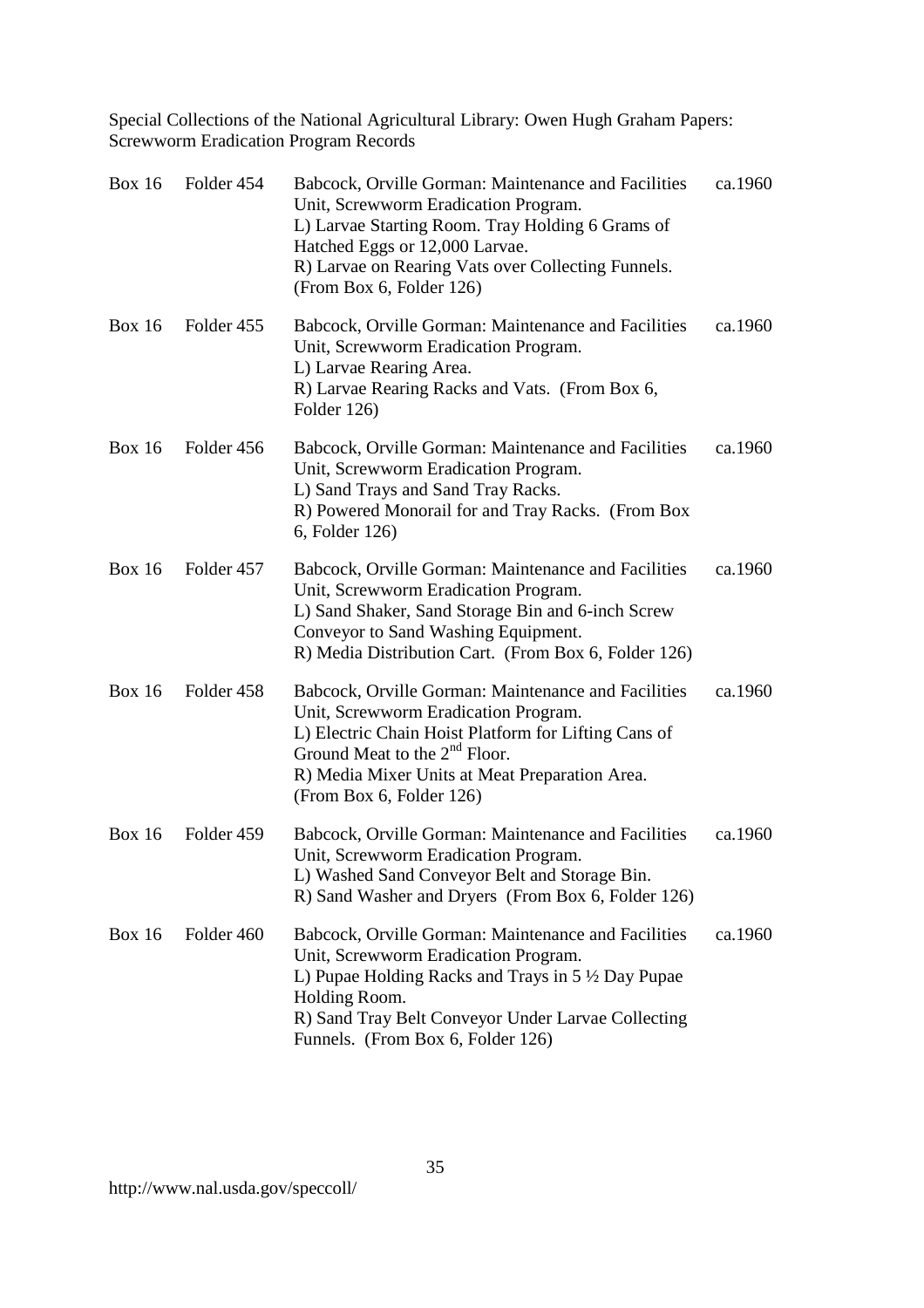| <b>Box 16</b> | Folder 461 | Babcock, Orville Gorman: Maintenance and Facilities<br>Unit, Screwworm Eradication Program.<br>L) Loading Canister with Pupae in Canister Loading<br>Room.<br>R) Placing Loaded Canister in Pass Through to Cobalt<br>Building. (From Box 6, Folder 126)                                         | ca.1960 |
|---------------|------------|--------------------------------------------------------------------------------------------------------------------------------------------------------------------------------------------------------------------------------------------------------------------------------------------------|---------|
| <b>Box 16</b> | Folder 462 | Babcock, Orville Gorman: Maintenance and Facilities<br>Unit, Screwworm Eradication Program.<br>L) Box Assembly and Packaging Operation.<br>R) Whiz Packer for Filling Boxes. (From Box 6,<br>Folder 126)                                                                                         | ca.1960 |
| <b>Box 16</b> | Folder 463 | Babcock, Orville Gorman: Maintenance and Facilities<br>Unit, Screwworm Eradication Program.<br>L) Loading Dispersing Plane with Fly Holding<br>Cartons, Approx. 1000 Per Plane.<br>R) Dispersing Plane Parked in Front of Loading<br>Platform of Box Assembly. (From Box 6, Folder 126)          | ca.1960 |
| <b>Box 16</b> | Folder 464 | Babcock, Orville Gorman: Maintenance and Facilities<br>Unit, Screwworm Eradication Program.<br>L) Odor Removal Chamber and Blood Storage Tanks.<br>R) 3000 Gallon Refrigerated Blood Storage Tanks.<br>(From Box 6, Folder 126)                                                                  | ca.1960 |
| <b>Box 16</b> | Folder 465 | Babcock, Orville Gorman: Maintenance and Facilities<br>Unit, Screwworm Eradication Program.<br>L) 51840 C.F.M. Axial Flow Exhaust Fan at Odor<br>Removal Chamber.<br>R) 3000 Gallon Media Storage Tanks and Vacuum<br>Pumps, Also Screening Chamber for Drain Lines.<br>(From Box 6, Folder 126) | ca.1960 |
| <b>Box 16</b> | Folder 466 | Babcock, Orville Gorman: Maintenance and Facilities<br>Unit, Screwworm Eradication Program.<br>L) Fly Security Material Pass Through and Fumigation<br>Chamber.<br>R) Refrigerated Holding Room for Cartons of Flies.<br>(From Box 6, Folder 126)                                                | ca.1960 |
| <b>Box 16</b> | Folder 467 | Babcock, Orville Gorman: Maintenance and Facilities<br>Unit, Screwworm Eradication Program.<br>L) 6'0" Diameter by 13'0" Deep Wells in Cobalt Area.<br>R) Lean-to Shelters for Refrigeration Units at Meat<br>Storage Building. (From Box 6, Folder 126)                                         | ca.1960 |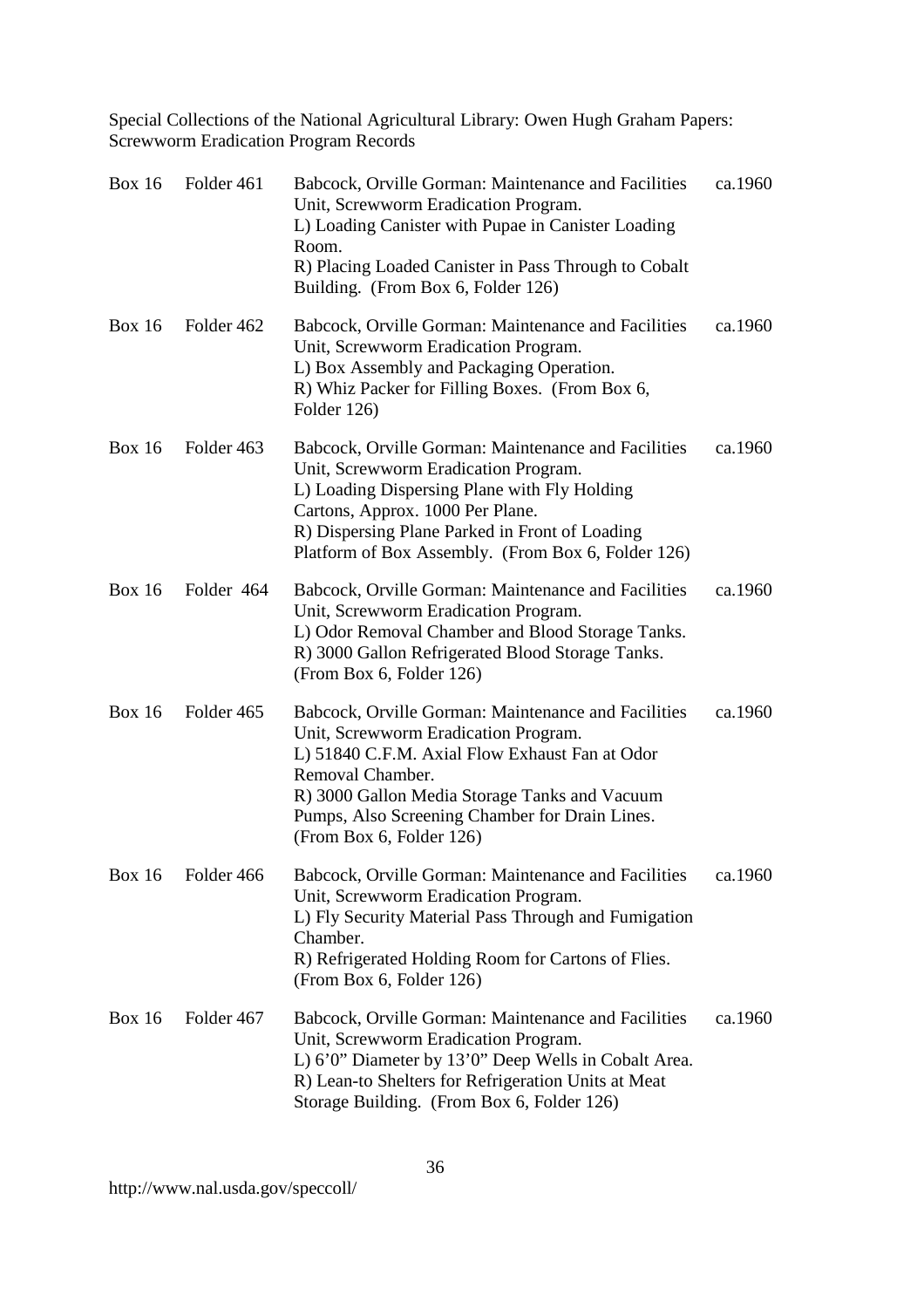| <b>Box 16</b> | Folder 468 | Babcock, Orville Gorman: Maintenance and Facilities<br>Unit, Screwworm Eradication Program.<br>L) Meat Cold Storage Building No. 999.<br>R) Fly Security Meat Pass Through at Meat House.<br>(From Box 6, Folder 126)                                                    | ca.1960 |
|---------------|------------|--------------------------------------------------------------------------------------------------------------------------------------------------------------------------------------------------------------------------------------------------------------------------|---------|
| <b>Box 16</b> | Folder 469 | Babcock, Orville Gorman: Maintenance and Facilities<br>Unit, Screwworm Eradication Program.<br>L) Frigidaire CWV-200 Compressor, Sealed Unit.<br>12250 BTU Per Hour At -5°F Suction Temp.<br>R) Compressor Shelter at Meat Storage Building.<br>(From Box 6, Folder 126) | ca.1960 |
| Box $16$      | Folder 470 | Babcock, Orville Gorman: Maintenance and Facilities<br>Unit, Screwworm Eradication Program.<br>L) Cobalt-60 Irradiation Unit #6 and Loaded Canister<br>Conveyor to Packaging Building.<br>R) Interior of Cobalt Building. (From Box 6, Folder<br>126)                    | ca.1960 |
| <b>Box 16</b> | Folder 471 | Babcock, Orville Gorman: Maintenance and Facilities<br>Unit, Screwworm Eradication Program.<br>L) Fly Carton Box Former.<br>R) Loading Fly Cartons in Automatic Fly Dispenser<br>Unit in Airplane. (From Box 6, Folder 126)                                              | ca.1960 |
| <b>Box 16</b> | Folder 472 | Babcock, Orville Gorman: Maintenance and Facilities<br>Unit, Screwworm Eradication Program.<br>L) Pupae Discharge End of Pupae Larvae Separator<br>Conveyor.<br>R) Larvae Discharge Hopper on Separator Conveyor.<br>(From Box 6, Folder 126)                            | ca.1960 |

## **Oversize Boxes**

| Box $17$ | Folder 473 | Screwworm costs (From Series I, Box 1, Folder 4)                                                                                               | 1987     |
|----------|------------|------------------------------------------------------------------------------------------------------------------------------------------------|----------|
| Box 17   | Folder 474 | Briscoe, Jr., Dolph: "Public and Private Cooperation in<br>Disease Eradication - A Success Story" (From Series<br>III.C., Box 1, Folder $20$ ) | 1969     |
| Box 17   | Folder 475 | Screwworm survey (From Series III.C., Box 1, Folder<br>24)                                                                                     | ca. 1974 |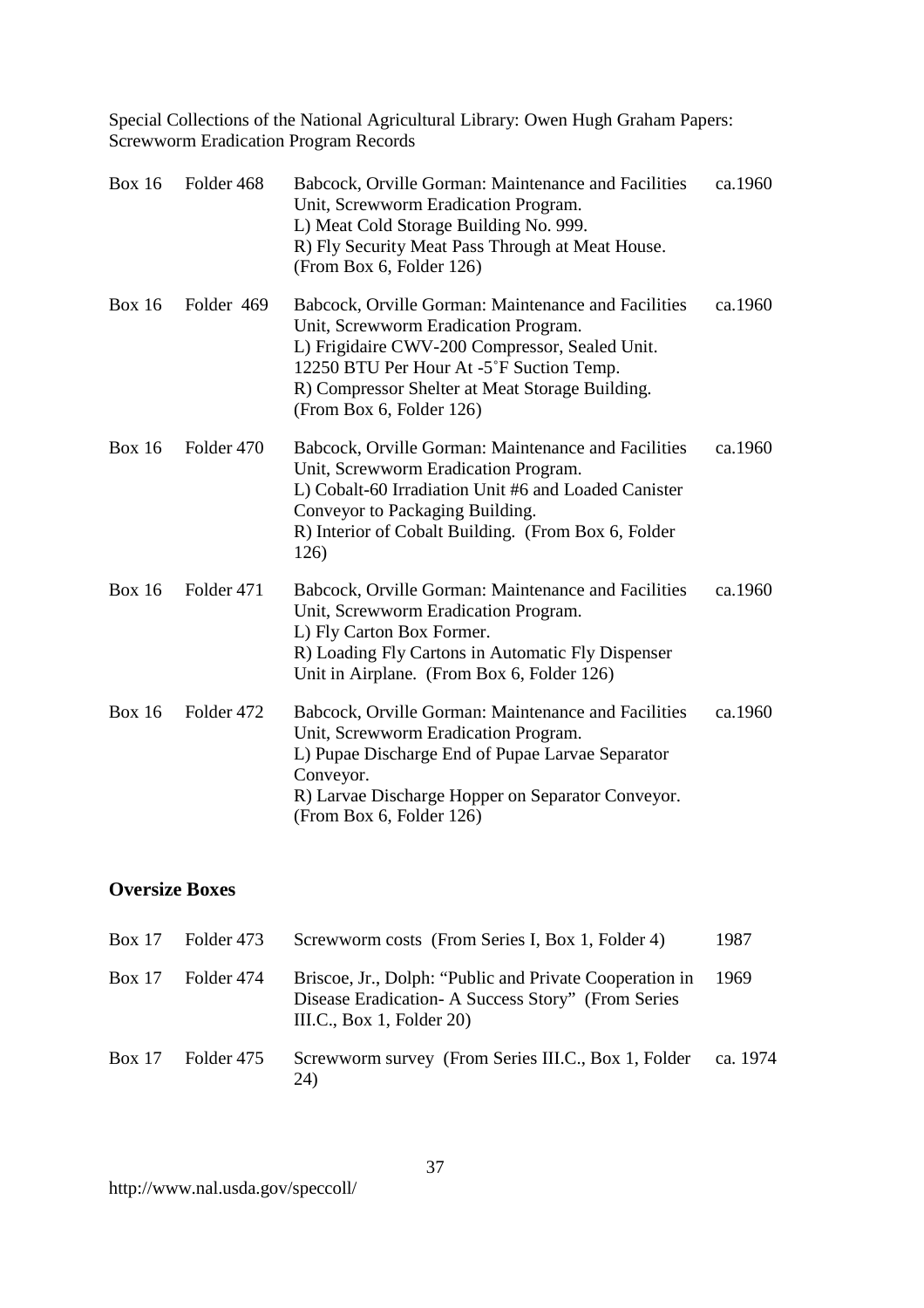| <b>Box 17</b> | Folder 476 | Moya-Borja, Gonzalo Efraín: "Controle de Miiases<br>Causada Pela, Cochliomyia hominivorax" (From<br>Series III.C., Box 1, Folder 26)                                                                                                                                                                   | 1979              |
|---------------|------------|--------------------------------------------------------------------------------------------------------------------------------------------------------------------------------------------------------------------------------------------------------------------------------------------------------|-------------------|
| Box $17$      | Folder 477 | Graph of screwworm infestations (From Series IV,<br>Box 2, Folder $61$ )                                                                                                                                                                                                                               | ca. 1975-<br>1976 |
| <b>Box 17</b> | Folder 478 | Laake, Ernest William: "Miscellaneous Screwworm<br>Survey Reports, 1943-1950" [chart] (From Series V,<br>Box 6, Folder 119)                                                                                                                                                                            | 1943-1950         |
| <b>Box 17</b> | Folder 479 | USDA-Division of Animal Health and Ministry of<br>Agriculture and Livestock of Mexico-Division of<br>Animal Health: "Report of Findings of the Mexico-<br>United States Screwworm Survey and Plan of<br>Operations for a Possible Eradication Program in<br>Mexico" (From Series V, Box 7, Folder 133) | 1966              |
| <b>Box 17</b> | Folder 480 | FAO/IAEA Division of Nuclear Techniques in Food<br>and Agriculture, International Atomic Energy Agency:<br>"A Programme of Eradication of the New World<br>Screwworm from North Africa" (From Series V, Box<br>8, Folder 160)                                                                          | 1990              |
| <b>Box 17</b> | Folder 481 | Moya-Borja, Gonzalo Efraín: "Estudos Ecológicos<br>Preliminares da Cochliomyia hominivorax Visando Sua<br>Eradicação do Brasil, Mediante o uso de Machos<br>Esterilizados Com Radiação Gama" (From Series<br>VI.B., Box 10, Folder 195)                                                                | 1978              |
| <b>Box 17</b> | Folder 482 | Oliveria, Carlos Marcos Barcelos: "Cochliomyia<br>hominivorax (Coquerel, 1858): Classificação,<br>Distribuição e Biologia" (From Series VI.C., Box 14,<br>Folder 341)                                                                                                                                  | 1979              |
| <b>Box 17</b> | Folder 483 | USDA: Screwworm information packet (Mission '77<br>Stamp Out Screwworms) (From Series VII.A., Box<br>15, Folder 428)                                                                                                                                                                                   | 1977              |
| <b>Box 18</b> | Folder 484 | San Antonio Light clipping, "Briscoe Lauds Saving<br>Results," December 6, 1969 (From Series III.C., Box<br>1, Folder 20)                                                                                                                                                                              | 1969              |
| <b>Box 18</b> | Folder 485 | <b>USDA-ARS-Animal Disease Eradication Division:</b><br>Sterile Screwworm Fly Production Plant, Mission,<br>Texas [floor plan of production plant] (From Series<br>V.B., Box 7, Folder 129)                                                                                                            | 1962              |